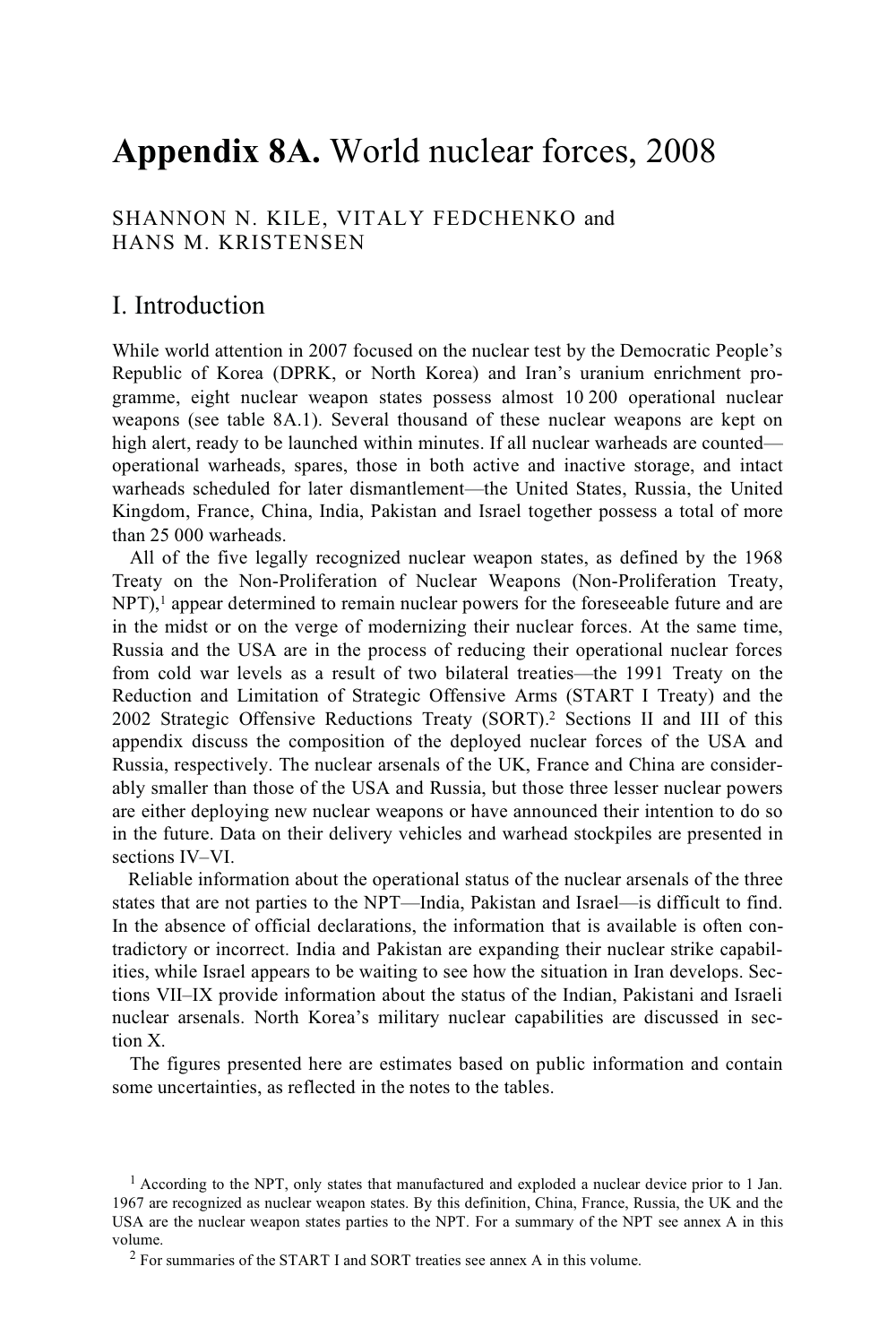| Country <sup><i>a</i></sup> | Strategic<br>warheads | Non-strategic<br>warheads | Total number<br>of warheads |
|-----------------------------|-----------------------|---------------------------|-----------------------------|
| <b>USA</b>                  | 3 5 7 5               | 500                       | $4075^{b}$                  |
| Russia                      | 3 1 1 3               | 2076                      | 5 189 $^c$                  |
| <b>UK</b>                   | $185^d$               |                           | 185                         |
| France                      | 348                   |                           | 348                         |
| China                       | 161                   | 15                        | 176                         |
| India                       |                       |                           | $60 - 70^e$                 |
| Pakistan                    |                       |                           | 60 <sup>e</sup>             |
| Israel                      |                       |                           | 80 <sup>e</sup>             |
| <b>Total</b>                |                       |                           | 10 183                      |

**Table 8A.1.** World nuclear forces, January 2008

All figures are approximate.

*<sup>a</sup>* North Korea claimed in 2005 that it had developed nuclear weapons and conducted a nuclear test in 2006, but there is no public information to verify that North Korea has weaponized its nuclear capability.

*b* The total US stockpile, including reserves, contains *c*. 5300 warheads. Another 5100 warheads are scheduled to be dismantled between now and 2023.

*c* The total Russian stockpile contains *c*. 14 000 warheads, of which *c*. 8800 are in reserve or awaiting dismantlement.

*<sup>d</sup>* Some warheads on British strategic submarines have sub-strategic missions previously covered by tactical nuclear weapons.

*e* The stockpiles of India, Pakistan and Israel are thought to be only partly deployed.

# II. US nuclear forces

As of January 2008, the USA maintained an estimated arsenal of approximately 4075 operational nuclear warheads, consisting of roughly 3575 strategic and 500 nonstrategic warheads (see table  $8A.2$ ).<sup>3</sup> In addition to this operational arsenal, approximately 1260 warheads are held in reserve, for a total stockpile of approximately 5300 warheads. Over 5100 other warheads were removed from the US Department of Defense (DOD) stockpile at the end of 2007, destined to be dismantled by 2023.

This force level is a significant change compared with the estimate presented in *SIPRI Yearbook 2006*, and is precipitated by the announcement by the administration of President George W. Bush on 18 December 2007 that it would meet the goal of the 2004 Nuclear Weapons Stockpile Plan of reducing the total stockpile 'by nearly 50 percent from the 2001 level' five years early, in 2007 instead of 2012.4 The

<sup>3</sup> According to the US Department of State, 'the number of U.S. operationally deployed strategic nuclear warheads was 3,696 as of December 31, 2006'. US Department of State, Bureau of Verification, Compliance, and Implementation, '2007 Annual report on implementation of the Moscow Treaty', 12 July 2007, <http://www.state.gov/t/vci/rls/rpt/88187.htm>, p. 1.

<sup>&</sup>lt;sup>4</sup> See The White House, 'President Bush approves significant reduction in nuclear weapons stockpile', Press release, 18 Dec. 2007, <http://www.whitehouse.gov/news/releases/2007/12/20071218-3.html>; US Department of Energy, National Nuclear Security Administration, 'NNSA releases draft plan to transform nuclear weapons complex', 18 Dec. 2007, <http://nnsa.energy.gov/news/print/1463.htm>; and Agence France-Presse, 'US accelerates nuclear stockpile cuts: White House', GlobalSecurity.org, 18 Dec. 2007, <http://www.globalsecurity.org/org/news/2007/071218-stockpile-cuts.htm>. The classified Nuclear Weapons Stockpile Plan was submitted to the US Congress on 3 June 2004. US Department of Energy,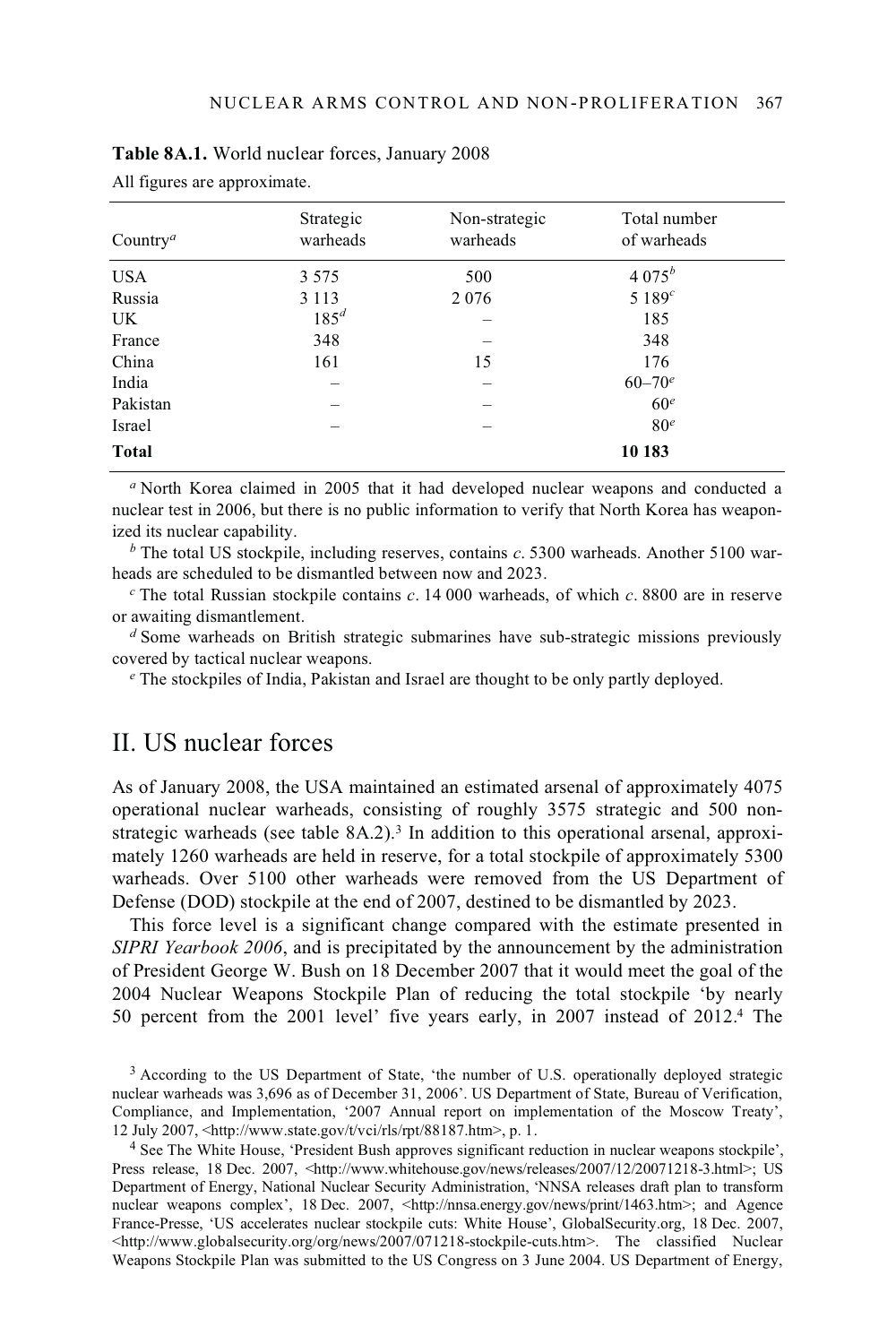| Type                           | Designation           | No.<br>deployed      | Year first Range<br>deployed | $(km)^{a}$ | Warhead loading              | No. of<br>warheads |
|--------------------------------|-----------------------|----------------------|------------------------------|------------|------------------------------|--------------------|
| <b>Strategic forces</b>        |                       |                      |                              |            |                              | 3575               |
| <b>Bombers</b> <sup>b</sup>    |                       | 104/72               |                              |            |                              | 1 083              |
| $B-52H$                        | <b>Stratofortress</b> | 94/56                | 1961                         | 16 000     | ALCM 5-150 kt                | 528c               |
| $B-2$                          | Spirit                | 20/16                | 1994                         | 11 000     | $B61-7, -11, B83-1$<br>bombs | $555^d$            |
| $ICBMs^e$                      |                       | 488                  |                              |            |                              | 764                |
| $LGM-30G$                      | Minuteman III         |                      |                              |            |                              |                    |
|                                | $Mk-12$               | 138                  | 1970                         | 13 000     | $1-3 \times 170$ kt          | 214                |
|                                | $Mk-12A$              | 250                  | 1979                         | 13 000     | $1-3 \times 335$ kt          | 450                |
|                                | Mk-21 SERV            | 100                  | 2006                         | 13 000     | $1 \times 300$ kt            | 100                |
| <i>SSBNs/SLBMs<sup>f</sup></i> |                       | 228                  |                              |            |                              | 1728               |
| UGM-133A                       | Trident II $(D-5)$    |                      |                              |            |                              |                    |
|                                | $Mk-4$                |                      | 1992                         | >7400      | $6 \times 100$ kt            | 1 3 4 4            |
|                                | $Mk-5$                | . .                  | 1990                         | >7400      | 6 x 475 kt                   | 384                |
| Non-strategic forces           |                       |                      |                              |            |                              | 500                |
| $B61-3$ , $-4$ bombs           |                       | $\ddot{\phantom{0}}$ | 1979                         |            | $0.3 - 170$ kt               | 400 <sup>g</sup>   |
| Tomahawk SLCM                  |                       | 320                  | 1984                         | 2 5 0 0    | $1 \times 5 - 150$ kt        | 100 <sup>h</sup>   |
| <b>Total</b>                   |                       |                      |                              |            |                              | 4075'              |

#### **Table 8A.2.** US nuclear forces, January 2008

 $\ldots$  = not applicable; ALCM = air-launched cruise missile; ICBM = intercontinental ballistic missile;  $kt = kiloton$ ;  $SERV = security-enhanced$  re-entry vehicle;  $SLBM = submarine$ launched ballistic missile; SLCM = sea-launched cruise missile; SSBN = nuclear-powered ballistic missile submarine.

*<sup>a</sup>* Aircraft range is given for illustrative purposes only; actual mission range will vary according to flight profile and weapon loading.

*b* The first figure in the *No. deployed* column is the total number of B-52Hs in the inventory, including those for training, test and reserve. The second figure is for primary mission inventory aircraft, i.e. the number of operational aircraft assigned for nuclear and conventional wartime missions.

*c* Approximately 860 ALCMs may have been withdrawn in 2007 due to early implementation of the 2004 Nuclear Weapons Stockpile Plan. All advanced cruise missiles have also been retired.

*<sup>d</sup>* These warheads are available for both the B-52H and the B-2A, but the B-2A is thought to be the main bomb delivery vehicle.

*<sup>e</sup>* The 2006 Quadrennial Defense Review decided to reduce the ICBM force to 450 missiles by 2008. The download of most Minuteman ICBMs to 1 warhead to meet the warhead ceiling mandated by the 2002 Strategic Offensive Reductions Treaty (SORT) is under way, but *c*. 25 missiles will continue to carry 3 warheads each.

*f* Although D-5 missiles are counted under the 1991 Treaty on the Reduction and Limitation of Strategic Offensive Arms (START I Treaty) as carrying 8 warheads each, the US Navy completed a preliminary download in 2005 (to an average of 6 warheads per missile) and will conduct an additional download to an average of 4 warheads per missile to meet the SORTmandated warhead ceiling by 2012.

*g* Approximately 350 B61 bombs are deployed in Europe at 7 airbases in 6 NATO countries.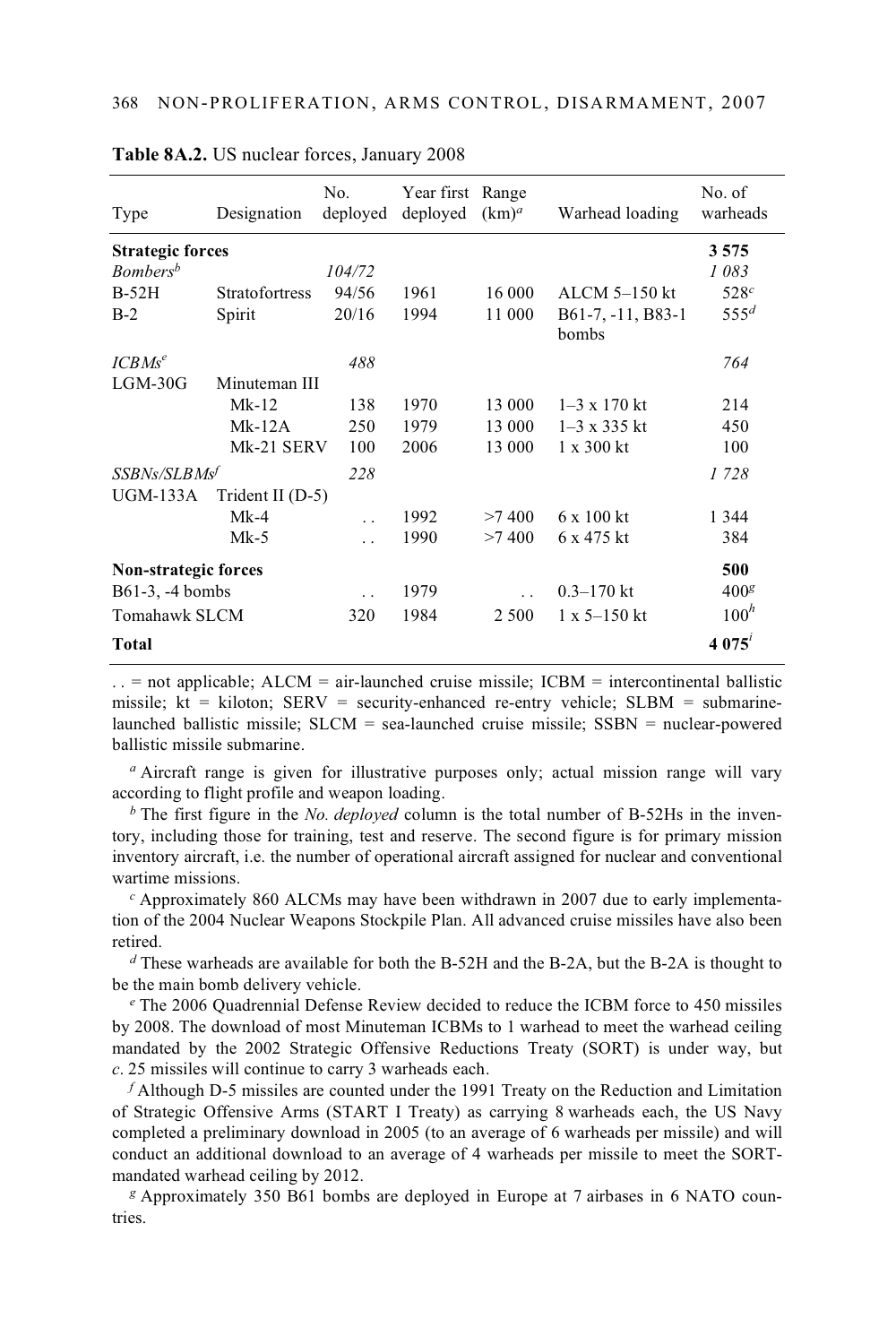*h* Another 190 W80-0s are in inactive storage. The Tomahawk cruise missile (TLAM/N, from Tomahawk land attack missile, nuclear) is no longer deployed at sea but is stored on land.

*j*Approximately 1260 additional warheads are in reserve, for a total stockpile of *c*. 5300 warheads. Nearly 5100 warheads are awaiting dismantlement. In addition, *c*. 15 000 plutonium pits are stored at the Pantex Plant in Texas.

*Sources*: US Department of Defense, various budget reports and press releases; US Department of Energy, various budget reports and plans; US Department of State, START I Treaty Memoranda of Understanding, 1990–Jan. 2008; US Department of Defense, various documents obtained under the Freedom of Information Act; US Air Force, US Navy and US Department of Energy, personal communication; 'Nuclear notebook', *Bulletin of the Atomic Scientists*, various issues; US Naval Institute, *Proceedings*, various issues; and Authors' estimates.

stockpile reduction has so far occurred largely on paper, because it consists of transferring ownership of the warheads from the DOD to the Department of Energy (DOE). In practical terms, the weapons will mostly remain at their bases for several years because the DOE does not have capacity to store them.

The stockpile announcement accompanied the National Nuclear Security Administration's publication of the *Draft Complex Transformation Supplemental Programmatic Environmental Impact Statement* (SPEIS) for modernizing the US nuclear weapon complex.5 Complex Transformation, a scaled-down version of the 2006 plan known as Complex  $2030<sub>5</sub>$  evaluates how the nuclear weapon complex should be structured to meet nuclear weapon production and maintenance requirements at force levels below those imposed by SORT. The plan proposes consolidating the complex and increasing the capacity to produce plutonium 'pits' (cores) from the current 10 annually to up to 200.

The Bush Administration's proposal to begin production, in 2014, of the first of a series of Reliable Replacement Warheads (RRWs) ran into opposition in the US Congress, which rejected the administration's funding request for 2008. Instead, the Congress delayed a decision on RRW funding until after the completion of a new assessment of future US strategic nuclear deterrence requirements.

In an effort to 'ensure that stockpile and infrastructure transformation is not misperceived by other nations as "restarting the arms race"', the Bush Administration announced in 2007 that dismantlement of retired warheads had increased by 146 per cent.7 Although the percentage increase looks impressive, the actual number of warheads dismantled appears to be modest compared with the rate of dismantlement during the 1990s. On the basis of previously declassified or released dismantlement information, it is possible to estimate that the 146 per cent increase means roughly 260 warheads. For comparison, the average number of warheads dismantled per year

National Nuclear Security Administration, 'Administration plans significant reduction in nuclear weapons stockpile', News release, Washington, DC, 3 June 2004, <http://www.nnsa.doe.gov/news releases.htm>. 5 US Department of Energy (DOE), National Nuclear Security Administration, *Draft Complex Trans-*

*formation Supplemental Programmatic Environmental Impact Statement* (DOE: Washington, DC, Dec. 2007), <http://www.complextransformationspeis.com/>.

6 US Department of Energy (DOE), National Nuclear Security Administration, *Complex 2030: An Infrastructure Planning Scenario for a Nuclear Weapons Complex Able to Meet the Threat of the 21st Century*, DOE/NA-0013 (DOE: Washington, DC, Oct. 2006). 7 US Department of Energy, National Nuclear Security Administration (NNSA), 'Nuclear weapons

dismantlements up 146 percent', *NNSA Monthly News*, Nov./Dec. 2007, p. 1.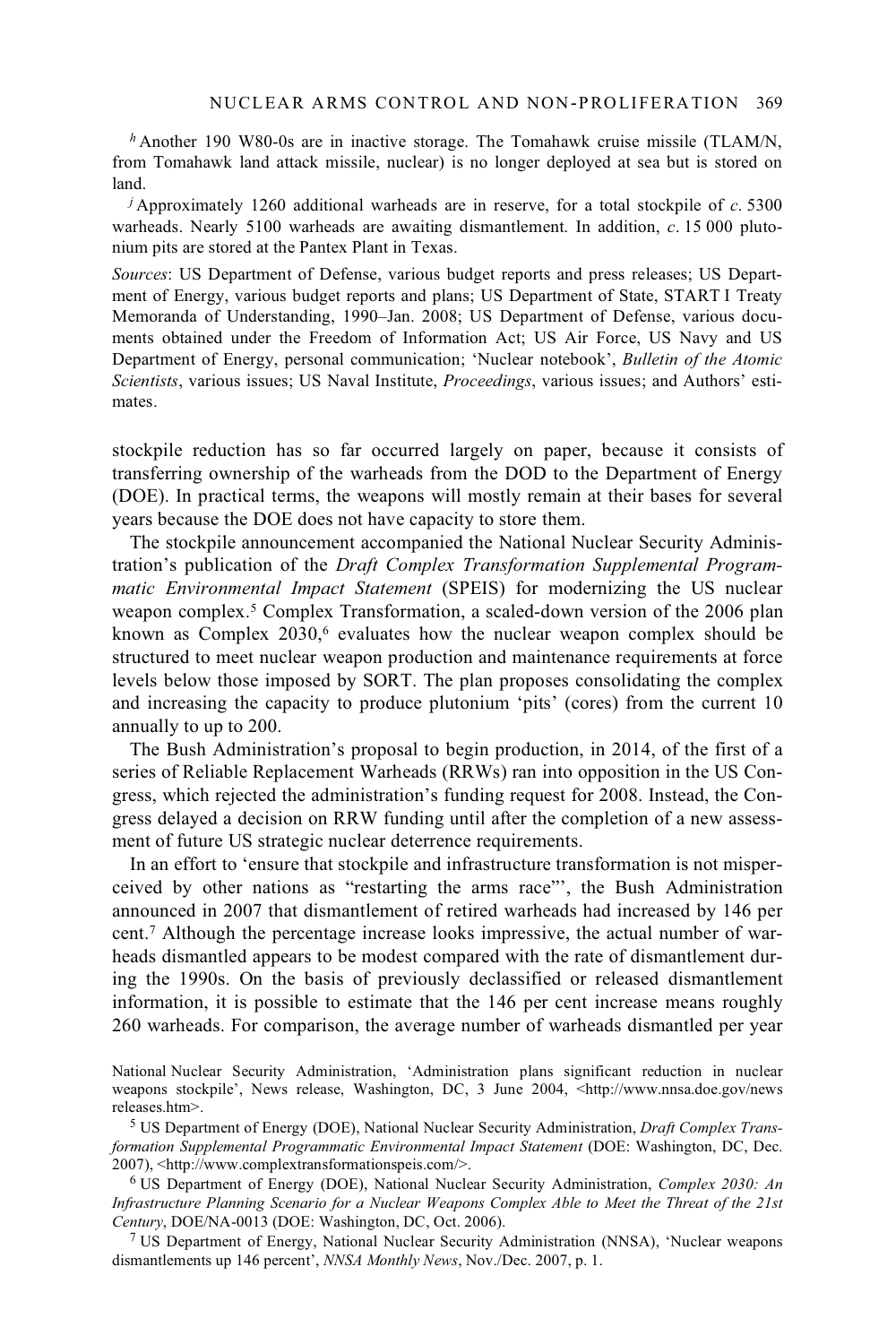#### 370 NON-PROLIFERATION, ARMS CONTROL, DISARMAMENT, 2007

during the 1990s was nearly 1200. Dismantlement is not currently a priority at the Pantex Plant in Texas, where the focus is on life extension of the warheads that are slated to remain in the enduring stockpile. As a result, dismantling the current backlog of retired warheads will not be completed until 2023.<sup>8</sup>

In parallel with reducing the nuclear arsenal, the DOD has upgraded its nuclear strike plans to reflect new presidential guidance and a transition in war planning from the Single Integrated Operational Plan (SIOP) of the cold war to a set of smaller and more flexible strike plans designed to defeat today's adversaries. In March 2003 a new series of executable scenario-based strike options against regional states armed with weapons of mass destruction (WMD) was added to the strategic war plan, which is now known as OPLAN (Operations Plan) 8044. This was refined in October 2004 and resulted in an updated war plan known as OPLAN 8044 Revision 05. In February 2005 General Richard B. Meyers, chairman of the Joint Chiefs of Staff, described some of the characteristics of the plan: '[US Strategic Command] has revised our strategic deterrence and response plan that became effective in the fall of 2004. This revised, detailed plan provides more flexible options to assure allies, and dissuade, deter, and if necessary, defeat adversaries in a wider range of contingencies'.9

In mid-2004 a controversial plan for striking regional adversaries pre-emptively with conventional and nuclear weapons, called CONPLAN (Concept Plan) 8022, entered into effect as the combat employment part of a new Global Strike mission. The plan was withdrawn in the fall of 2004, however, and the strike options incorporated into OPLAN 8044.

# **Land-based ballistic missiles**

The US intercontinental ballistic missile (ICBM) force is undergoing significant change as part of the USA's implementation of SORT. Approximately 764 warheads were deployed on 488 ICBMs as of January 2008, a reduction of 136 warheads compared with 2007 due to offloading of W62 warheads and downloading of W78 warheads. The last W62 is scheduled to be offloaded in 2009, and additional downloading of W78s will reduce the total loading to 500 warheads in 2011. As the 170-kiloton W62 is removed from the missiles, the modern 300-kt Mk-21/W87 security-enhanced re-entry vehicle (SERV) is being installed. The increased power of the W87 will broaden the range of targets of the Minuteman force. A previous plan to convert the ICBM force to single-warhead configuration has been modified: 25 missiles will continue to carry three warheads. Several hundred additional warheads will be kept in storage for upload to increase the warheads on the ICBM force if necessary in the future. Work is continuing on designing a new ICBM to begin replacing the Minuteman III missile from 2018.

Only one Minuteman III missile flight test was launched in 2007, compared to four in 2006. That missile was launched from Vandenberg Air Force Base (AFB) in California on 7 February and delivered a single, unarmed warhead approximately 6760 kilometres, with impact on a water target east of Kwajalein in the Marshall Islands.

<sup>8</sup> US Department of Energy (note 6), p. 8.

<sup>9</sup> Myers, R. B., General, US Air Force, Chairman of the Joint Chiefs of Staff, Posture statement before the Senate Armed Services Committee, 17 Feb. 2005, <http://www.senate.gov/~armed\_services/ statemnt/2005/February/Myers%2002-17-05.pdf>, p. 32.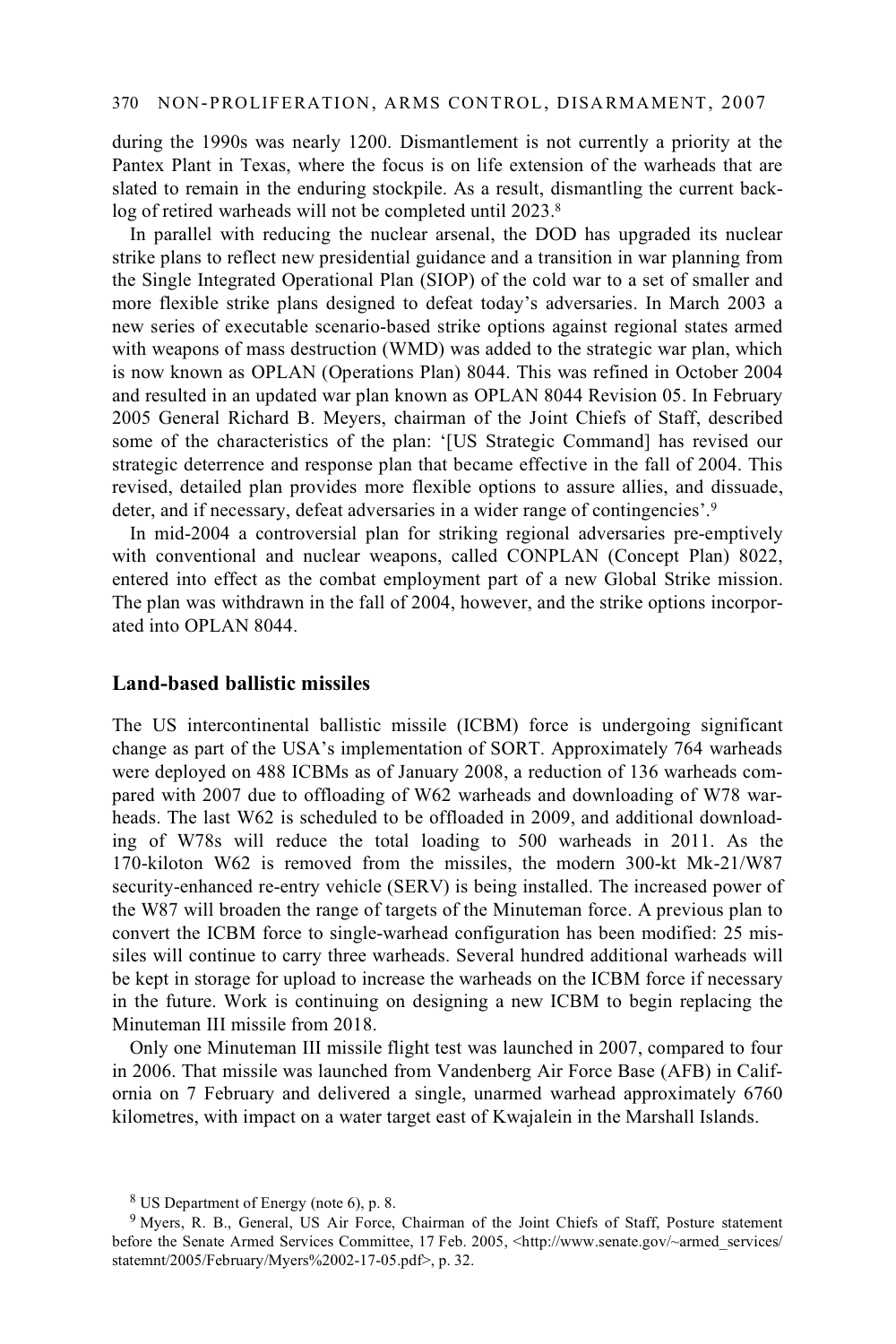### **Ballistic missile submarines**

The conversion of Pacific-based nuclear-powered ballistic missile submarines (SSBNs, from 'ship submersible ballistic nuclear') from Trident I C-4 missiles to the longer-range and more accurate Trident II D-5 missile is nearing completion with the USS *Alabama* scheduled to complete conversion in 2008. Twelve operational Ohio Class SSBNs carry a total of 228 D-5 submarine-launched ballistic missiles (SLBMs), each of which is estimated to be armed with an average of six warheads. Two additional SSBNs are undergoing overhaul at any given time, and their 48 missiles and 288 warheads are not included in the total. In the future, eight SSBNs will be based in the Pacific and six in the Atlantic, focusing the US sea-based deterrent against targets in China and elsewhere in the Pacific region.

In 2008 the US Navy will begin production of a modified D-5 missile. A total of 108 missiles are planned by 2011, at a cost of more than \$4 billion, with initial deployment scheduled for 2013. The modified D-5 SLBM will arm the Ohio Class SSBNs for the rest of their service lives, which have been extended from 30 to 44 years. The oldest submarine is scheduled to retire in 2029, at which point a new SSBN class is planned to become operational. Development studies for the new class, known as SSBN(X), have begun.

Three Trident II D-5 missiles were test-launched during 2007 in two events. The USS *Tennessee* launched two missiles from the eastern test range off the Florida coast on 15 May. The missiles were the first to carry the new Lockheed low-cost test missile kit, which converts an operational missile into test configuration and contains range safety devices and flight telemetry instrumentation. On 29 November the USS *Henry M. Jackson* test-launched a single missile from the western test range in an operation to certify the submarine for deployment after a lengthy retrofit from C-4 to D-5 SLBMs.

The deployment of the W76-1/Mk4A warhead, a modernized version of the existing W76/Mk4, was scheduled to begin in March 2008, but owing to a technical production problem the programme has been delayed. The programme involves production of approximately 2000 W76-1 warheads up to 2021.10 The W76-1/Mk4 is equipped with a new fuse that will give military planners more flexibility in setting the height of burst to 'enable W76 to take advantage of [the] higher accuracy of the D-5 missile'11 and hold at risk a wider range of targets including hard targets. The increased lethality of the W76-1 warhead may also permit a reduction of the explosive yield.

Another potential upgrade, proposed by the US Strategic Command (STRATCOM), involves the 'accuracy adjunct', a manoeuvring attachment that was developed for the Mk4 re-entry vehicle to give the weapon 'GPS-life accuracy'. The US Congress has refused to approve the upgrade, which would enable STRATCOM to deploy conventional warheads on the D-5 SLBM.12

 $10$  Kristensen, H. M., 'Administration increases submarine nuclear warhead production plan', FAS Strategic Security Blog, 30 Aug. 2007, <http://www.fas.org/blog/ssp/2007/08/us\_triples\_submarine\_war head.php>.<br><sup>11</sup> US Department of Energy (DOE), Office of Defense Programs, *Stockpile Stewardship and* 

*Management Plan: First Annual Update, October 1997* (DOE: Washington, DC, Oct. 2006), pp. 1–14. This document was partially declassified and released under the Freedom of Information Act.

<sup>&</sup>lt;sup>12</sup> The 2006 Quadrennial Defense Review directed STRATCOM to replace nuclear warheads on 24 Trident II (D-5) missiles with 96 conventional warheads for deployment in 2008. The Congress has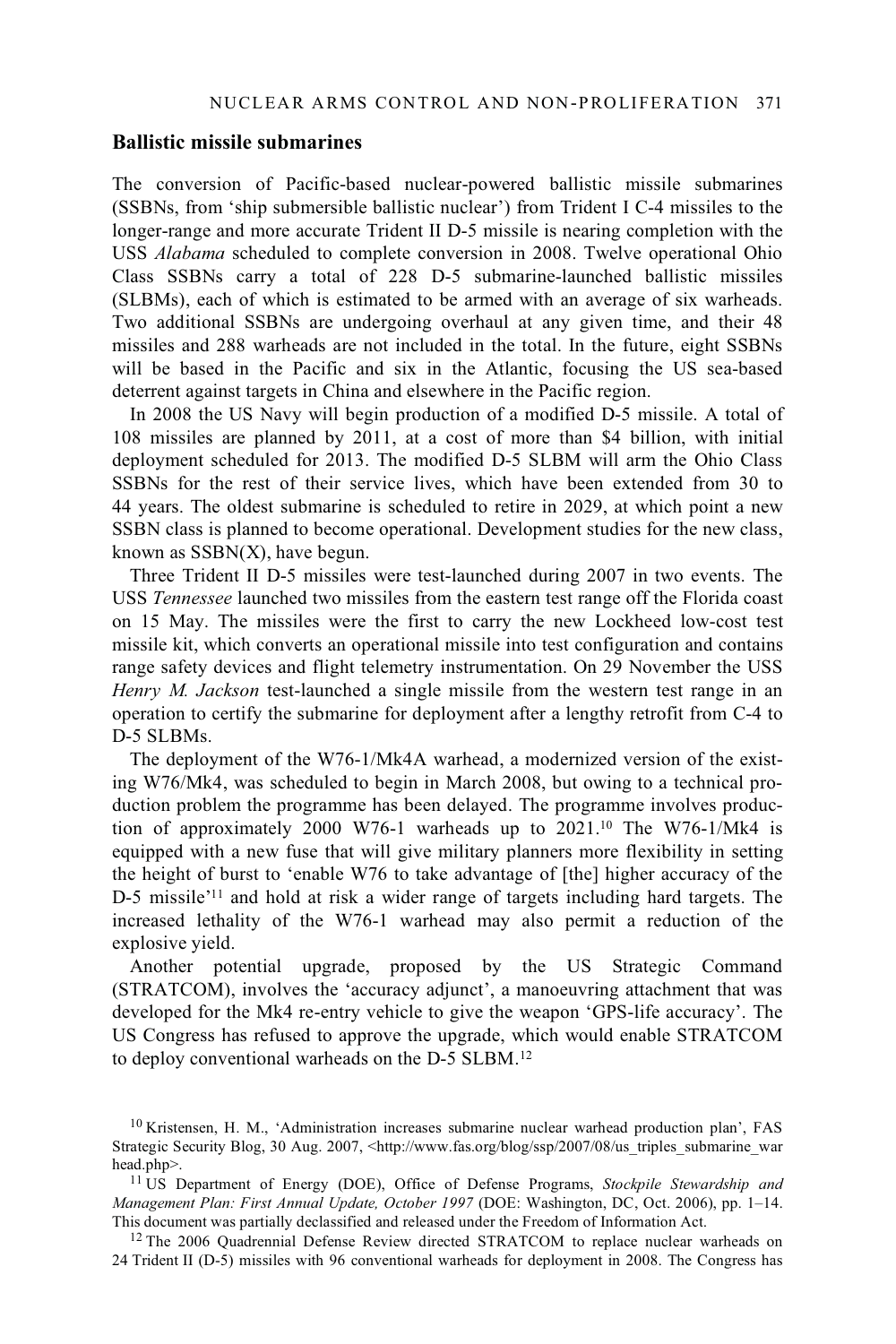### 372 NON-PROLIFERATION, ARMS CONTROL, DISARMAMENT, 2007

The first of a series of RRWs is designed to replace a portion of the W76 warheads currently deployed on the D-5 missiles. The Nuclear Weapons Council has approved a preliminary RRW-1 design, which is based on the two-stage thermonuclear SKUA-9 design developed by Lawrence Livermore National Laboratory. The highyield design was tested several times during the early 1970s, prior to the 1974 Threshold Test-Ban Treaty (TTBT).13 If funded by the Congress, the warhead would be incorporated into the Mk5 re-entry body originally designed for the W88 warhead.

### **Long-range bombers**

A B-2 bomber crashed on Guam on 23 February 2008, the first loss of the \$1.2 billion stealth bomber. Of the remaining 20 B-2s, 16 have nuclear missions. Both the bomber fleet and their nuclear weapons continued to be upgraded. Approximately 1000 nuclear warheads are earmarked for delivery by B-52H and B-2 bombers, including W80-1 warheads on air-launched cruise missiles and B61-7, B61-11, and B83-1 gravity bombs. The US Air Force is studying options for a new long-range strike aircraft to begin replacing the current bomber force from 2018.

The advanced cruise missile (ACM) was retired in 2007, and approximately half of the air-launched cruise missiles (ALCMs) were withdrawn from the stockpile as part of a plan to reduce by nearly 50 per cent the size of the stockpile by the end of 2007. The life extension of the W80-1 warhead has been put on hold and the Air Force is designing a next-generation nuclear-armed cruise missile known as the enhanced cruise missile.

#### **Non-strategic nuclear weapons**<sup>14</sup>

As of January 2008, the USA retained approximately 500 active non-strategic nuclear warheads. These consisted of 400 B61 gravity bombs and 100 W80-0 warheads for Tomahawk cruise missiles (TLAM/Ns, from Tomahawk land attack missiles, nuclear). Another 800 non-strategic warheads are in inactive storage. Approximately 350 B61 bombs are deployed in Europe at seven airbases in six North Atlantic Treaty Organization (NATO) member states (Belgium, Germany, Italy, the Netherlands, Turkey and the UK). The bombs were apparently withdrawn from Ramstein Air Base, Germany, in 2005.15 The aircraft of non-nuclear weapon NATO countries that are assigned nuclear strike missions with US nuclear weapons include Belgian and Dutch F-16 and German and Italian Tornado combat aircraft.16 The US arsenal in Europe may include inactive bombs. A portion of the new Joint Strike Fighter force will be nuclear-capable.

been unwilling to fund the programme and has expressed concern about the implications for crisis

stability of mixing nuclear- and conventionally armed ballistic missiles.<br><sup>13</sup> For a summary of the Treaty on the Limitation of Underground Nuclear Weapon Tests see annex A in this volume.

<sup>&</sup>lt;sup>14</sup> Neither START nor SORT place limits on Russian and US inventories of non-strategic nuclear weapons. The US Nuclear Posture Review also did not address this category of weapons.<br><sup>15</sup> On the history and status of US nuclear weapons in Europe see Kristensen, H. M., 'United States

removes nuclear weapons from German Base, documents indicate', FAS Strategic Security Blog, 9 July 2007, <http://www.fas.org/blog/ssp/2007/07/united\_states\_removes\_nuclear.php>. 16 See Kristensen, H. M., *US Nuclear Weapons in Europe* (Natural Resources Defense Council:

Washington, DC, 2005), <http://www.nrdc.org/nuclear/euro.contents.asp>.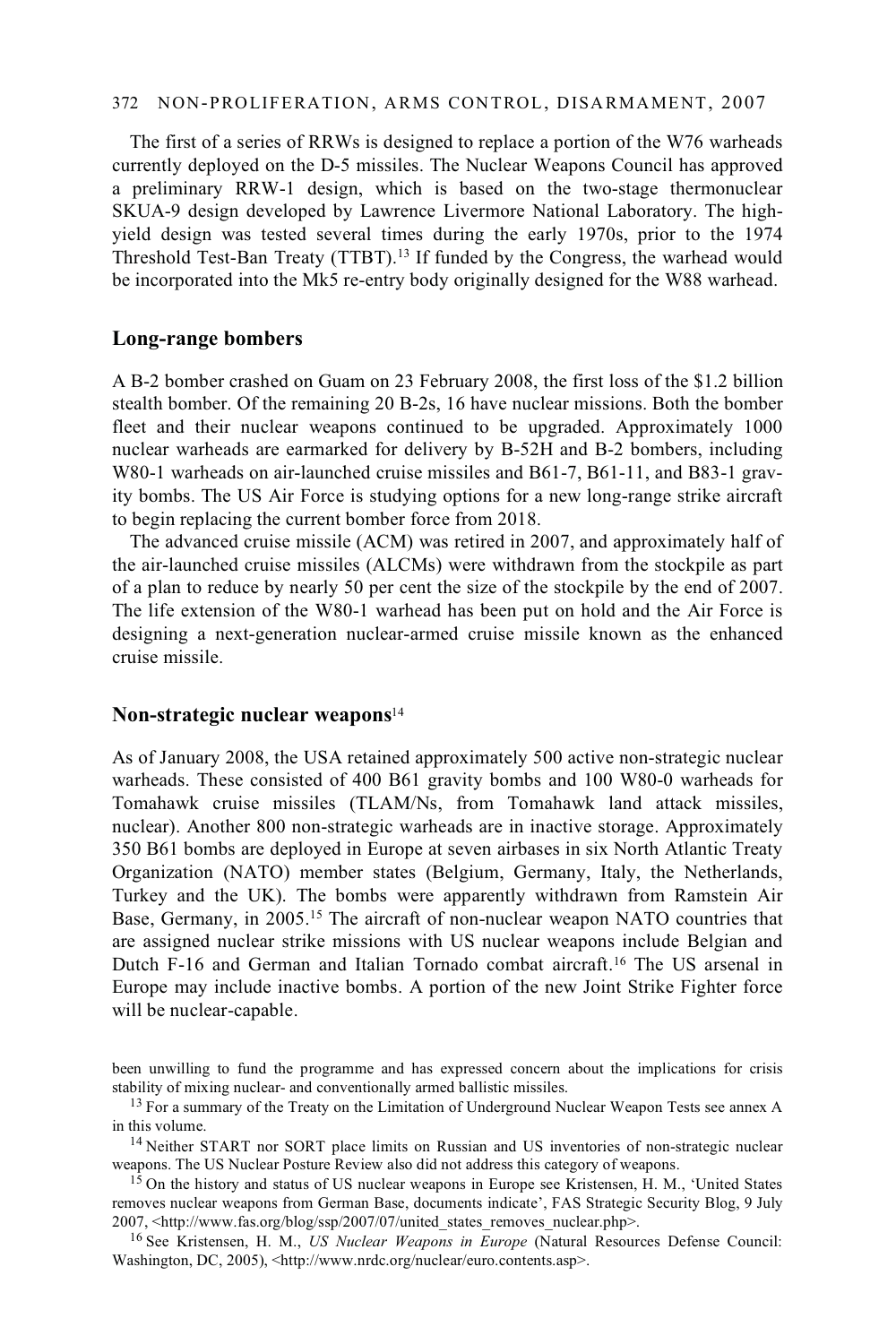Only 100 W80-0 warheads for the TLAM/N are active; another 200 are in inactive storage. TLAM/Ns are earmarked for deployment on selected Los Angeles, Improved Los Angeles and Virginia Class nuclear-powered attack submarines (SSNs, from ship submersible nuclear). TLAM/Ns are not deployed at sea under normal circumstances but can be redeployed within 30 days of a decision to do so. All are stored at strategic weapon facilities at Bangor, Washington, and Kings Bay, Georgia. The W80-0 may be retired in the near future.

#### **Nuclear warhead stockpile management and modernization**

The total US stockpile of roughly 5300 warheads is organized in two categories: active and inactive warheads. The active category includes intact warheads with all components that are either deployed on operational delivery systems, are part of the 'responsive force' of reserve warheads that can be deployed on operational delivery systems in a relatively short time, or are spare warheads. The inactive category includes warheads that are held in long-term storage as a reserve with their limited life components (tritium) removed. In addition to these warheads, more than 5100 other warheads are awaiting dismantling.

The USA keeps nearly 5000 plutonium pits in storage at the Pantex Plant in Texas as a strategic reserve. Another 10 000 pits at Pantex make up most of the 43 tonnes of weapon-grade plutonium previously declared in excess of military needs by the administrations of President Bill Clinton and President George W. Bush. All of these nearly 15 000 pits come from retired warheads. Approximately 5000 canned assemblies (thermonuclear secondaries) are kept at the Oak Ridge Y-12 Plant in Tennessee.

# III. Russian nuclear forces

As of January 2008, Russia had an estimated 5189 nuclear warheads (see table 8A.3). In 2007 Russia continued to reduce its strategic nuclear forces in accordance with its commitments under SORT and as part of a doctrinal shift away from a 'substantially redundant' (*suschestvenno izbytochnyi*) and towards a 'minimally sufficient' (*garantirovanno dostatochnyi*) deterrence posture. According to a senior Russian military planner, Russia's strategic nuclear forces can still guarantee 'minimally sufficient' deterrence until 2015–20 within the force ceilings imposed by SORT, even if the USA develops a ballistic missile defence (BMD) system.17 However, he said that the strategic forces would need qualitative improvements to enhance their survivability and ability to penetrate missile defences in the futute. Russia has prioritized the procurement of the land-based SS-27 (RS12-M2/1 Topol-M) ICBMs and the development of sea-launched SS-NX-30 Bulava missile systems, while continuing to extend the service lives of older missiles as an interim measure. In 2007 Russia began flight tests of a new road-mobile missile with multiple independently targetable re-entry vehicles (MIRVs) and missile defence penetration aids, continued to upgrade its sea-based strategic force and resumed regular long-range patrols of strategic aviation.

<sup>&</sup>lt;sup>17</sup> Umnov, S., 'SYaS Rossii: naraschivaniye vozmozhnostey po preodoleniyu protivoraketnoy oborony' [Russia's SNF: building up ballistic missile defence penetration capacities], *Voenno-Promyshlennyi Kur'er*, 8–14 Mar. 2006. On US BMD programmes see appendix 8C.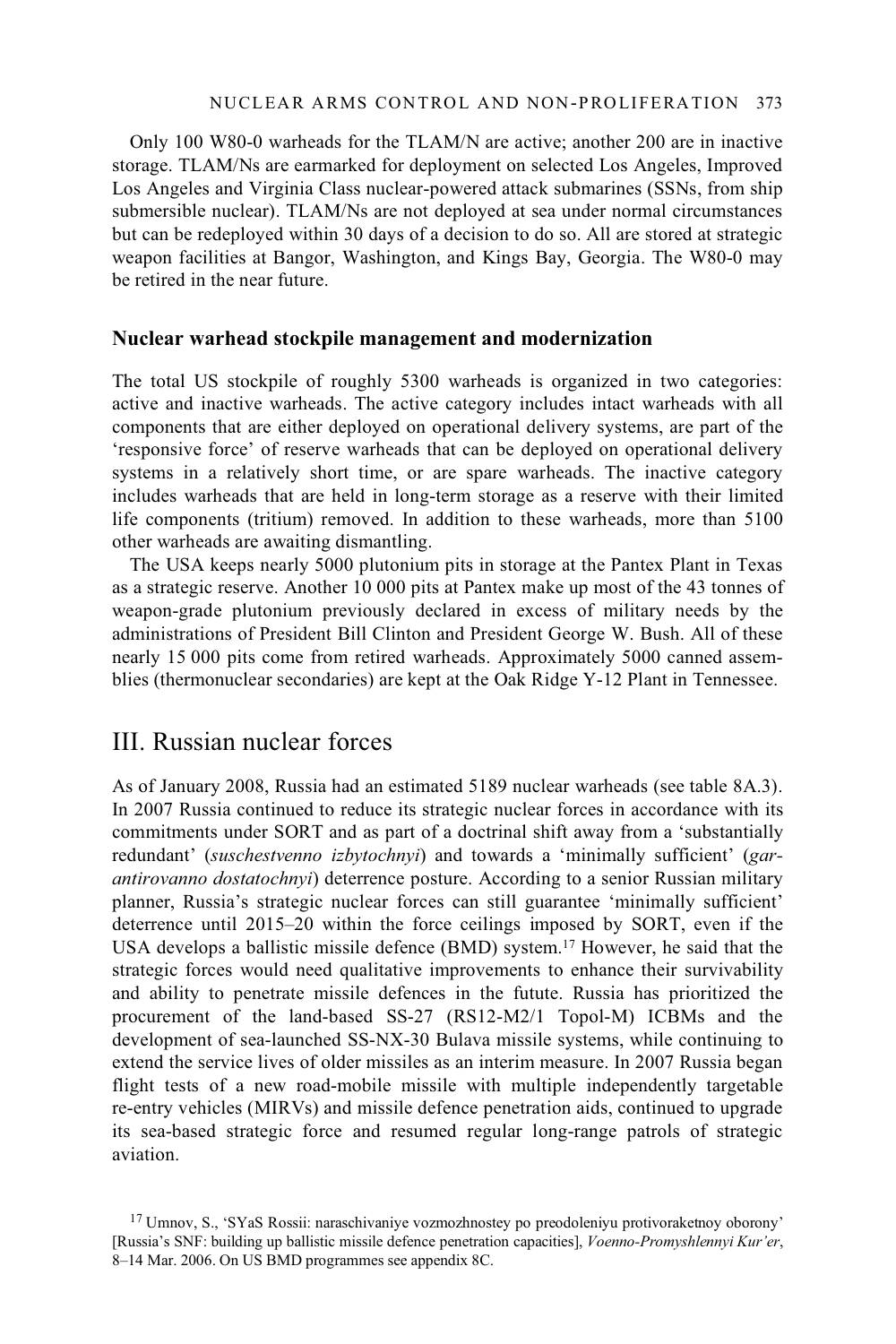| Type and Russian designation No.                                                                                         |            | Year first Range  |                    |                          | No. of           |  |
|--------------------------------------------------------------------------------------------------------------------------|------------|-------------------|--------------------|--------------------------|------------------|--|
| (NATO designation)                                                                                                       | deployed   | deployed $(km)^a$ |                    | Warhead loading          | warheads         |  |
| <b>Strategic offensive forces</b>                                                                                        | 685        |                   |                    |                          | 3 1 1 3          |  |
| <b>Bombers</b>                                                                                                           | 79         |                   |                    |                          | 884              |  |
| Tu-95MS6 (Bear-H6)                                                                                                       | 32         | 1981              | $6500 -$           | 6 x AS-15A ALCMs,        | 192              |  |
|                                                                                                                          |            |                   | 10 500             | bombs                    |                  |  |
| Tu-95MS16 (Bear-H16)                                                                                                     | 32         | 1981              | $6500 -$           | 16 x AS-15A ALCMs,       | 512              |  |
|                                                                                                                          |            |                   | 10 500             | bombs                    |                  |  |
| Tu-160 (Blackjack)                                                                                                       | 15         | 1987              | $10500 -$          | 12 x AS-15B ALCMs        | 180              |  |
|                                                                                                                          |            |                   | 13 200             | or AS-16 SRAMs,<br>bombs |                  |  |
| $ICBMs^b$                                                                                                                | 430        |                   |                    |                          | 1605             |  |
| RS-20 B/V (SS-18 Satan)                                                                                                  | 75         | 1979              | $11000-$<br>15 000 | $10 \times 500 - 750$ kt | 750              |  |
| RS-18 (SS-19 Stiletto)                                                                                                   | 100        | 1980              | 10 000             | 6 x 500–750 kt           | 600              |  |
| RS-12M (SS-25 Sickle)                                                                                                    | 201        | 1985              | 10 500             | $1 \times 550$ kt        | 201              |  |
| RS-12M2 Topol-M (SS-27)                                                                                                  | 48         | 1997              | 10 500             | $1 \times 550$ kt        | 48               |  |
| RS-12M1 Topol-M (SS-27)                                                                                                  | 6          | 2006              | 10 500             | 1 x 550 kt               | 6                |  |
| <b>SLBMs</b>                                                                                                             | 176        |                   |                    |                          | 624              |  |
| RSM-50 (SS-N-18 M1 Stingray)                                                                                             | 80         | 1978              | 6 500              | 3 x 200 kt               | 240              |  |
| RSM-54 (SS-N-23 Skiff/Sineva)                                                                                            | 96         | 1986              | 9 0 0 0            | $4 \times 100$ kt        | 384              |  |
| <b>Strategic defensive forces</b><br>Anti-ballistic missiles <sup>b</sup>                                                | 2000       |                   |                    |                          | 733              |  |
| 51T6 (SH-11 Gorgon)                                                                                                      | 32         | 1989              |                    | $1 \times 1000$ kt       | 32               |  |
| 53T6 (SH-08 Gazelle)                                                                                                     | 68         | 1986              |                    | $1 \times 10$ kt         | 68               |  |
| S-300 (SA-10/20 Grumble)                                                                                                 | 1900       | 1980              |                    | low kt                   | 633              |  |
|                                                                                                                          |            |                   |                    |                          |                  |  |
| Non-strategic forces                                                                                                     |            |                   |                    |                          | 1 3 4 3          |  |
| Land-based non-strategic<br>bombers                                                                                      | 524        |                   |                    |                          | 524c             |  |
| Tu-22M Backfire                                                                                                          | 124        | 1974              |                    | 2 x AS-4 ASM, bombs      | 124c             |  |
| Su-24 Fencer                                                                                                             | 400        | 1974              |                    | 2 x bombs                | 400 <sup>c</sup> |  |
| Naval non-strategic attack<br>aircraft                                                                                   | 179        |                   |                    |                          | 295              |  |
| Tu-22M Backfire                                                                                                          | 58         | 1974              |                    | 2 x AS-4 ASM, bombs      | 116              |  |
| Su-24 Fencer                                                                                                             | 58         | 1974              |                    | 2 x bombs                | 116              |  |
| Be-12 Mail/Il-38 May                                                                                                     | 63         | 1967/68           |                    | 1 x depth bomb           | 63               |  |
| Sea-launched cruise missiles<br>SS-N-9, SS-N-12, SS-N-19, SS-N-21, SS-N-22                                               |            |                   |                    |                          | 276              |  |
| Anti-submarine warfare and surface-to-air missile weapons<br>SS-N-15/16, SA-N-1/3/6, depth bombs, torpedoes <sup>c</sup> |            |                   |                    |                          | 248              |  |
| Total strategic defensive and non-strategic forces                                                                       |            |                   |                    |                          | 2076             |  |
| <b>Total</b>                                                                                                             | $5\,189^d$ |                   |                    |                          |                  |  |

### **Table 8A.3.** Russian nuclear forces, January 2008

 $ALCM = air-la$ unched cruise missile;  $ASM = air-to-surface$  missile;  $kt = kiloton$ ; ICBM = intercontinental ballistic missile; NATO = North Atlantic Treaty Organization; SLBM = Submarine-launched ballistic missile; SRAM = short-range attack missile.

*a* Aircraft range is given for illustrative purposes only; actual mission range will vary.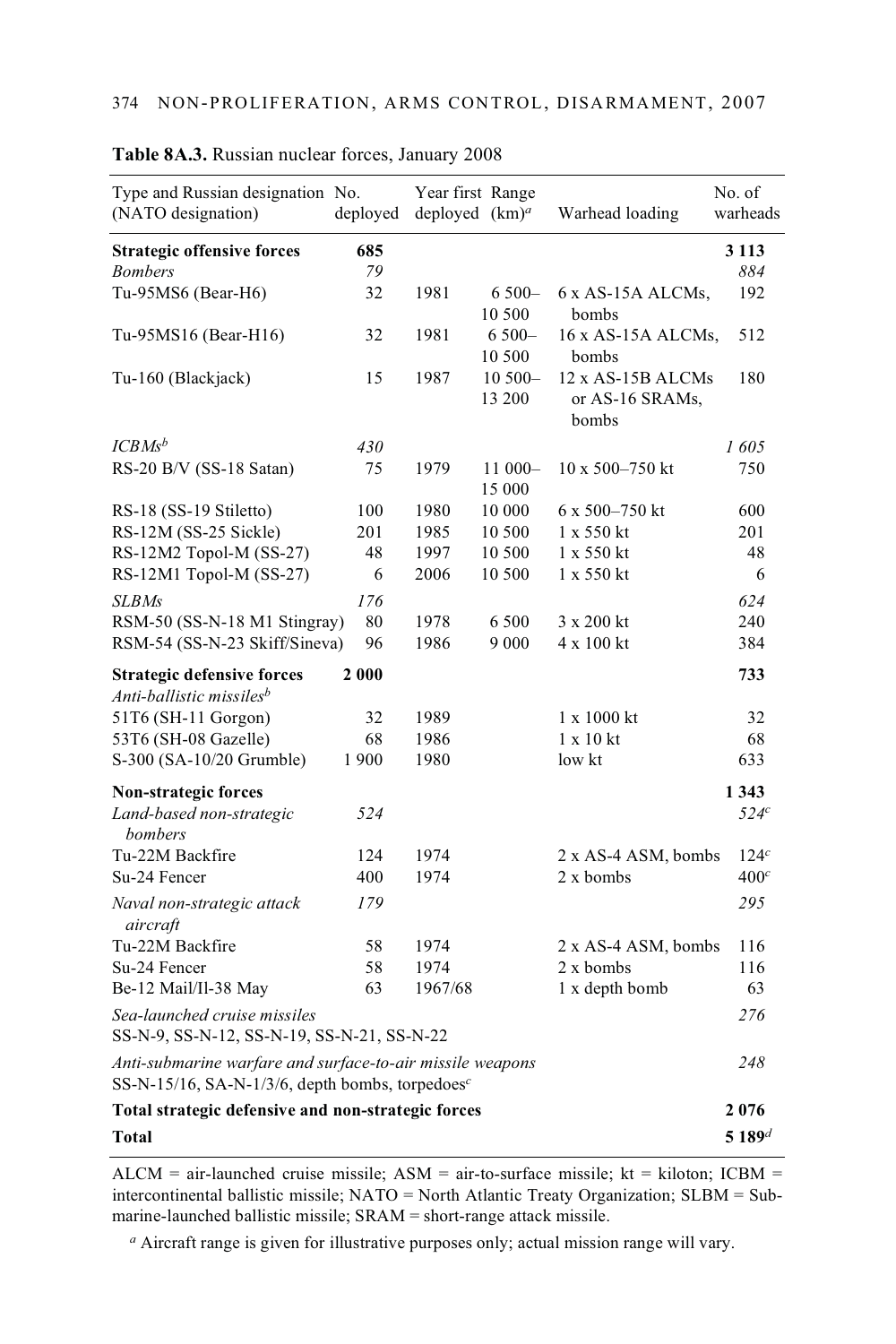*b* The SH-11 Gorgon may not be operational. The SA-10 Grumble, SA-12A Gladiator, SA-12B Giant and S-400 Triumf may have some capability against some ballistic missiles. Only a third of 1900 deployed SA-10s are counted as having nuclear capability.

*<sup>c</sup>* These figures assume that only half of land-based strike aircraft have a nuclear mission. Surface ships are not estimated to be assigned nuclear torpedoes.

*<sup>d</sup>* An additional *c*. 8800 warheads are estimated to be in reserve or awaiting dismantlement for a total stockpile of *c*. 14 000 warheads.

*Sources*: US Department of State, START I Treaty Memoranda of Understanding, 1990–Jan. 2008; US Air Force, National Air and Space Intelligence Center (NASIC), *Ballistic and Cruise Missile Threat* (NASIC: Wright-Patterson Air Force Base, Ohio, Mar. 2006), <http:// www.nukestrat.com/us/afn/NASIC2006.pdf>; US Central Intelligence Agency, National Intelligence Council, 'Foreign missile developments and the ballistic missile threat through 2015' (unclassified summary), Dec. 2001 <http://www.fas.org/spp/starwars/CIA-NIE.htm>; US Department of Defense, 'Proliferation: threat and response', Washington, DC, Jan. 2001, <http://www.fas.org/irp/threat/prolif00.pdf>; World News Connection, National Technical Information Service (NTIS), US Department of Commerce, various issues; Russianforces.org; International Institute for Strategic Studies, *The Military Balance 2007* (Routledge: London, 2007); Cochran, T. B. et al., *Nuclear Weapons Databook Volume IV: Soviet Nuclear* Weapons (Harper & Row: New York, 1989); *Proceedings*, US Naval Institute, various issues; 'Nuclear notebook', *Bulletin of the Atomic Scientists*, various issues; and Authors' estimates.

### **Land-based ballistic missiles**

The Russian Strategic Rocket Forces (SRF) consist of three missile armies: the 27th Guards Missile Army (Vladimir, five divisions), the 31st Missile Army (Orenburg, three divisions) and the 33rd Guards Missile Army (Omsk, five divisions).<sup>18</sup>

As of January 2008, Russia had on combat duty 75 SS-18 Satan (R-36M) heavy ICBMs in two versions: the R-36MUTTKh (RS-20B) and the R-36M2 Voevoda (RS-20V), deployed in Dombarovsky (41 missiles) and Uzhur (34 missiles).19 The RS-20B was first deployed in 1979–83 and the RS-20V in 1988–92. Both are silobased, two-stage, liquid-propellant ICBMs designed and produced in Ukraine.20

Russia intends to keep RS-20V missiles in service until 2016–18, but the RS-20B missiles are being gradually retired from service.21 Instead of dismantlement, the SRF sometimes refurbishes them as Dnepr space launch vehicles (SLVs). In 2007 Russia conducted three successful launches of Dnepr SLVs: on 17 April and 15 June from Baikonur, Kazakhstan, and on 28 June from Yasnyi launch site in Orenburg region.22

As of January 2008, Russia had a total of 100 SS-19 Stiletto (RS-18) missiles deployed at Kozelsk (50 missiles) and Tatischevo (50 missiles).23 The SS-19 is a silo-

<sup>18</sup> US Department of State, START I Memorandum of Understanding, Jan, 2008. On Russian missile deployments see also 'Russian strategic nuclear forces', <http://russianforces.org/missiles/>. <sup>19</sup> US Department of State (note 18), pp. 13, 17.

20 Lennox, D. (ed.), *Jane's Strategic Weapon Systems* (Jane's Information Group: Coulsdon, July 2006), pp. 128–30.<br><sup>21</sup> Russian Strategic Rocket Forces, Information and Public Relations Service, 'Pusk mezhkontinen-

tal'noy ballisticheskoy rakety RS-20V ("Voevoda")' [Launch of the intercontinental ballistic missile RS-20V ('Voevoda')], 21 Dec. 2006, <http://www.mil.ru/848/1045/1275/rvsn/19220/index.shtml?id= 19753>.<br><sup>22</sup> Russian Strategic Rocket Forces, Information and Public Relations Service, 'Pusk rakety RS-20B'

[Lauch of an RS-20B missile], 15 June 2007, <http://www.mil.ru/848/1045/1275/rvsn/19220/index. shtml?id=25678>; and 'Russia launches SS-18 "Satan" ICBM with U.S. satellite', RIA Novosti, 28 June 2007, <http://en.rian.ru/world/20070628/68007073.html>. 23 US Department of State (note 18), pp. 20, 24.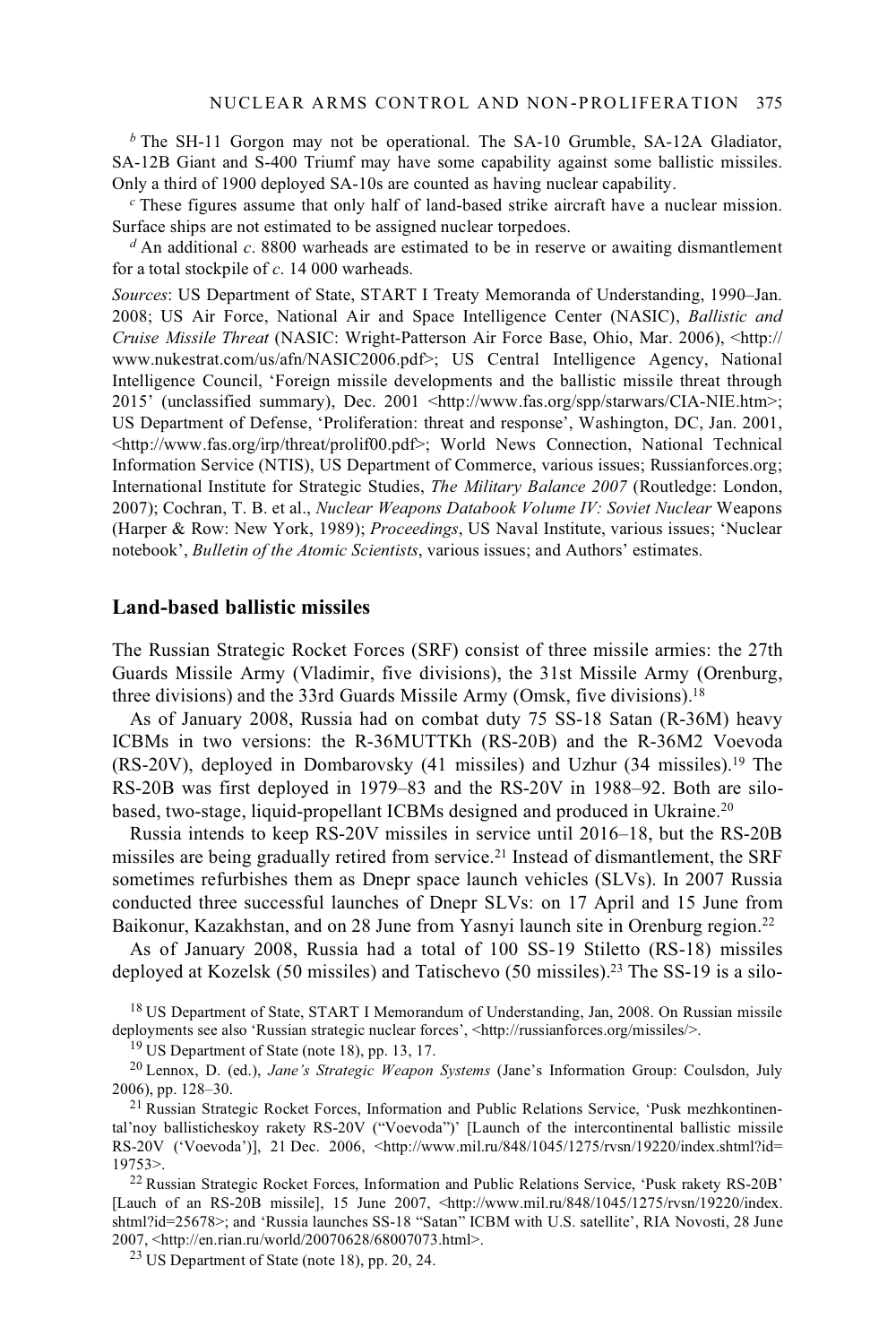based, two-stage, liquid-propellant ICBM capable of carrying up to six warheads, which entered into service in 1980.<sup>24</sup> On 29 October 2007 the SS-19 missile was successfully test-launched from Baikonur to its target at the Kura test range. As a result of the test, the SS-19's service life was extended to 31 years.25

Russia has 201 SS-25 Sickle (RS-12M Topol) ICBMs deployed in eight missile divisions across the country.26 The SS-25 is a road-mobile, three-stage solid-propellant ICBM that carries a single warhead. It was first deployed in 1985.<sup>27</sup> According to Russian press reports, the SS-25 is expected to be in service until 2015.28 On 18 October and 8 December 2007 the SRF successfully launched SS-25 missiles from the Plesetsk and the Kapustin Yar test site launch sites, respectively. The service life of the weapon was reported to have been extended to 21 years.29

The SS-27 Topol-M missile is a three-stage solid-propellant ICBM that has been developed in both road-mobile (RS-12M1) and silo-based (RS-12M2) versions, which the missile's designers say use standardized and interoperable components. Russia plans to deploy 40 RS-12M1 and 114 RS-12M2 missiles by 2015.30 As of January 2008 Russia had 48 RS-12M2 missiles at the 60th Missile Division in Tatischevo, Saratov oblast, and 6 RS-12M1 missiles at the 54th Missile Division in Teikovo, Ivanovo region.31 Deployment of the silo-based RS-12M2 will be completed in 2010.32

On 7 May 2007 the SRF Commander, Nikolai Solovtsov, announced that Russia will start to install MIRVs on SS-27 Topol-M missiles 'in two or three years', probably referring to the expiry of START I in December 2009.33 The treaty prohibits the installation of MIRVs on existing missiles but does not restrict the development of new ones.34

On 29 May 2007 a MIRVed missile, designated the 'RS-24', was test-fired for the first time. It was launched from a specially modified transporter-erector-launcher (TEL) vehicle at the Plesetsk launch site and successfully hit its target at the Kura test range.35 On 25 December 2007 the second launch of the RS-24 was conducted at

24 ed. Lennox (note 20), pp. 130–32.

25 'Russia launches RS-18 ICBM from Baikonur in Kazakhstan-1', RIA Novosti, 29 Oct. 2007,  $\langle$ http://en.rian.ru/russia/20071029/85783408.html>. <sup>26</sup> US Department of State (note 18).

28 'Russia fires intercontinental ballistic missile', ITAR-TASS, 18 Oct. 2007.

29 Russian Strategic Rocket Forces, Information and Public Relations Service, 'Pusk rakety RS-12M "Topol"' [The launch of the missile RS-12M 'Topol'], 18 Oct. 2007, <http://www.mil.ru/848/1045/ 1275/rvsn/19220/index.shtml?id=32232>; and 'Russia test-fires RS-12M ballistic missile', RIA Novosti,

8 Dec. 2007, <http://en.rian.ru/russia/20071208/91500297.html>.<br><sup>30</sup> Nikol'skii, A., 'Mutatsiya "Topolya"' [Topol's mutation], *Vedomosti*, 8 May 2007; and Isachen-<br>kov, V., 'Russia plans new ICBMs, nuclear subs', *Washing* 

<sup>31</sup> Russian Ministry of Defence, "Topol-M" missile system is on duty', 10 Jan. 2008, <http://www. mil.ru/eng/1866/12078/details/index.shtml?id=35978>.<br><sup>32</sup> 'Russia to deploy fixed-site Topol-M ICBMs by 2010-SMF cmdr', RIA Novosti, 8 May 2007,

 $\frac{\text{th}}{33}$  Nikol'skii, A. (note 30).  $\frac{33 \text{ Nikol}}{36}$  Nikol'skii, A. (note 30).

<sup>34</sup> On legal issues concerning MIRVs see Sokov, N., 'Russia tests a new ground-launched cruise missile and a new strategic missile on the same day', Monterey Institute of International Studies, James Martin Center for Nonproliferation Studies, 1 June 2007, <http://cns.miis.edu/pubs/week/070601.htm>. <sup>35</sup> 'Pervyi start' [First start], *Krasnaya Zvezda*, 30 May 2007; and Richardson, D., 'Russia tests a new

ICBM', *Jane's Missiles and Rockets*, vol. 11, no. 7 (July 2007), pp. 1–2.

<sup>27</sup> ed. Lennnox (note 20), pp. 136–39.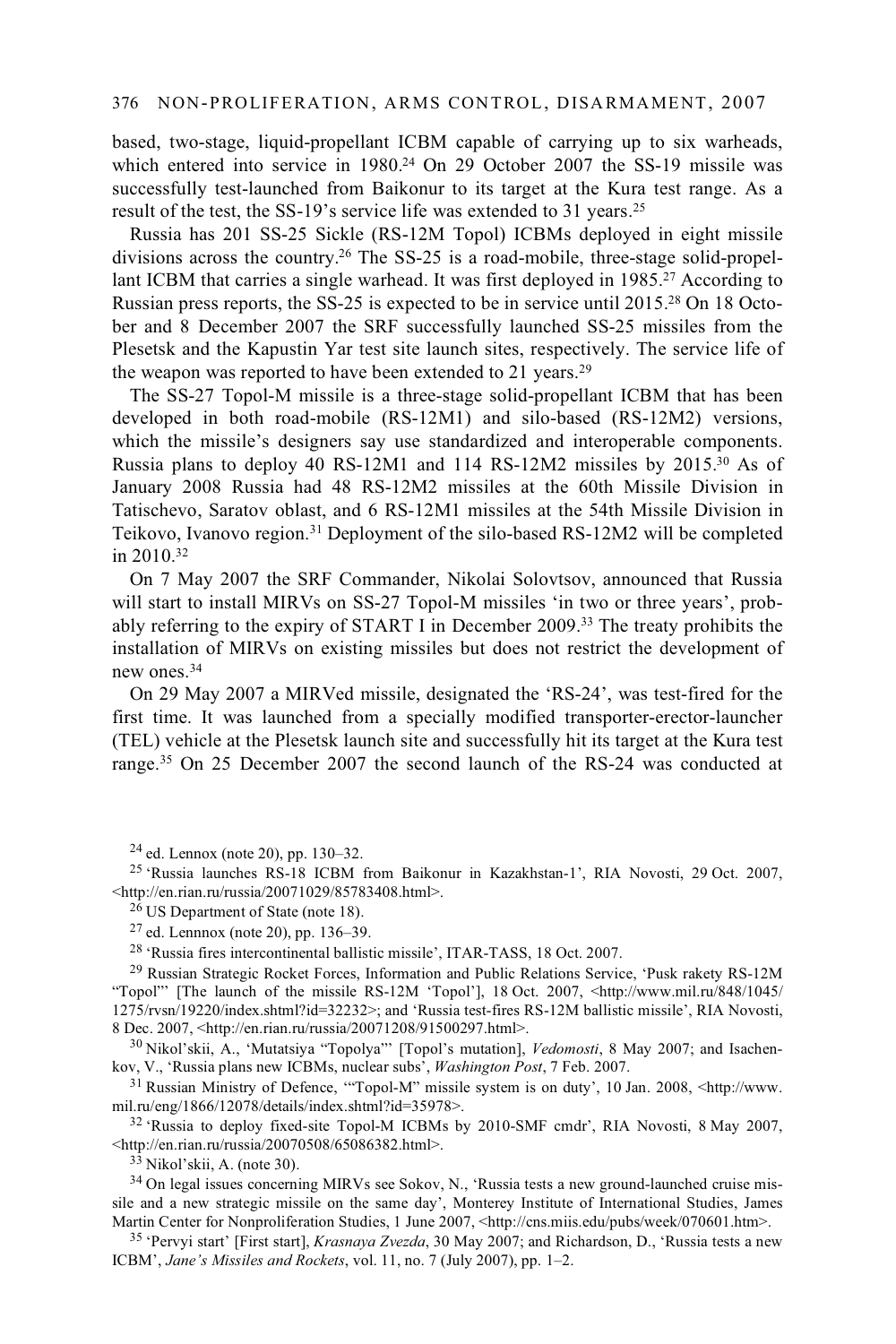Plesetsk, with three test warheads successfully reaching the Kura range.<sup>36</sup> Russian officials stated that the RS-24 is not an entirely new missile but a 'new version' of the SS-27 Topol-M, with the MIRVs as the main difference from the SS-27 Topol-M.37 In order to declare the missile as a new type under START I, Russia will have to make other treaty-specified modifications, such as altering the diameter or length of the missile's first stage or changing the launch weight. Alternatively, the missile could be maintained as a 'prototype' (not accountable under START I) until the treaty's expiry date.38

After the first launch Solovtsov announced that the RS-24 test programme would require no more than five additional launches, and the missile could be placed in service by 2010. He also stated that advanced missile defence penetration capability would be added to the RS-24 and probably to the single-warhead SS-27 Topol-Ms as well.<sup>39</sup> In February 2008, however, Solovtsov declared that the RS-24 would enter service in 2009 and that two flight tests were planned in 2008.<sup>40</sup>

### **Ballistic missile submarines and sea-launched ballistic missiles**

The Russian Navy operates 14 SSBNs in its Northern and Pacific fleets. Of these, six are Delta III Class (Project 667BDR Kalmar) submarines. The *Petropavlovsk-Kamchatskii*, the *Svyatoi Georgii Pobedonosets*, the *Zelenograd* and the *Podol'sk* are deployed with the Pacific Fleet, and the *Ryazan'* and the *Borisoglebsk* with the Northern Fleet. On 21 September 2007 the *Ryazan'* completed a two-year overhaul at the Zvezdochka shipyard in Severodvinsk, and it began sea trials in December 2007.<sup>41</sup>

The Russian Navy also operates six Delta IV Class (Project 667BDRM Delfin) submarines, all part of the Northern Fleet. Four of them—the *Bryansk*, the *Tula*, the *Verkhotur'e* and the *Yekaterinburg*—are currently in service after returning from an overhaul.42 In November 2006 two Delta IV submarines—the *Kareliya* and the *Novo-*

36 'Putin: puski raket—eto prazdnichnyi feierverk' [Putin: missile launches are festive fireworks], Rosbalt News Agency, 26 Dec. 2007, <http://www.rosbalt.ru/2007/12/26/443915.html>.<br><sup>37</sup> Richardson (note 35), p. 1; and Gertsev, O., 'Rabota po "Bulave" idet po planu' [Development of

'Bulava' is proceeding according to plan], *Voenno-Promyshlennyi Kurier*, 5–11 Sep. 2007. 38 For more discussion see Sokov (note 34).

39 Isby, D., 'RS-24s set to receive penetration aids, MIRVs', *Jane's Missiles and Rockets*, vol. 11,

<sup>40</sup> 'Russia's RS-24 ICBM to enter service in 2009—SMF commander', RIA Novosti, 27 Feb. 2008,  $\langle$ http://en.rian.ru/russia/20080227/100186909.html>.

 $41$  'V Severodvinske spushchena na vodu posle planovogo remonta strategicheskaya atomnaya podlodka Severnogo flota "Ryazan"' [Northern Fleet's SSBN 'Ryazan' was launched in Severodvinsk after a planned overhaul], ARMS-TASS, 21 Sep. 2007, <http://armstass.su/?page=article&aid=45389& cid=25>; and 'PLARB Severnogo flota "Ryazan" vyshla na hodovye ispytaniya posle remonta v Severodvinske' [Northern Fleet's SSBN 'Ryazan' has started sea trials after an overhaul in Severodvinsk], ARMS-TASS, 13 Dec. 2007, <http://www.armstass.su/?page=article&aid=49071&cid=25>.

<sup>42</sup> 'PLARB Severnogo flota "Bryansk" ushla na bazu v Zapolyar'e posle modernizatsii v Severodvinske' [Northern Fleet's PLARB 'Bryansk' sailed to its base beyond the Arctic Circle after an overhaul in Severodvinsk], ARMS-TASS, 23 Jan. 2008, <http://www.armstass.su/?page=article&aid=50377&cid =25>; and Kile, S. N., Fedchenko, V. and Kristensen, H. M., 'World nuclear forces, 2007', *SIPRI Yearbook 2007: Armaments, Disarmament and International Security* (Oxford University Press: Oxford, 2007), p. 528.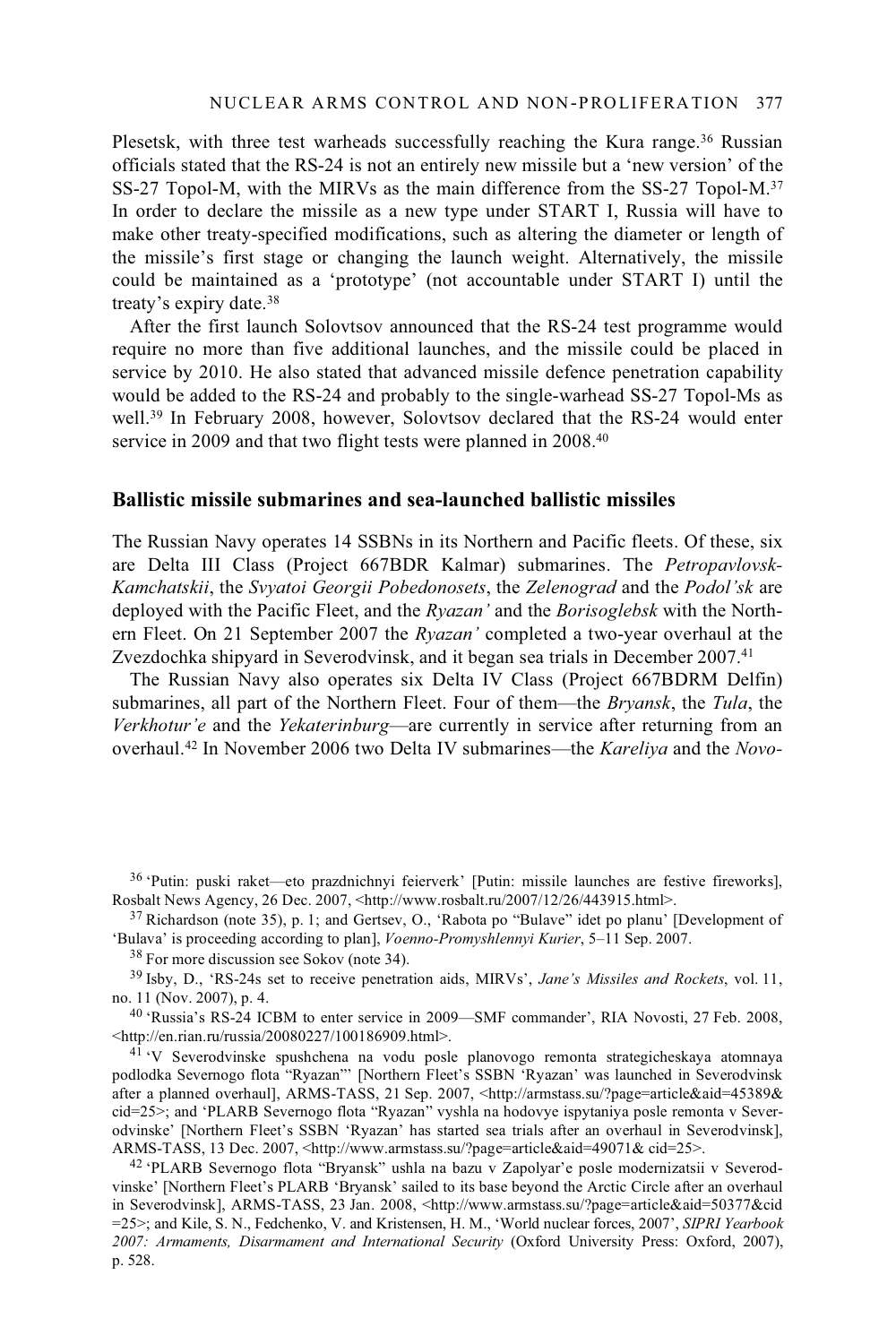#### 378 NON-PROLIFERATION, ARMS CONTROL, DISARMAMENT, 2007

*moskovsk*—started service life-extension overhauls.43 The Delta IV submarines are scheduled to remain in service for 10 years after these overhauls.<sup>44</sup>

The Soviet Union built six Typhoon Class (Project 941 Akula) SSBNs in 1976–89. Russia decommissioned three of them in 1996. One of them, renamed the *Dmitrii Donskoi,* was relaunched in June 2002 after an overhaul and is used as a test platform for the new SS-NX-30 Bulava (RSM-56) missile, which is under development. Russian military officials have indicated that in future the *Dmitrii Donskoi* may be equipped with the full complement of Bulava missiles. The two remaining submarines—the *Arkhangel'sk* and the *Severstal'*—were withdrawn from service in 2004 for financial reasons, and a decision on their future was not taken in 2007.45

Russia is building three SSBNs of a new class, the Project 955 Borei. The first in the class, the *Yurii Dolgorukii*, was launched on 15 April 2007 and is expected to enter service in 2008.46 The second and third submarines, the *Aleksandr Nevskii* (to enter service in 2009) and the *Vladimir Monomakh* (to enter service in 2011) were laid down at the Sevmash shipyard in March 2004 and March 2006, respectively.<sup>47</sup> Each Borei SSBN is equipped with 16 RSM-56 missiles.<sup>48</sup> The Russian Government plans to have eight Borei SSBNs by 2015.49 In July 2007 the Russian Navy announced plans to build a new submarine base for Borei Class submarines at Viluchinsk on the Kamchatka peninsula.50

Russia's SLBM force currently consists of two types of missile—the SS-N-18 M1 Stingray (RSM-50) and the SS-N-23 Skiff (RSM-54). The SS-N-18 M1 first entered service in 1978 and is deployed on Delta III Class submarines. It has two liquidfuelled stages and carries three warheads.<sup>51</sup> On 7 August 2007 a Delta III Class SSBN, the *Petropavlovsk-Kamchatskii*, launched an SS-N-18 M1 SLBM from the Pacific that successfully hit the target at the Chizha test range.<sup>52</sup>

The SS-N-23 Skiff SLBM, a successor to the SS-N-18, was first test-launched in 1983 and is deployed on Delta IV Class submarines.53 It has since been modified twice. In 1996–2002 an improved re-entry vehicle was added,<sup>54</sup> and in 2002–2005, the missile was modernized to extend its service life and a new satellite guidance

43 'SSBN Kareliya enters Zvezdochka yard for medium repair', Interfax-AVN, 2 Nov. 2006; and Popov, A., ' "Begemot" ego proslavil' ['Begemot' made him famous], *Severnyi Rabochii*, 30 Nov. 2006, <http://www.nworker.ru/article.phtml?id=4616>. 44 ARMS-TASS (note 42).

<sup>45 "</sup>Taifuny" ne budut pereoborudovat'sya pod "Bulavu-M"" ['Typhoons' will not be re-equipped with 'Bulava-Ms'], Vesti.Ru, 5 Aug. 2007, <http://www.vesti.ru/doc.html?id=133340>.

<sup>46</sup> Nikol'skii, A., 'Podlodka na polveka' [Submarine for 50 years], *Vedomosti*, 16 Apr. 2007; and Richardson, D., 'Bulava SLBM makes successful flight', *Jane's Missiles and Rockets*, vol. 11, no. 8 (Aug. 2006), p. 3. 47 'Iz-pod vody dostali' [Reached from under water], *Kommersant Business Guide*, 4 July 2006. 48 US Department of State (note 18), p. 55.

49 Isachenkov, V., 'Russia plans new ICBMs, nuclear subs', *Washington Post*, 7 Feb. 2007.<br><sup>50</sup> 'Rossiya postroit novuyu bazu atomnykh podlodok' [Russia will build a new nuclear submarine base], BBC News, 9 July 2007, <http://news.bbc.co.uk/hi/russian/russia/newsid\_6283000/6283024.stm>. 5<sup>1</sup> ed. Lennox (note 20), pp. 149–50.

52 'Russia test launches sea-based ballistic missile in Pacific-1', RIA Novosti, 7 Aug. 2007, <http:// en.rian.ru/russia/20070807/70528653.html>. 53 ed. Lennox (note 20), pp. 155–56.

54 Kontareva, E., 'Gosudarstvo vysoko otsenilo vklad yuzhnoural'tsev v modernizatsiyu odnogo iz luchshikh strategicheskikh kompleksov Voenno-Morskogo Flota Rossii' [The state highly appreciated the contribution of the people of the South Urals to modernization of one of the best strategic missile complexes of the Russian Navy], Ural-Press-Inform News Agency, 23 Sep. 2005, <http://uralpress.ru/ show article.php?id=82055>.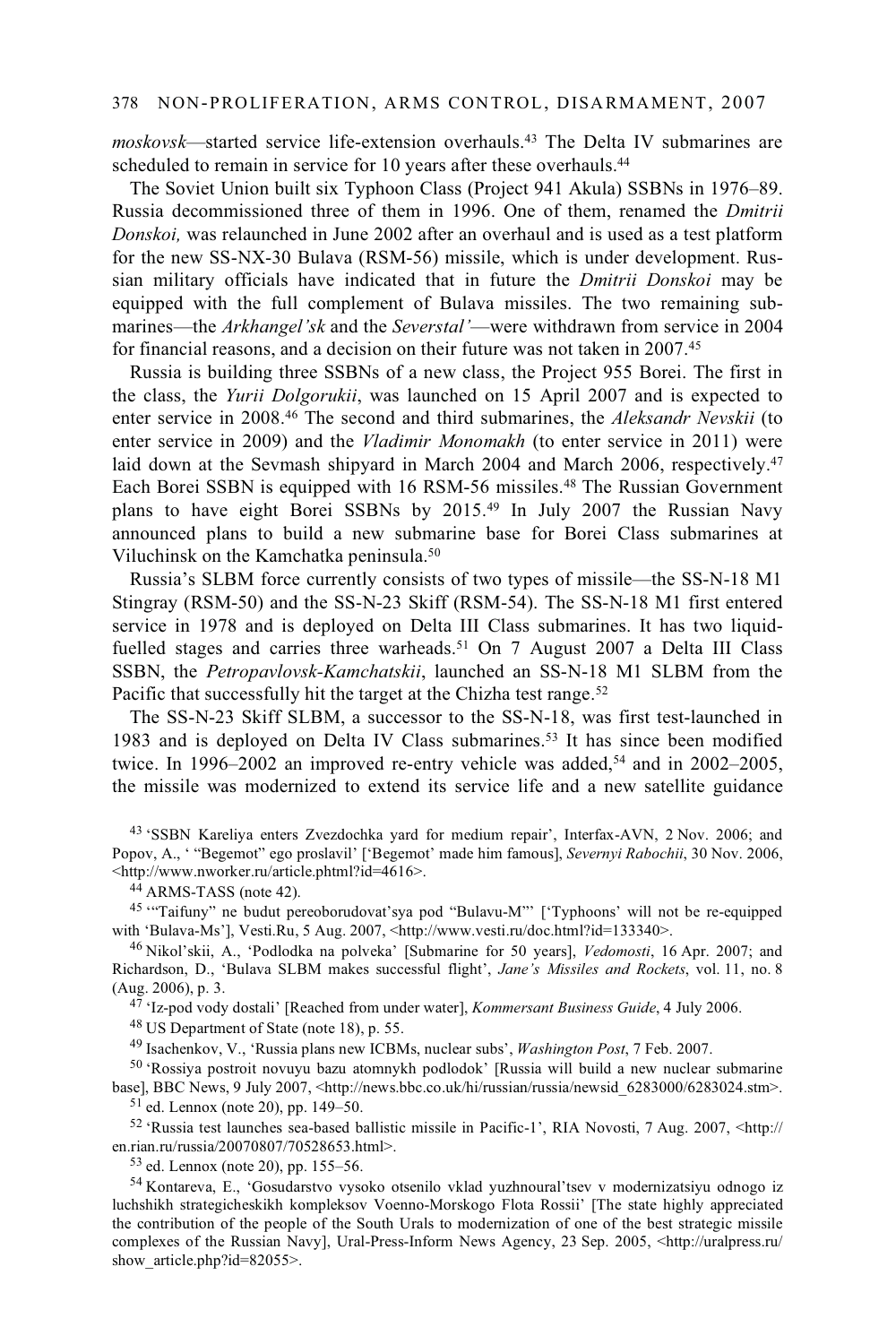system was added.<sup>55</sup> The upgraded version of the missile is called the Sineva ('the Blue') in Russian. According to the US Air Force, the Sineva has the same range as the SS-N-23 Skiff but can carry up to 10 warheads.56 However, the START I information exchange memorandum does not make a distinction between the two versions.<sup>57</sup>

On 9 July 2007 President Vladimir Putin signed a decree accepting the Sineva SLBM into service.58 Serial production of the missile is under way.59 Four Sineva SLBMs were delivered in 2006 and another 12 were procured in 2007.60 On 25 December 2007 a Delta IV SSBN, the *Tula*, test launched a Sineva from an underwater position in the Barents Sea that hit a simulated target at the Kura test range.<sup>61</sup> Russia also continues to test the SS-N-23 Skiff. On 17 December the *Tula* launched an 18-year-old SS-N-23 missile, whose service life certification was set to expire shortly thereafter, from a submerged position in the Barents Sea.<sup>62</sup>

Russia is giving high priority to the development of the SS-NX-30 Bulava, a new three-stage, solid-propellant SLBM. President Putin has declared that Borei Class SSBNs, equipped with the new Bulava SLBM, will form the backbone of Russia's strategic deterrent force together with the Topol-M ICBM.63 The missile will reportedly have a maximum range of 8300 km.64 Russia has declared that the Bulava will be attributed under START I counting rules as carrying six warheads,  $65$  although some of the capacity may instead be used for carrying missile-defence penetration aids or for other purposes.

As of December 2007 six Bulava test launches had been conducted. Two tests in 2005 were successful, but the three in 2006 ended in failure.66 On 28 June 2007 the *Dmitrii Donskoi* SSBN fired a Bulava missile from a location in the White Sea, and

55 'Atomnyi podvodnyi raketnyi kreiser "Tula" Severnogo flota osushchestvil uchebno-boevoi pusk mezhkontinentalnoy ballisticheskoy raketi' [SSBN 'Tula' has launched an intercontinental ballistic missile], ARMS-TASS, 17 Dec. 2007, <http://armstass.su/?page=article&aid=49154 &cid=25>.

<sup>56</sup> US Air Force, National Air and Space Intelligence Center (NASIC), *Ballistic and Cruise Missile Threat* (NASIC: Wright-Patterson Air Force Base, Ohio, Mar. 2006), <http://www.nukestrat.com/us/afn/ NASIC2006.pdf>.<br><sup>57</sup> US Department of State (note 18), p. 1.

58 Makeyev Design Bureau, 'President RF V. V. Putin podpisal ukaz o prinyatii na vooruzheniye VMF raketnogo kompleksa "Sineva"' [Russian President V. V. Putin has signed a decree accepting the missile complex 'Sineva' into the Navy's arsenal], News release, 16 July 2007, <http://www.makeyev. ru/news.php?extend.27>.

59 Richardson, D., 'Russian SLBMs should see out 2030', *Jane's Missiles and Rockets*, vol. 11, no. 5

 $^{60}$  Barabanov, M., 'I tselogo flota malo' [The fleet is not enough], Rosbalt News Agency, 18 Sep. 2007, <http://www.rosbalt.ru/2007/09/17/413702.html>. On the Russian fleet see <http://www.

kommersant.com/p856120/russian\_naval\_fleet\_directory/>.<br><sup>61</sup> Makeyev Design Bureau, 'Soobscheniye o puske RSM-54 "Sineva"' [Report on the launch of the<br>RSM-54 'Sineva'], 26 Dec. 2007, <http://www.makeyev.ru/comment.php?com

<sup>62</sup> Makeyev Design Bureau, 'Uspeshnyi pusk ballisticheskoy rakety RSM-54' [Successful launch of the ballistic missile RSM-54], 26 Dec. 2007, <http://www.makeyev.ru/comment.php?comment.news.44>. 63 Putin, V., President of the Russian Federation, Annual Address to the Federal Assembly of the Rus-

sian Federation, 10 May 2006, <http://www.kremlin.ru/eng/speeches/2006/05/10/1823 type70029type 82912\_105566.shtml>.<br><sup>64</sup> ed. Lennox (note 20), p. 166.

65 US Department of State (note 18), p. 1.

66 Kile, Fedchenko and Kristensen (note 42), p. 529; and Kile, S. N., Fedchenko, V. and Kristensen, H. M., 'World nuclear forces, 2006', *SIPRI Yearbook 2006: Armaments, Disarmament and International Security* (Oxford University Press: Oxford, 2006), p. 652.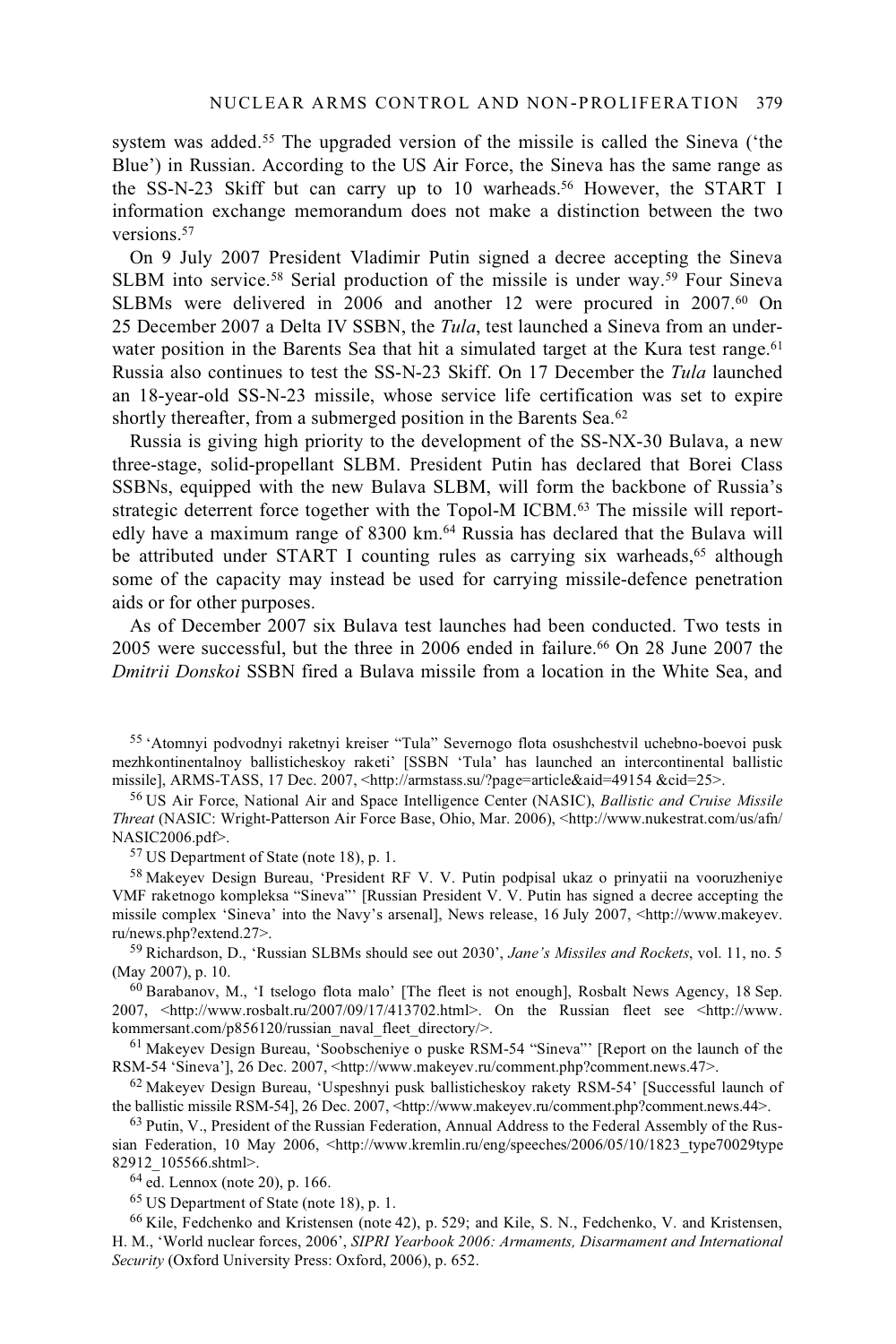the simulated warhead hit the target at the Kura test range.67 Shortly after the test Russian military officials announced plans to start large-scale production of Bulava components and to complete missile testing in 2008 after conducting launches to determine the maximum range of the missile.<sup>68</sup>

In November and December 2007 the Russian press reported that another test launch of Bulava had been conducted on 10 November. The missile reportedly failed immediately after launch.<sup>69</sup>

### **Strategic aviation**

Russia's strategic aviation units are grouped under the 37th Air Army of the Supreme High Command (Strategic) of the Russian Air Force. They include the 22nd Guards Heavy Bomber Division based in Engels and Ryazan, with 14 Blackjack (Tu-160), 17 Bear-H16 (Tu-95MS16) and 7 Bear-H6 (Tu-95MS6) aircraft; and the 326th Heavy Bomber Division based in Ukrainka, Khabarovsk kray, with 15 Tu-95MS16 and 25 Tu-95MS6 aircraft.70 The 37th Air Army also comprises four divisions of Backfire C (Tu-22M3) bombers.71 The Russian Minister of Defence, Sergei Ivanov, announced in February 2007 that Russia plans to have a total of 50 Tu-160 and Tu-95MS bombers in service by 2015.72 This would probably be accomplished by retiring some Tu-95MSs and completing the production of a limited number of Tu-160s. In 2007 the Kazan Aviation Plant completed the production of a new Tu-160 bomber, which began flight testing on 28 December 2007 and is expected to enter service in 2008.73

In 2007 Russia's decision to resume regular long-range strategic bomber patrols resulted in several encounters with British, Norwegian and US fighter aircraft.74

#### **Non-strategic nuclear weapons**

There is considerable uncertainty in estimates of Russia's inventory of non-strategic nuclear weapons, which continues to be characterized by a high degree of secrecy and a lack of transparency. Since the end of the cold war, Russia has significantly reduced this inventory pursuant to President Boris Yeltsin's 1992 unilateral initiative on nonstrategic nuclear weapons.<sup>75</sup> In 2007 the top Ministry of Defence official responsible

<sup>67</sup> 'Russia test launches sea-based ballistic missile—Navy-1', RIA Novosti, 28 June 2007, <http://en. rian.ru/russia/20070628/68009320.html>.

<sup>68</sup> Isby, D., 'Bulava-M SLBM looks set to enter production', *Jane's Missiles and Rockets*, vol. 11, no. 10 (Oct. 2007), p. 3. 69 Lantratov, K. and Gritskova, A., 'Den'gi est', oruzhiya net' [There is money, but no weapon],

*Kommersant*, 21 Nov. 2007.

70 US Department of State (note 18), pp. 62–63.

71 Khudoleev, V., '37-ya derzhit kurs' [37th Army is following the course], *Krasnaya Zvezda*,

23 Dec. 2005.<br><sup>72</sup> Russian State Duma, Transcript of the Plenary Session, 7 Feb. 2007, <http://wbase.duma.gov.ru/<br>steno/nph-sdb.exe>.

<sup>73</sup> 'New serial Tu-160 Blackjack bomber undergoes flight test', RIA Novosti, 10 Jan. 2008,  $\langle$ http:// en.rian.ru/russia/20080110/96102740.html>.

 $^{74}$  Putin, V., President of the Russian Federation, Press Statement and Responses to Media Questions following the Peace Mission 2007 Counterterrorism Exercises and the Shanghai Cooperation Organisation Summit, General Forces Training Ground 225, Chebarkul, Chelyabinsk Region, 17 Aug. 2007, <http://president.kremlin.ru/eng/speeches/2007/08/17/2033\_type82915\_141812.shtml>. 75 As part of a series of reciprocal unilateral presidential initiatives on nuclear weapons between the

Soviet Union or Russia and the USA, Yeltsin announced on 29 Jan. 1992 that the production of nuclear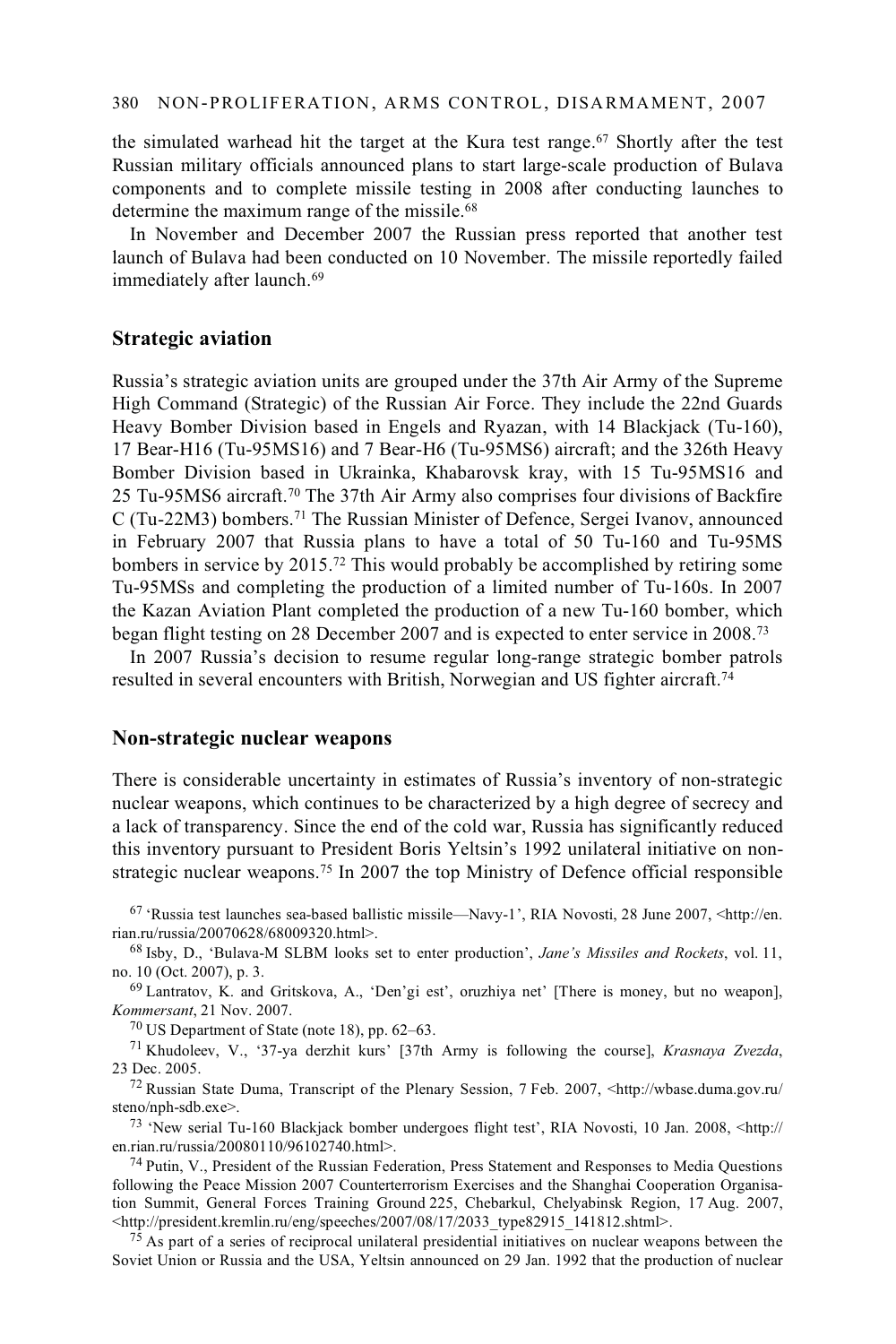for nuclear weapon custody, Colonel General Vladimir Verkhovtsev, reported on the progress made in reducing this inventory but did not give specific numbers of warheads.76 On the basis of the number of available delivery platforms, it can be estimated that Russia has approximately 2100 warheads that are operational for delivery by anti-ballistic missiles, air-defence missiles, tactical aircraft and naval cruise missiles, depth bombs and torpedoes.<sup>77</sup> In addition, Russia is believed to have up to several thousand non-strategic warheads held in reserve or awaiting dismantlement.

# IV. British nuclear forces

The United Kingdom's nuclear deterrent consists of a sea-based component only, namely, Vanguard Class Trident SSBNs, Trident II (D-5) SLBMs and associated warheads (see table 8A.4). The UK possesses an operational stockpile of about 185 nuclear warheads available for use by a fleet of four Vanguard Class Trident SSBNs. All British nuclear warheads are designed and manufactured at the Atomic Weapons Establishment, Aldermaston, Berkshire. The UK leases 58 Trident II (D-5) SLBMs, including spares, from the US Navy. Under a system of 'mingled asset ownership' Trident II (D-5) missiles to be loaded onto British submarines are randomly selected from the stockpile at the US Navy's Trident facility in Kings Bay, Georgia. The submarines then go to the Royal Naval Armaments Depot at Coulport, Argyll and Bute, where the missiles are fitted with warheads that are designed and manufactured at the Atomic Weapons Establishment.

Each SSBN is equipped with 16 Trident II (D-5) missiles carrying up to 48 warheads. The warhead is similar to the US W76 warhead and has an explosive yield of about 100 kt. As part of a reduced force-loading option, it is believed that a number of the Trident II (D-5) missiles are deployed with only one warhead instead of three; this warhead may also have a greatly reduced explosive yield, possibly produced by the detonation of only the fission primary.78

The British Ministry of Defence's 1998 Strategic Defence Review added a 'substrategic' role to the Trident fleet. The review states that 'the credibility of deterrence also depends on retaining an option for a limited strike that would not automatically lead to a full scale nuclear exchange' as a means of demonstrating resolve or conveying a political message.<sup>79</sup> A 2002 addendum to the Strategic Defence Review

warheads for land-based tactical missiles, artillery shells and landmines had ceased and that Russia had begun eliminating one-third of its naval non-strategic warheads and one-half of its nuclear surface-to-air missile warheads. He stated that tactical air force weapons would be reduced by one-half and proposed placing the remaining weapons in centralized storage bases on a reciprocal basis with the USA. Excerpts from the text of Yeltsin's statement are reproduced in *SIPRI Yearbook 1992: World Armaments and Disarmament* (Oxford University Press: Oxford, 1992), pp. 89–92. 76 Volgin, V., 'Strategicheskii monitoring' [Strategic monitoring], *Rossiiskaya Gazeta*, 31 Oct. 2007.

According to Verkhovtsev, in 2007 Russia had eliminated the following percentages of its non-strategic nuclear warheads compared with 1992: 100% of the ground forces' warheads, 60% of surface-to air missile warheads, 50% of the Air Force's warheads, 30% of the Navy's warheads.<br><sup>77</sup> Warheads for ships and submarines are stored on land in depots and can be deployed if necessary.

78 Quinlan, M., 'The future of United Kingdom nuclear weapons: shaping the debate', *International* 

<sup>79</sup> British Ministry of Defence (MOD), *The Strategic Defence Review: Modern Forces for the Modern World*, Cm 3999 (MOD: London, July 1998), p. 63.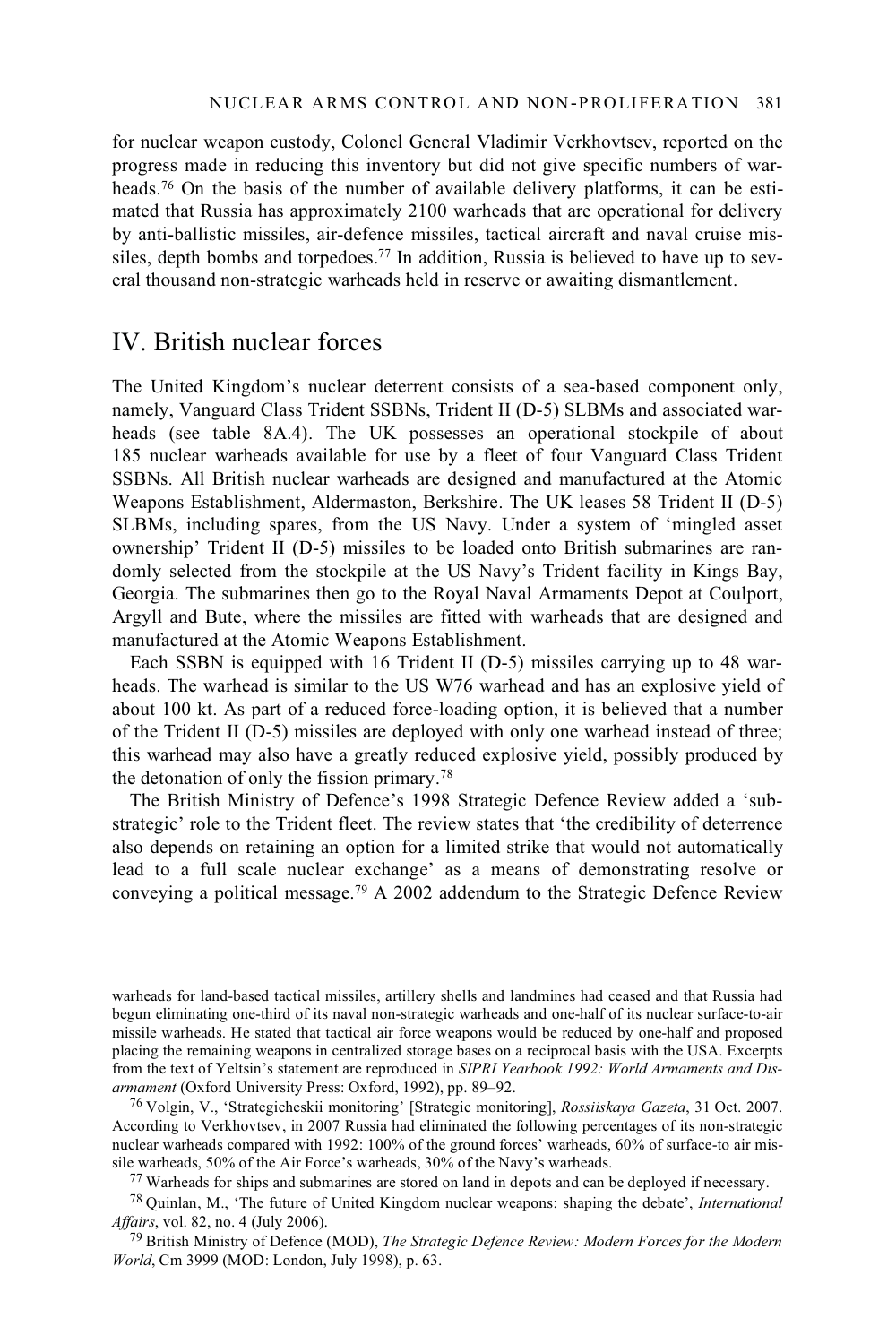| Type                                  | Designation | No.<br>deployed | Year first Range<br>deployed | $(km)^a$ | Warhead<br>loading  | No. of<br>warheads |
|---------------------------------------|-------------|-----------------|------------------------------|----------|---------------------|--------------------|
| Submarine-launched ballistic missiles |             |                 |                              |          |                     |                    |
| $D-5$                                 | Trident II  | 48              | 1994                         | >7.400   | $1-3 \times 100$ kt | $185^{b}$          |

**Table 8A.4.** British nuclear forces, January 2008

 $kt = kiloton$ .

*<sup>a</sup>* Range is given for illustrative purposes only; actual mission range will vary according to flight profile and weapon loading.

*<sup>b</sup>* Fewer than 160 warheads are operationally available, *c.* 144 to arm 48 missiles on 3 of 4 nuclear-powered ballistic missile submarines. The operational stockpile may consist of *c.* 185 warheads, with additional warheads in reserve. Only 1 boat is on patrol at any time, with up to 48 warheads.

*Sources*: British Ministry of Defence (MOD), White Papers, press releases and the MOD website, <http://www.mod.uk/>; British House of Commons, *Parliamentary Debates* (*Hansard*); Norris, R. S. et al., *Nuclear Weapons Databook*, vol. 5, *British, French, and Chinese Nuclear Weapons* (Westview: Boulder, Colo., 1994), p. 9; 'Nuclear notebook', *Bulletin of the Atomic Scientists*, various issues; and Authors' estimate.

extendes the role of nuclear weapons to include deterring 'leaders of states of concern and terrorist organizations'.80

In a posture known as continuous at sea deterrence (CASD), one British SSBN is on patrol at all times. The second and third SSBNs can be put to sea fairly rapidly, but there are not enough missiles in the British inventory to arm the fourth submarine. Since the end of the cold war, the SSBN on patrol has been kept at a level of reduced readiness with a 'notice to fire' measured in days and its missiles de-targeted. Some patrol coordination may take place with France. The 300th British deterrent patrol was completed in 2007.

The four Vanguard Class SSBNs were each designed to reach the end of their nominal service lives from the early 2020s. The British Government concluded in its December 2006 White Paper, after 'an exhaustive review of possible future threats and deterrent options' that 'renewing the Trident system, by replacing the existing submarines and extending the life of the Trident missiles, is the best and most cost effective way to maintain our ability to deter future threats to the UK'.<sup>81</sup> It also proposed starting, in the near future, the design and construction work on a successor SSBN to the Vanguard Class that would enter service in the 2020s. On 14 March 2007 the British House of Commons approved the government's plan to replace the Vanguard SSBNs with a fleet of new Trident submarines.82

The 2006 White Paper also proposed that the new SSBN might be equipped with the modified Trident II D5LE SLBMs that the USA is building, thereby keeping the Trident II (D-5) missile in service until the early 2040s.83 To assuage concerns that

<sup>80</sup> British Ministry of Defence, *The Strategic Defence Review: A New Chapter*, Cm 5566, vol. 1 (Stationery Office: London, July 2002), p. 12.<br><sup>81</sup> British Ministry of Defence and British Foreign and Commonwealth Office, *The Future of the* 

*United Kingdom's Nuclear Deterrent*, Cm 6994 (Stationery Office: London, Dec. 2006). 82 'Trident plan wins Commons support', BBC News, 15 Mar. 2007, <http://news.bbc.co.uk/2/

<sup>6448173.</sup>stm>.<br><sup>83</sup> British Ministry of Defence and British Foreign and Commonwealth Office (note 81).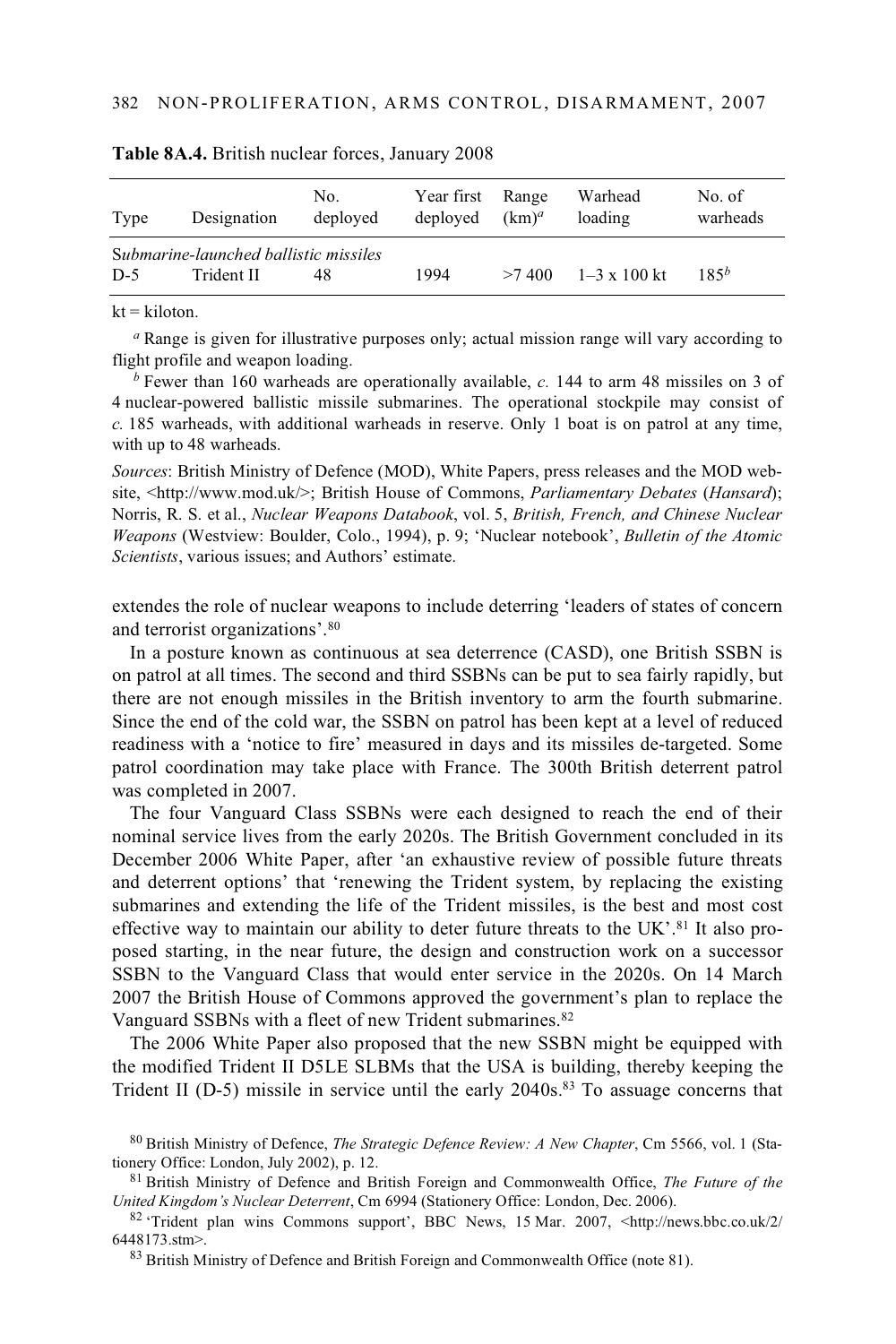the UK was not complying with its commitment under Article VI of the NPT to work in good faith towards nuclear disarmament, the government proposed a small reduction in the British nuclear stockpile. It deferred a decision until the next parliament (due to be elected by 2010) on whether to refurbish or replace the current warheads. On 15 November 2007 in a written answer to a parliamentary question, the Secretary of State for Defence, Des Browne, confirmed that the UK's inventory of 'operationally available warheads' had been reduced 'from fewer than 200 to fewer than 160'.84 A small inventory of non-operational reserve warheads presumably also exists.

According to the 2006 White Paper, the procurement costs of the new submarines and associated infrastructure would be about £15–20 billion (\$28.5–38 billion), at 2006 prices, for a four-boat fleet. Most of this cost (*c*. £1 billion, or \$1.9 billion, per annum) would be incurred during the period 2012–27.85

# V. French nuclear forces

There has been a gradual evolution in France's nuclear doctrine since the end of the cold war. French officials have emphasized the need for greater flexibility in meeting a widening range of plausible deterrence scenarios. In 2006 President Jacques Chirac stated that France's nuclear deterrent remained the fundamental guarantor of its security, including against the dangers of regional instability growing extremism and the proliferation of WMD. Chirac threatened to retaliate with nuclear weapons against any state found to be supporting terrorism against France or considering the use of WMD and revealed that French nuclear forces had already been reconfigured accordingly (see table 8A.5). This involved reducing the number of nuclear warheads on SLBMs to allow more precisely targeted strikes.<sup>86</sup>

France's sea-based strategic force consists of a fleet of four operational SSBNs, of which three are of the new Triomphant Class and one is of the L'Inflexible Class. The remaining L'Inflexible Class SSBN will be retired when the fourth and final vessel of the Triomphant Class, *Le Terrible*, enters service in 2010. Laid down in 2002, *Le Terrible* is due to be launched in 2008, beginning sea trials in 2009.<sup>87</sup>

All French SSBNs are armed with 16 Aérospatiale M45 missiles, which carry up to six TN-75 warheads.88 In 2010–15, beginning with the *Le Terrible*, the Triomphant Class SSBNs will be retrofitted with the longer-range M51.1 SLBM, which is a threestage solid-propellant missile armed with up to six TN-75 warheads. It is estimated to have a maximum range of 6000–8000 km.<sup>89</sup>

84 British House of Commons, 'Trident missiles', *Hansard*, 15 Nov. 2007, C363W <http://www. publications.parliament.uk/pa/cm200708/cmhansrd/cm071115/text/71115w0007.htm#07111542000024>. 85 British Ministry of Defence and British Foreign and Commonwealth Office (note 81).

86 Chirac, J., 'Speech by Jacques Chirac, President of the French Republic, during his visit to the Strategic Air and Maritime Forces at Landivisiau/L'Ile Longue', 19 Jan. 2006, <http://www.elysee.fr/ elysee/elysee.fr/anglais/speeches\_and\_documents/2006/speech\_by\_jacques\_chirac\_president\_of\_the\_fre nch\_republic\_during\_his\_visit\_to\_the\_stategic\_forces.38447.html>.

 $\frac{87}{10}$  Richardson, D., 'M51 ballistic missile proves itself in a full-range test flight', *Jane's Missiles & Rockets*, vol. 11, no. 1 (Jan. 2007), pp. 1–2. 88 Norris, R. S. and Kristensen, H. M., 'French nuclear forces, 2005', *Bulletin of the Atomic Scientists*,

vol. 61, no. 4 (July/Aug. 2005), pp. 73–75. 89 Lennox, D. (ed.), *Jane's Strategic Weapon Systems* (Jane's Information Group: Coulsdon, July

2007), pp. 44–45; and 'France's nuclear-powered Le Vigilant prepares for patrol', *Jane's Missiles & Rockets*, vol. 9, no. 2 (Feb. 2005), p. 5.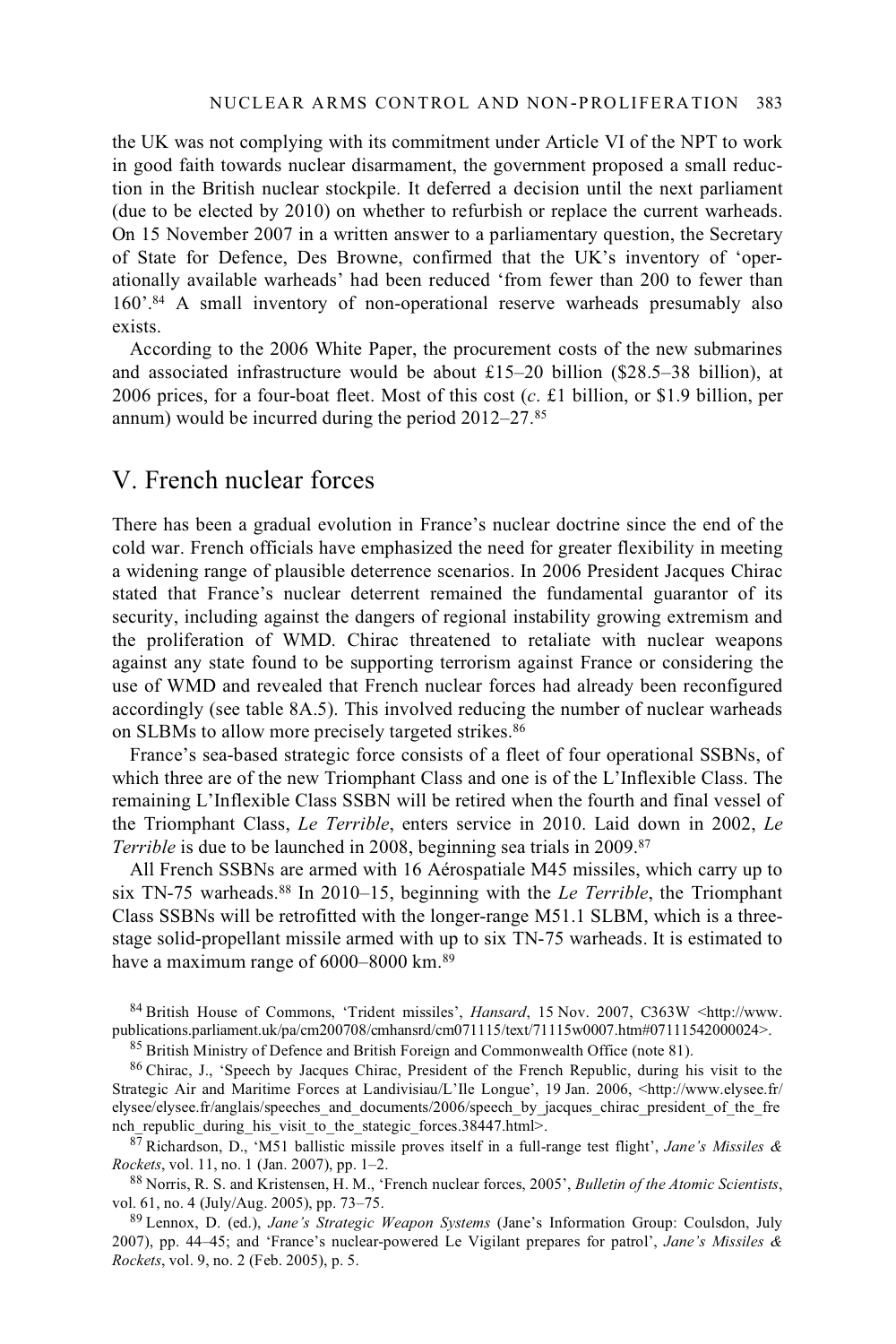| Type                                     | No. | Year first<br>deployed deployed | Range<br>$(km)^d$ | Warhead<br>loading     | No. of<br>warheads |
|------------------------------------------|-----|---------------------------------|-------------------|------------------------|--------------------|
| Land-based aircraft<br>Mirage 2000N      | 60  | 1988                            | 2 7 5 0           | $1 \times 300$ kt ASMP | 50                 |
| Carrier-based aircraft<br>Super Etendard | 24  | 1978                            | 650               | 1 x 300 kt ASMP        | 10                 |
| Submarine-launched ballistic missiles    |     |                                 |                   |                        |                    |
| M45                                      | 48  | 1996                            | 6000 <sup>b</sup> | $6 \times 100$ kt      | 288                |
| <b>Total</b>                             |     |                                 |                   |                        | 348 <sup>c</sup>   |

| Table 8A.5. French nuclear forces, January 2008 |  |  |  |  |
|-------------------------------------------------|--|--|--|--|
|-------------------------------------------------|--|--|--|--|

 $ASMP = Air-Sol Moyenne Portée; kt = kiloton.$ 

*<sup>a</sup>* Aircraft range is given for illustrative purposes only; actual mission range will vary according to flight profile and weapon loading.

*<sup>b</sup>* The range of the M45 submarine-launched ballistic missile is listed as only 4000 km in a 2001 report from the National Defence Commission of the French National Assembly.

*c* France may also have a small inventory of reserve warheads.

*Sources*: French Ministry of Defense website, <http://www.defense.gouv.fr/>, various policy papers, press releases and force profiles; French National Assembly, various defence bills; Norris, R. S. et al., *Nuclear Weapons Databook*, vol. 5, *British, French, and Chinese Nuclear Weapons* (Westview: Boulder, Colo., 1994), p. 10; *Air Actualités*, various issues; *Aviation Week & Space Technology*, various issues; 'Nuclear notebook', *Bulletin of the Atomic Scientists*, various issues; and Authors' estimates.

As of January 2008 the M51.1 missile had been flight-tested twice, on 9 November 2006 and 21 June 2007. Both times an unarmed M51.1 missile was launched from the Landes Missile Launch Test Centre at Biscarosse, Aquitaine.<sup>90</sup> Simulated underwater launches are due to start in late 2008 at Toulon, Provence-Alpes-Côte d'Azur. The first underwater launch from a submarine is planned for 2010. A total of 10 test launches are planned.91 A follow-on version of the missile, the M51.2, may be under development for possible deployment in 2015–17.

The air component of the French nuclear force consists of two types of aircraft: approximately 60 Mirage 2000N aircraft, equipping three Air Force squadrons with nuclear strike roles; and about 24 Super Étendard aircraft deployed on the aircraft carrier *Charles de Gaulle*. Both types of aircraft carry the Air–Sol Moyenne Portée (ASMP) cruise missile. A total of 90 ASMP missiles were produced, along with 80 TN81 300-kt warheads for them. France may have about 60 operational ASMP missiles with nuclear warheads deployed, with additional missiles in storage.<sup>92</sup>

<sup>90</sup> Richardson (note 87); 'France tests strategic missile', Global Security Newswire, 10 Nov. 2006,  $\lt$ http://www.nti.org/d\_newswire/issues/2006\_11\_10.html >; Agence France-Presse, 'France tests ballistic missile for nuclear deployment', Spacewar.com, 9 Nov. 2006, <http://www.spacewar.com/reports/ France Tests Ballistic Missile For Nuclear Deployment 999.html>; and 'Second M51 SLBM flight test hits target', *Jane's Missiles & Rockets*, vol. 12, no. 8 (Aug. 2008), p. 8.

<sup>91</sup> Isby, D., 'M51 tests set to begin on schedule', *Jane's Missiles & Rockets*, vol. 10, no. 12 (Dec. 2006), p. 10. 92 Fiszer, M., 'French MoD to develop nuclear missile', *Journal of Electronic Defense*, vol. 26, no. 12

<sup>(</sup>Dec. 2003), p. 21.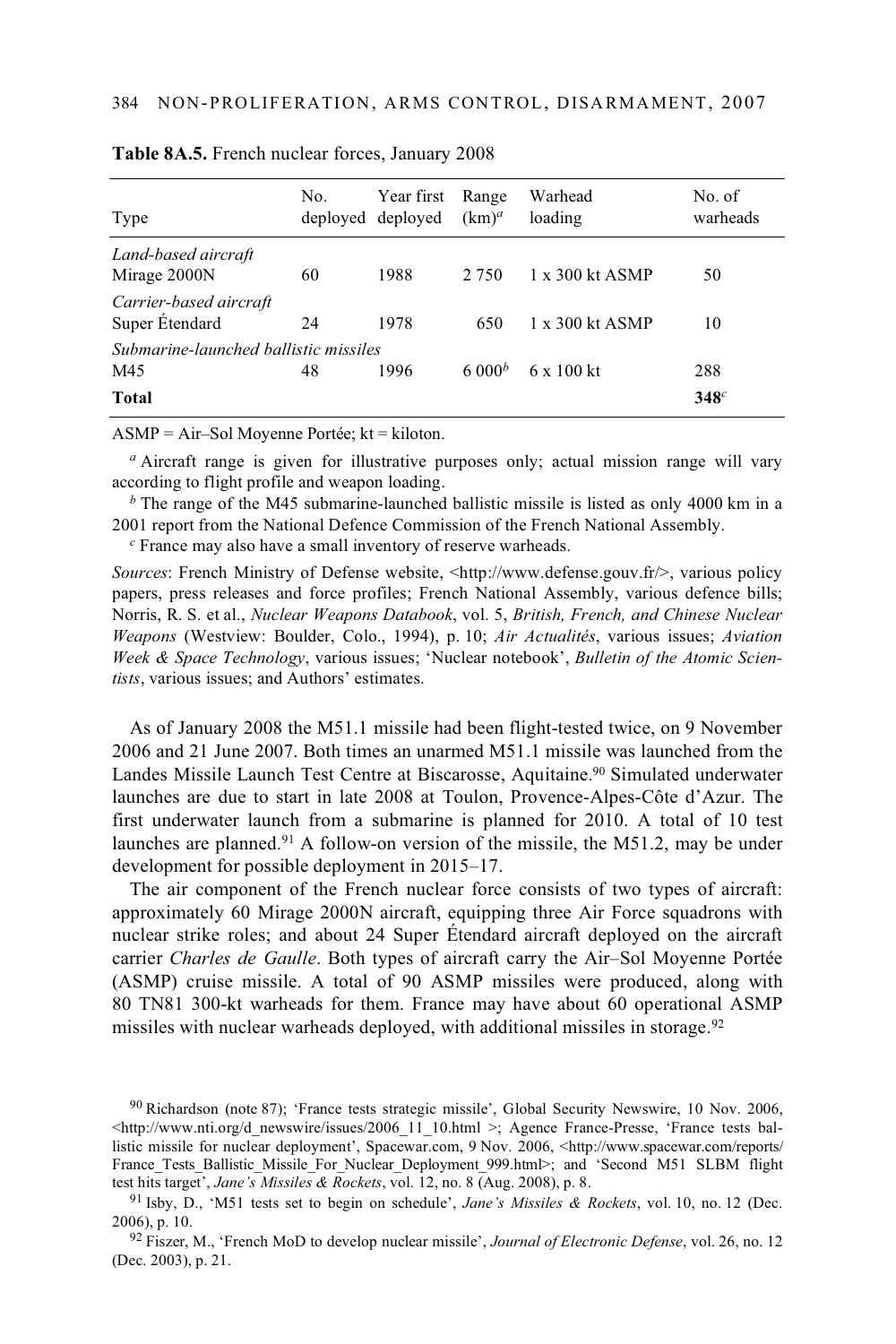A follow-on cruise missile, the ASMP-A (Air–Sol Moyenne Portée Améliorée), is planned to gradually replace the ASMP.93 The ASMP-A is expected to enter service in 2008. The nuclear-capable missile will initially equip one Mirage 2000N squadron, and then a second squadron in September 2010. An Air Force Rafale F3 squadron is reportedly scheduled to receive the ASMP-A in December 2009, and the Navy's Rafale F3 combat aircraft will receive the missile in 2010.94

# VI. Chinese nuclear forces

According to its 2006 Defence White Paper, China 'upholds the principles of counterattack in self-defence and limited development of nuclear weapons, and aims at building a lean and effective nuclear force'. Chinese nuclear forces are stated to have the purpose of deterring 'other countries from using or threatening to use nuclear weapons against China'.95 The 2006 White Paper reiterates commitment to 'the policy of no first use of nuclear weapons at any time and under any circumstances'.

China is estimated to have an arsenal of approximately 176 operational nuclear weapons for delivery mainly by ballistic missiles and aircraft (see table 8A.6). Additional warheads may be in reserve, giving a total stockpile of about 240 warheads.<sup>96</sup> The Chinese Foreign Ministry stated in 2004 that China possessed 'the smallest nuclear arsenal' among the nuclear weapon states.<sup>97</sup> China has a long-term nuclear force modernization programme under way. It is still unclear whether China intends to significantly expand its ballistic missile force or to deploy newer, more survivable missiles in approximately the same numbers as today.98

As of early 2008, China had four types of deployed ICBMs: the solid-fuel mobile DF-31 and DF-31A; the silo-based, liquid fuel DF-5A (CSS-4); and the smaller liquid-fuel DF-4  $(CSS-3)$ .<sup>99</sup> A 2007 US DOD report suggested that the DF-31 achieved 'initial threat availability' in 2006 and probably had achieved 'operational

93 Norris, R. S., and Kristensen, H. M., 'Nuclear notebook: nuclear cruise missiles', *Bulletin of the Atomic Scientists*, vol. 63, no. 6 (Nov./Dec. 2007), p. 61. 94 Isby (note 91).

95 Chinese State Council, *China's National Defense in 2006* (Information Office of the State Council of the People's Republic of China: Beijing, Dec. 2006), <http://www.china.org.cn/english/features/book/ 194421.htm>.<br><sup>96</sup> In 2006 the US Defense Intelligence Agency repeated an estimate that China has over 100 nuclear

warheads deployed on ballistic missiles and some additional warheads in storage. Maples, M. D., Director, US Defense Intelligence Agency, 'Current and projected national security threats to the United States', Statement for the record, US Senate Armed Services Committee, 28 Feb. 2006, <http://www.dia. mil/publicaffairs/Testimonies/statement24.html>. The 2008 DOD report on China's military forces lists approximately 138 nuclear ballistic missiles. US Department of Defense, *Military Power of the People's Republic of China 2008* (DOD: Washington, DC, 3 Mar. 2008), <http://www.defenselink.mil/pubs/ china.html>, p. 56. In 2005 a US non-governmental analyst calculated that China's operational arsenal might be as small as 80 warheads. Lewis, J., 'The ambiguous arsenal', *Bulletin of the Atomic Scientists*, vol. 61, no. 3 (May/June 2005), pp. 52–59.<br><sup>97</sup> Chinese Ministry of Foreign Affairs, 'Fact sheet: China: nuclear disarmament and reduction of

[sic]', Beijing, 27 Apr. 2004, <http://www.fmprc.gov.cn/eng/wjb/zzjg/jks/cjjk/2622/t93539.htm>. 98 Kristensen, H. M., Norris, R. S. and McKinzie, M. G., *Chinese Nuclear Forces and U.S. Nuclear* 

*War Planning* (Federation of American Scientists and Natural Resources Defense Council: Washington, DC, Nov. 2006), p. 43, <http://www.fas.org/nuke/guide/china/Book2006.pdf>. 99 US Department of Defense (note 96), pp. 3, 5, 23, 24–27, 30, 56.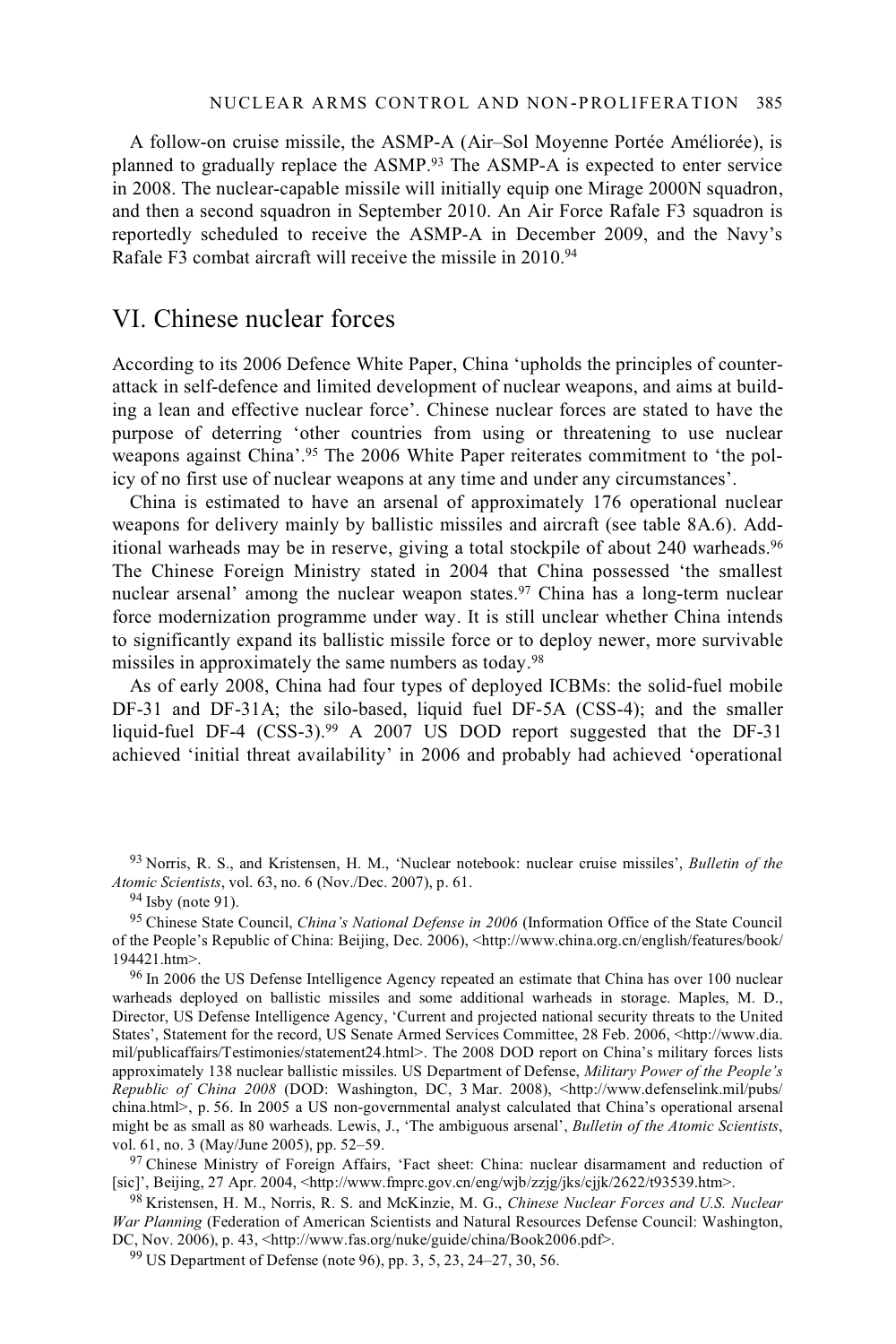| Type and<br>Chinese designation<br>(US designation) | No.<br>deployed      | Year first<br>deployed | Range<br>$(km)^a$ | Warhead<br>loading      | No. of<br>warheads  |
|-----------------------------------------------------|----------------------|------------------------|-------------------|-------------------------|---------------------|
| <b>Strategic weapons</b>                            |                      |                        |                   |                         | ~161                |
| Land-based missiles <sup>b</sup>                    | $\sim$ 121           |                        |                   |                         | $\sim$ 121          |
| $DF-3A (CSS-2)$                                     | 17                   | 1971                   | 3 100 $^c$        | $1 \times 3.3$ Mt       | 17                  |
| $DF-4 (CSS-3)$                                      | 17                   | 1980                   | 5 5 0 0           | $1 \times 3.3$ Mt       | 17                  |
| $DF-5A (CSS-4)$                                     | 20                   | 1981                   | 13 000            | $1 \times 4 - 5$ Mt     | 20                  |
| $DF-21 (CSS-5)$                                     | $\sim$ 55            | 1991                   | $2~100^c$         | $1 \times 200 - 300$ kt | $\sim$ 55           |
| $DF-31 (CSS-X-10)$                                  | < 10                 | 2007                   | >7200             | $1x$ .                  | <10                 |
| $DF-31A(?)$                                         | $<$ 10               | $(2008-10) >11200$     |                   | 1x                      | $<$ 10              |
| <b>SLBMs</b>                                        | $\theta$             |                        |                   |                         | $\theta$            |
| $JL-1$ (CSS-N-3)                                    | (12)                 | 1986                   | >1770             | $1 \times 200 - 300$ kt | (12)                |
| $JL-2$ (CSS-NX-5)                                   | (24)                 | $(2008-10)$            | >7200             | $1 \times ?$            | (24)                |
| Aircraft <sup>d</sup>                               | >20                  |                        |                   |                         | $\sim 40$           |
| $H-6$ ( $B-6$ )                                     | 20                   | 1965                   | 3 100             | $1 \times$ bomb         | $\sim$ 20           |
| Attack (Qian-5, others?)                            | $\ddot{\phantom{0}}$ | $1972 - ?$             | . .               | 1 x bomb                | $\sim$ 20           |
| Non-strategic weapons <sup>e</sup>                  |                      |                        |                   |                         |                     |
| Cruise missiles                                     | $50 -$               | 2007                   | >2000             | $1x$ .                  | $\sim 15f$          |
| $(DH-10)$                                           | 250                  |                        |                   |                         |                     |
| Short-range ballistic missiles (DF-15 and DF-11)    |                      |                        |                   |                         | . .                 |
| <b>Total</b>                                        |                      |                        |                   |                         | $-176$ <sup>g</sup> |

| Table 8A.6. Chinese nuclear forces, January 2008 |  |
|--------------------------------------------------|--|
|--------------------------------------------------|--|

( ) = not fully operational;  $kt = kiloton$ ;  $Mt = megaton$ ; SLBM = submarine-launched ballistic missile; . . = unknown.

*<sup>a</sup>* Aircraft range is given for illustrative purposes only; actual mission range will vary.

 $b$  China defines missile ranges as short-range  $\leq 1000$  km; medium-range 1000–3000 km; long-range 3000–8000 km; and intercontinental range >8000 km.

 $\epsilon$  The range of the DF-3A and the DF-21A may be longer than is normally reported.

*<sup>d</sup>* The figures for aircraft are for nuclear-configured versions only.

*<sup>e</sup>* Other than the DH-10, the existence of tactical warheads is uncertain but possible.

*f* Can be delivered from H-6 bomber and ground-based launcher.

*g* Additional warheads are thought to be in storage. The total stockpile is believed to comprise *c*. 240 warheads.

*Sources*: US Department of Defense (DOD), Office of the Secretary of Defense, *Military Power of the People's Republic of China*, Annual Report to Congress, various years (DOD: Washington, DC), <http://www.defenselink.mil/pubs/china.html>; US Air Force, National Air and Space Intelligence Center (NASIC), various documents; US Central Intelligence Agency, various documents; US DOD, Office of the Secretary of Defense, 'Proliferation: threat and response', Washington, DC, Jan. 2001, <http://www.defenselink.mil/pubs/archive.html>; Kristensen, H. M., Norris, R. S. and McKinzie, M. G., *Chinese Nuclear Forces and U.S. Nuclear War Planning* (Federation of American Scientists and Natural Resources Defense Council: Washington, DC, Nov. 2006), <http://www.fas.org/nuke/guide/china/Book2006. pdf>; Norris, R. S. et al.*, Nuclear Weapons Databook*, vol. 5, *British, French, and Chinese Nuclear Weapons* (Westview: Boulder, Colo., 1994); 'Nuclear notebook', *Bulletin of the Atomic Scientists*, various issues; Google Earth; and Authors' estimates.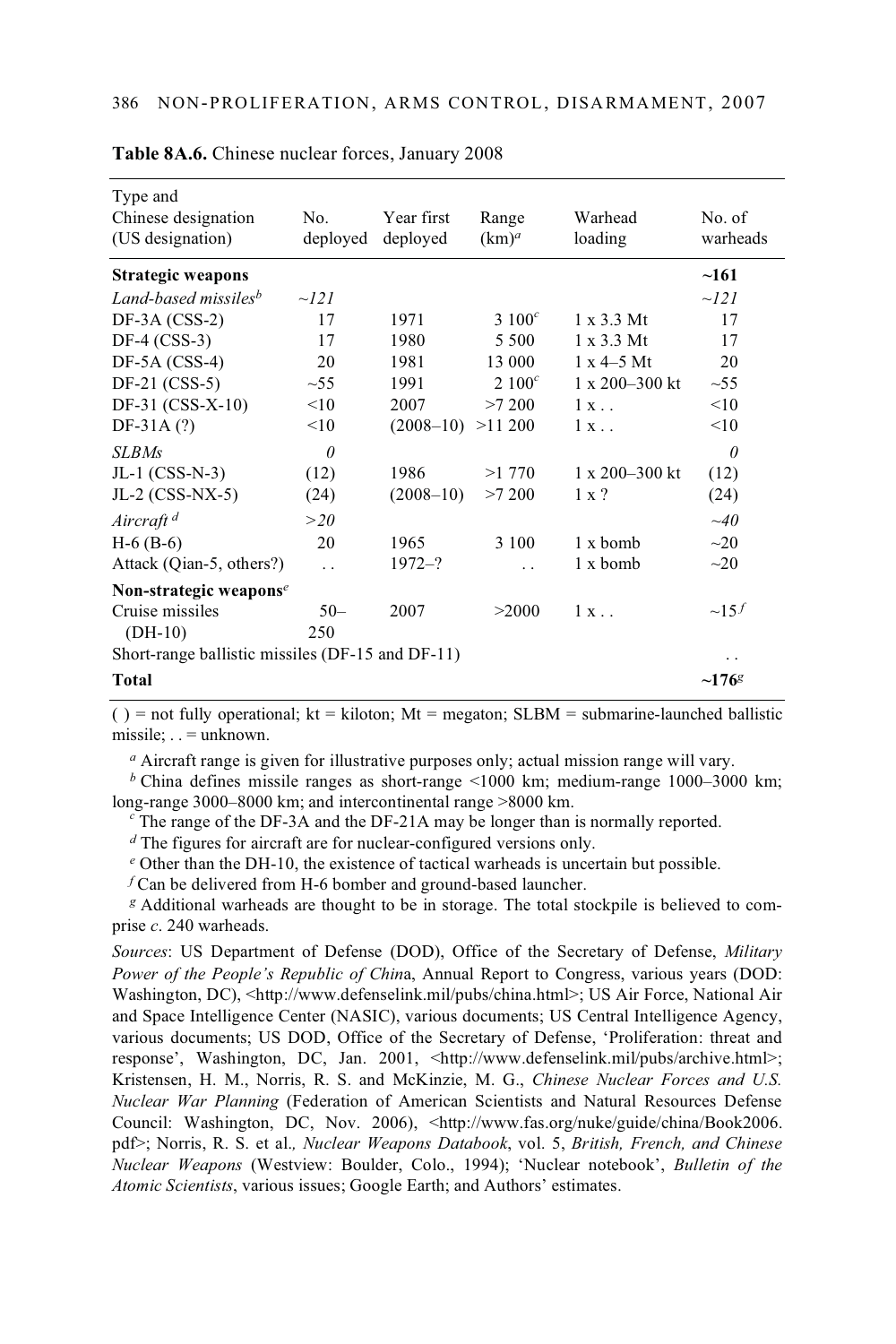status' by May 2007.100 China deploys one type of medium-range ballistic missile  $(MRBM)^{101}$ —the solid-fuel, road-mobile DF-21 (CSS-5)—and one type of intermediate-range ballistic missile (IRBM)—the liquid-fuel DF-3A (CSS-2). The DF-3A and the DF-4 are expected to be completely replaced by the DF-21 and DF-31.

China operates a single Type 092 (Xia Class) SSBN armed with 12 intermediaterange solid-fuel, single-warhead JL-1 (CSS-N-3) SLBMs. The submarine has never conducted a deterrent patrol and is not thought to be fully operational.<sup>102</sup> The 2006 White Paper states that the Chinese Navy 'aims at . . . enhancing its capabilities in integrated maritime operations and nuclear counterattacks'.103 To this end, China is developing the Type 094 (Jin Class) SSBN. It will carry the intercontinental-range JL-2 SLBM with a range of more than 7200 km. The US DOD estimates that the JL-2 will reach an 'initial operational capability' in 2009–2010.<sup>104</sup>

Commercial satellite imagery analysed by the Federation of American Scientists in 2007 showed the existence of at least two Type 094 submarines and confirms that each has 12 launch tubes for JL-2 SLBMs.105 The US Office of Naval Intelligence projected in December 2006 that 'a fleet of probably five TYPE 094 SSBNs will be built in order to provide more redundancy and capacity for a near-continuous at-sea SSBN presence'.106 This projection was somewhat confirmed by the DOD in 2008, which stated that 'by 2010, China's nuclear forces will likely comprise . . . up to five Jin-class SSBNs'.107 The first Jin (Type 094) Class SSBN was launched in 2004 and is currently being fitted out. A second vessel was launched in 2006,<sup>108</sup> and a third vessel may be under construction.

It is thought that China has a small stockpile of nuclear bombs earmarked for delivery by aircraft as a contingency mission. The most likely aircraft to have a nuclear role today are the H-6 bombers. China has also started deploying the DH-10 landattack cruise missile, which exists in a nuclear and conventional version for delivery by the H-6 and ground forces.

# VII. Indian nuclear forces

Most published estimates of the size of the Indian nuclear stockpile are based on calculations of the total amount of weapon-grade plutonium that India has produced. There is considerable uncertainty in these calculations. There have also been numer-

100 US Department of Defense (note 96), p. 56; and US Department of Defense (DOD), *Military Power of the People's Republic of China 2007* (DOD: Washington, DC**,** 25 May 2007), <http://www. defenselink.mil/pubs/china.html>, p. 42.

101 Although China has its own system for defining missile ranges, the US DOD definitions are used here: short-range =  $\langle 1100 \text{ km}$ ; medium-range =  $1100-2750 \text{ km}$ ; intermediate-range =  $2750-5500 \text{ km}$ ; and intercontinental range = >5500 km. See Kristensen, Norris and McKinzie (note 98), p. 218.<br><sup>102</sup> Kristensen, Norris and McKinzie (note 98), pp. 77–80.<br><sup>103</sup> Chinese State Council (note 95).<br><sup>103</sup> US Department of Defen

105 Kristensen, H. M., 'A closer look at China's new SSBNs', FAS Strategic Security Blog, 15 Oct. 2007, <http://www.fas.org/blog/ssp/2007/10/post\_4.php>; and Kristensen, H. M., 'Two more Chinese SSBNs spotted', FAS Strategic Security Blog, 4 Oct. 2007, <http://www.fas.org/blog/ssp/2007/10/two\_ more\_chinese\_ssbns\_spotted.php>.<br><sup>106</sup> US Navy, Office of Naval Intelligence, Answers to questions obtained by Hans M. Kristensen under

the Freedom of Information Act, 20 Dec. 2006, <http://www.fas.org/nuke/guide/china/ONI2006.pdf>.<br><sup>107</sup> US Department of Defense (note 96), p. 25.<br><sup>108</sup> Saunders, S. (ed.), *Jane's Fighting Ships 2006–2007* (Jane's Informat

p. 120.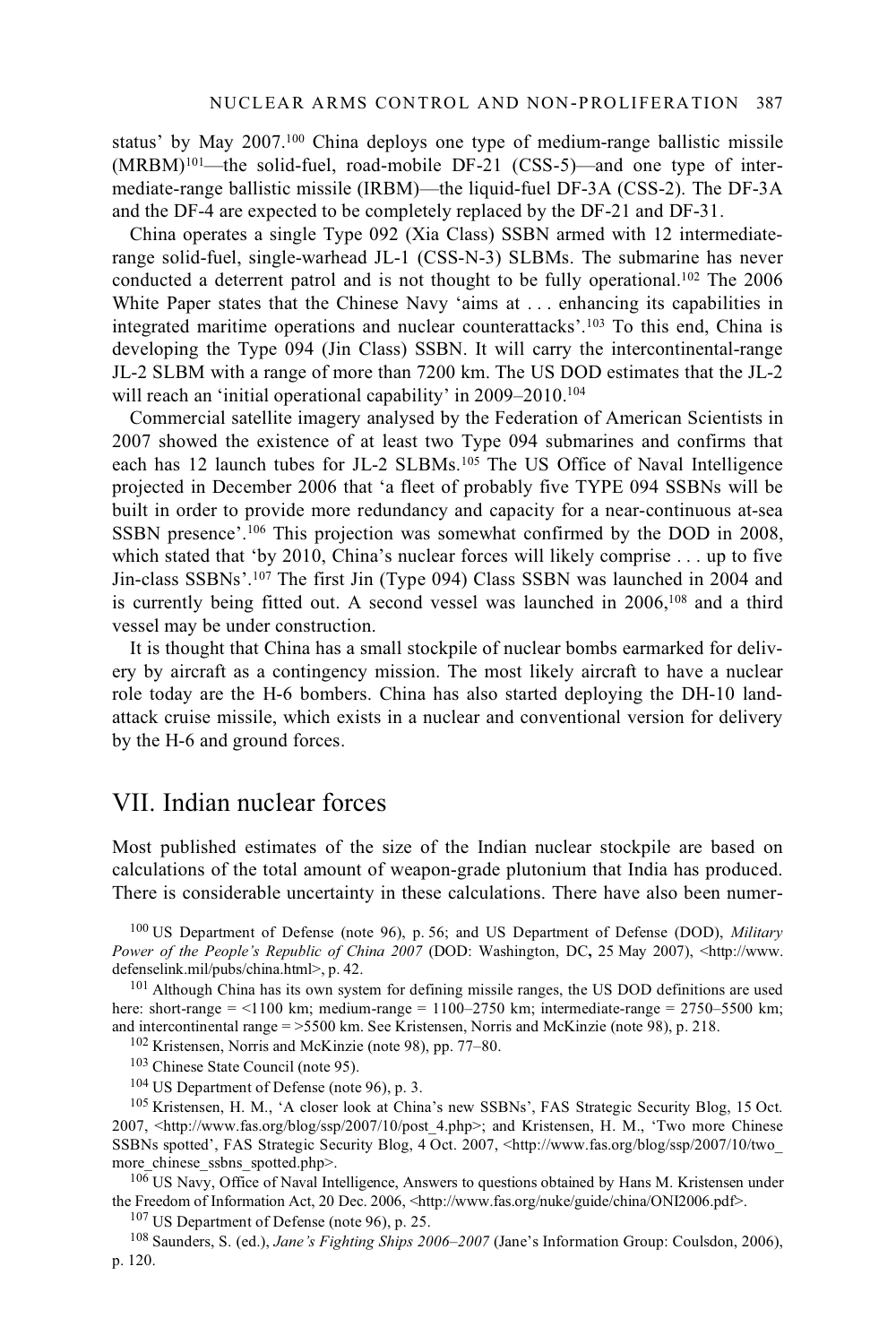| Type                          | Range<br>$(km)^a$ | Payload<br>(kg) | <b>Status</b>                                                                                                                                                        |
|-------------------------------|-------------------|-----------------|----------------------------------------------------------------------------------------------------------------------------------------------------------------------|
|                               |                   |                 |                                                                                                                                                                      |
| Land-based ballistic missiles |                   |                 |                                                                                                                                                                      |
| Prithvi I (P-I)               | 150               | 800             | Entered service in 1994; widely believed to<br>have a nuclear delivery role; fewer than<br>50 launchers have been deployed; most<br>recent flight test on 9 May 2007 |
| Agni $I^b$                    | >700              | 1 0 0 0         | Test-launched on 5 Oct and 24 Oct. 2007 <sup><math>c</math></sup>                                                                                                    |
| Agni II                       | >2000             | 1 0 0 0         | Last test-launched on 29 Oct. $2004c$                                                                                                                                |
| Agni III                      | >3500             | 1 500           | Under development; test-launched on<br>12 Apr. 2007                                                                                                                  |
| Sea-based ballistic missiles  |                   |                 |                                                                                                                                                                      |
| Danush                        | 400               | 1 0 0 0         | Last test-launched on 30 Mar. 2007;<br>induction under way                                                                                                           |
| $K-15$                        | 700               |                 | Launched from a submerged pontoon on<br>26 Feb. 2008                                                                                                                 |
| Aircraft <sup>d</sup>         |                   |                 |                                                                                                                                                                      |
| Mirage 2000H Vajra            | 1850              | 6 300           | Has reportedly been certified for delivery of<br>nuclear gravity bomb                                                                                                |
| Jaguar IS Shamsher            | 1400              | 4 7 6 0         | Some of 4 squadrons may have a nuclear<br>delivery role                                                                                                              |

#### **Table 8A.7.** Indian nuclear forces, January 2008

*<sup>a</sup>* Missile payloads may have to be reduced in order to achieve maximum range. Aircraft range is given for illustrative purposes only; actual mission range will vary according to flight profile and weapon loading.

*<sup>b</sup>* The original Agni I, now known as the Agni, was a technology demonstrator programme that ended in 1996.

*<sup>c</sup>* Media reports in late 2007 and early 2008 indicated that the Agni I and the Agni II had achieved operational status.

*<sup>d</sup>* Other aircraft in the Indian Air Force's inventory that are potentially suitable for a nuclear role are the MiG-27 (Bahadur) and the Su-30MKI. The Su-30MKI can be refuelled in-flight by the IL-78 aerial tanker.

*Sources*: Indian Ministry of Defence, annual reports and press releases; International Institute for Strategic Studies (IISS), *The Military Balance 2005–2006* (Routledge: Abingdon, 2006); US Air Force, National Air and Space Intelligence Center (NASIC), *Ballistic and Cruise Missile Threat* (NASIC: Wright-Patterson Air Force Base, Ohio, Mar. 2006), <http://www. nukestrat.com/us/afn/threat.htm>; US Central Intelligence Agency, 'Unclassified report to Congress on the acquisition of technology relating to weapons of mass destruction and advanced conventional munitions, 1 January through 30 June 2002', Apr. 2003, <http://www. nti.org/e\_research/official\_docs/cia/cia.html>; US Central Intelligence Agency, National Intelligence Council, 'Foreign missile developments and the ballistic missile threat through 2015' (unclassified summary), Dec. 2001, <http://www.dni.gov/nic/PDF\_GIF\_otherprod/ missilethreat2001.pdf>; Lennox, D. (ed.), *Jane's Strategic Weapon Systems* (Jane's Information Group: Coulsdon, 2004); Bharat Rakshak, Consortium of Indian military websites <http:// www.bharat-rakshak.com>; 'Nuclear notebook', *Bulletin of the Atomic Scientists*, various issues; and Authors' estimates.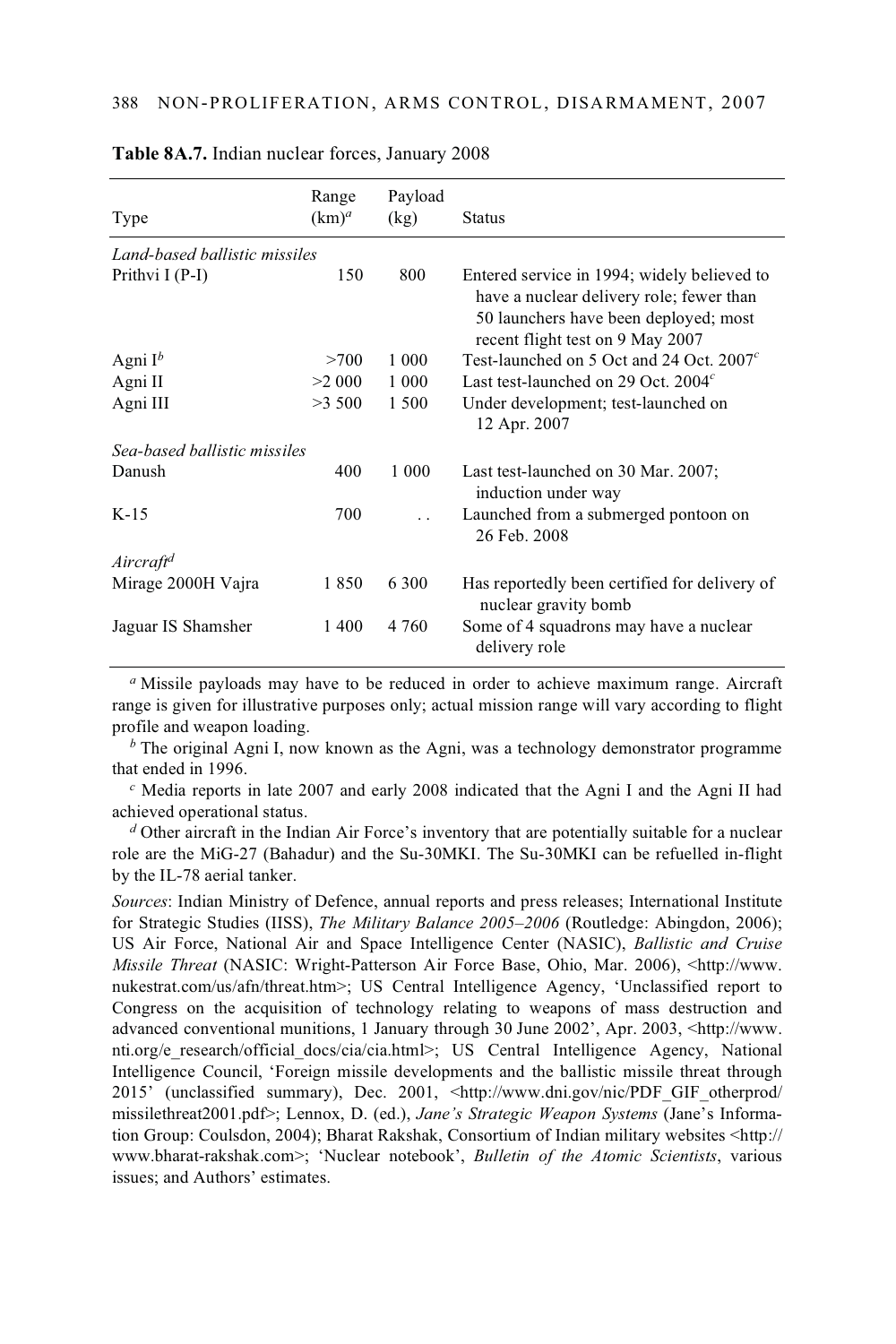ous media and government reports suggesting that India has not manufactured as many nuclear weapons as it otherwise could owing to material constraints. On the basis of an upper bound estimate of its inventory of weapon-grade plutonium— 650 kg as of December 2006—India would have the material capacity to build an arsenal exceeding 100 nuclear weapons.<sup>109</sup> The conservative estimate presented here is that the Indian arsenal holds about 60–70 nuclear weapons. The figure is based on the lower range of a widely-cited estimate of India's military plutonium inventory as well as on unclassified assessments made by the US intelligence community.<sup>110</sup> It is not publicly known whether India has produced high enriched uranium (HEU) for weapon purposes, in particular for thermonuclear devices.

India's nuclear doctrine, which was published as a draft document in 1999, is 'based on the principle of a minimum credible deterrent and no-first-use'.111 However, additional guidelines published in January 2003 stated that India would use nuclear weapons to deter or retaliate against the use of chemical or biological weapons.112 There have been no official statements specifying the size of the arsenal required for 'minimum credible deterrence' but, according to the Indian Ministry of Defence, it involves 'a mix of land-based, maritime and air capabilities'.<sup>113</sup>

### **Strike aircraft**

At present, aircraft are the core of India's nuclear strike capabilities (see table 8A.7). The Indian Air Force (IAF) has reportedly certified the Mirage 2000H Vajra ('Divine Thunder') multi-role aircraft for delivery of nuclear gravity bombs. The IAF deploys two squadrons of Mirage 2000H aircraft at the Gwalior Air Force Station in northcentral India. In addition to the Mirage 2000H, some of the IAF's four squadrons of Jaguar IS Shamsher ('Sword') fighter-bombers may have a nuclear delivery role.114 Other aircraft which are suitable for a nuclear role are the MiG-27 and the Su-30MKI.

### **Land-based ballistic missiles**

The Prithvi ('Earth') was India's sole operational ballistic missile for many years. A number of Prithvi I missiles are widely believed to have been modified to deliver nuclear warheads, although this has not been officially confirmed. The Prithvi I (SS-150) is a single-stage, road-mobile ballistic missile capable of delivering a 1000-kg warhead to a maximum range of 150 km. The missile was first flight-tested in 1988 and entered service with the Indian Army in 1994. It is currently deployed

109 See appendix 8B, table 8B.2.

110 Albright, D., 'India's military plutonium inventory, end of 2004', *Global Stocks of Nuclear Explosive Materials*, Institute for Science and International Security <http://www.isis-online.org/global\_ stocks/end2003/india\_military\_plutonium.pdf>. The estimate assumes that each warhead would require at least 5 kg of plutonium.

<sup>111</sup> Indian Ministry of External Affairs, 'Draft report of National Security Advisory Board on Indian Nuclear Doctrine', 17 Aug. 1999, <http://meaindia.nic.in/disarmament/dm17Aug99.htm>.

<sup>112</sup> Indian Ministry of External Affairs, 'The Cabinet Committee on Security reviews operationalization of India's nuclear doctrine', Press release, 4 Jan. 2003, <http://meaindia.nic.in/pressrelease/2003/01/ 04pr01.htm>. 113 Indian Ministry of Defence (MOD), *Annual Report 2004–05* (MOD: New Delhi, 2005), <http://

mod.nic.in/reports/report05.htm>, p. 14.

114 Norris, R. and Kristensen, H., 'India's nuclear forces', *Bulletin of the Atomic Scientists*, vol. 61, no. 5 (Sep./Oct. 2005), pp. 73–75.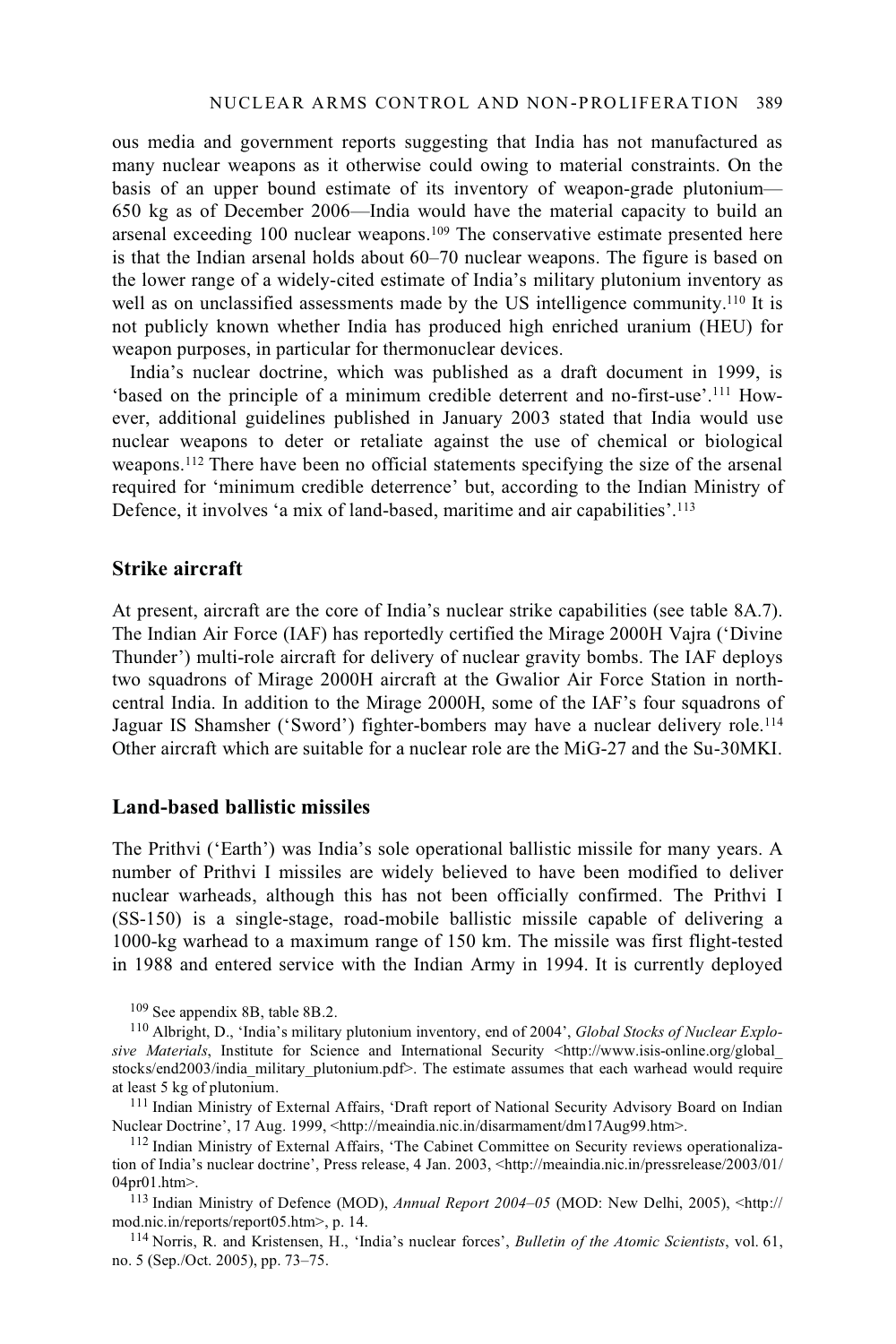with the Army's 333, 444 and 555 missile groups. On 9 May 2007 a Prithvi I missile was successfully test-launched at the Integrated Test Range (ITR) at Chandipur-on-Sea, Orissa, on the Bay of Bengal. Officials at India's Defence Research and Development Organisation (DRDO) described the test as a 'user trial' for production quality control involving a missile selected at random from the Army's inventory.115

There are two newer versions of the Prithvi missile—the Prithvi II (SS-250), which has entered into service with the Air Force, and the Prithvi III (SS-350)—with improved range, accuracy and handling characteristics. Both are capable of carrying nuclear warheads but are not believed to be assigned a nuclear delivery role.

Indian defence sources indicate that the family of longer-range Agni ('Fire') ballistic missiles, which are designed to provide a short reaction time nuclear capability, has largely taken over the Prithvi's nuclear role.<sup>116</sup> The short-range Agni I is a singlestage solid-fuel missile that can deliver a 1000-kg warhead to a maximum range of 700–800 km. The two-stage Agni II can deliver a similar payload to a range of up to 2000–2500 km. The missiles are road and rail mobile, and both can carry nuclear as well as conventional warheads. In April 2007 the Indian Defence Minister, A. K. Antony, indicated that the Agni I and the Agni II missiles had yet to be inducted into the armed forces but stated that this would be done in a 'reasonable time' and without 'unnecessary delay'.117 On 4 February 2008, however, three days after Pakistan launched an IRBM, the Indian Government reportedly announced that the Agni I and the Agni II were operationally deployed with India's Strategic Forces Command's 334th and 335th rocket regiments.118

On 5 October 2007, army personnel from the Strategic Forces Command successfully test-launched an Agni I missile at the Chandipur-on-Sea facility. The test was described as a 'training trial' for the Indian Army.119 It was followed, on 24 October, by the test launch of an Agni I missile equipped with improved re-entry technology.120 The Agni II has not been test-launched since October 2004.

On 12 April 2007 the DRDO conducted the second test flight of the intermediaterange Agni III. The missile was launched from a fixed platform at the ITR on Wheelers Islands in the Bay of Bengal.121 The first flight test, in July 2006, failed after the missile crashed into the sea reportedly due to problems with its heat shield.122 The missile is expected to be able to deliver a 1500-kg payload to a range of up to 3500 km. This would put large areas of China within range of launch points in eastern India, although Indian defence officials have denied that the missile was

115 'Prithvi missile to test-fired again', Rediff News,5 May 2007, <http://www.rediff.com/news/2007/ may/05prithvi.htm>; and 'India tests nuclear-capable surface missile', Agence France-Presse, 9 May

2007, <http://www.spacewar.com/reports/India\_Tests\_Nuclear\_Capable\_Surface\_Missile\_999.html>.<br><sup>116</sup> 'Prithvi SRBM', Bharat Rakshak: consortium of Indian military websites, 28 Dec. 2005,<br><http://www.bharat-rakshak.com/MISSI

 $117$  'Agni-III missile tests will continue: Antony', Rediff News, 14 Apr. 2007,  $\text{http://www.rediff. com/news/2007/apr/14agn.htm>}.$ 

<sup>118</sup> Bermudez, J. S., Jr., 'Pakistan carries our successful Ghauri launch', *Jane's Defence Weekly*, 13 Feb. 2008, p. 18. 119 Pubby, M., 'Nuclear-capable Agni-I missile is all set for army's first training trial', *India Express*,

2 Oct. 2007. 120 'India test-fires nuclear capable missile', Agence France-Presse, 24 Oct. 2007, <http://www.

spacewar.com/reports/India\_test\_fires\_nuclear-capable\_missile\_999.html>.

121 'India successfully test fires Agni III test ballistic missile', *The Hindu*, 12 Apr. 2007; and Srivastava, S., 'India has China in its range', *Asia Times*, 14 Apr. 2007.<br><sup>122</sup> 'India demonstrates Agni 3 with "textbook precision"', *Jane's Missiles & Rockets*, vol. 11, no. 6

(June 2007), p. 2.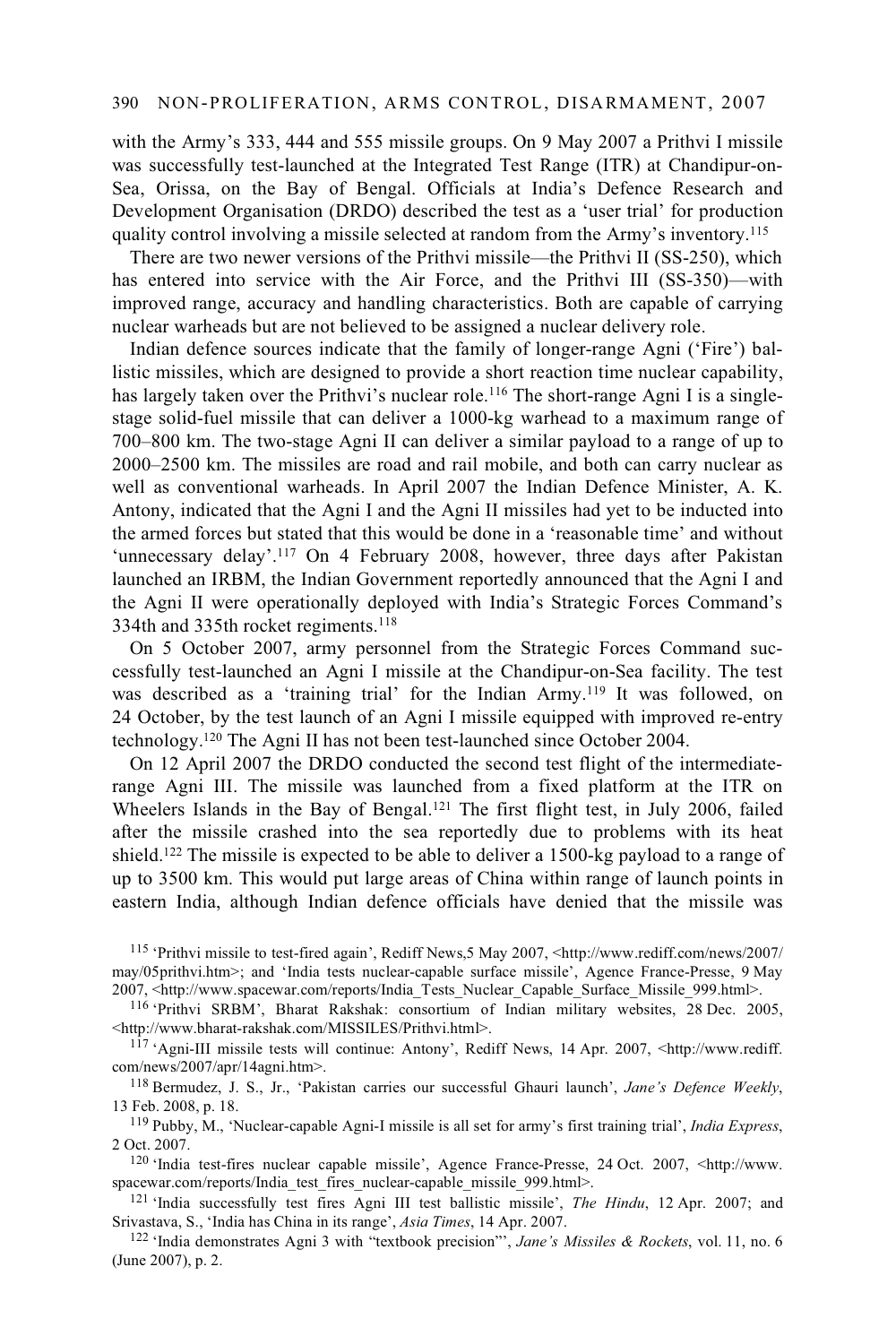designed with China in mind. The DRDO is developing a longer-range version of the Agni III missile, sometimes referred to as Agni III\* (Agni Three Star), which may begin flight tests in 2009.123

In June 2007 there were unconfirmed media reports that the Indian Government had decided not to proceed with the development of an ICBM with a range exceeding 5000 km.124 The decision to impose a 5000-km range limit, or 'cap', on strategic missiles was reportedly intended as a 'goodwill gesture' aimed at facilitating implementation of the Indian–US Civil Nuclear Cooperation Initiative (CNCI) as well as an effort to forestall additional sanctions on exports of critical material for India's missile programme.125 However, in December 2007 DRDO officials stated that design work was under way on a three-stage, nuclear-capable Agni missile with a range of up to 6000 km.<sup>126</sup>

There has been speculation in recent years that India is developing a 10 000 kmrange ICBM, known as the Surya ('Sun'), based on India's Polar Space-Launch Vehicle  $(PSLV)$ .<sup>127</sup>. In 2007 there were no authoritative statements indicating that India is actively pursuing such a programme.

#### **Sea-launched ballistic missiles**

India continues efforts to develop the naval component of its planned 'triad' of nuclear forces. The converted Prithvi II missile, the Dhanush ('Bow'), was testlaunched on 30 March 2007 from the Indian Navy ship *Rajput*. This was the fourth flight test of the Dhanush, which the Indian Ministry of Defence (MOD) has stated will be capable of carrying both conventional and nuclear warheads.<sup>128</sup> The MOD stated in 2006 that the 'process of weaponisation of INS *Suvarna* and *Subhadra* with the Dhanush missile is under progress'.129

India's first test launch of an SLBM occurred on 26 February 2008, when the K-15 was launched from a submerged pontoon near Visakhapatnam on India's east coast. An MOD spokesperson said that the test 'was successful', and the media reported that the missile has a range of 700 km, similar to that of the Agni I.130 MOD officials disclosed in 2007 that the DRDO had tested components of an underwater missile

<sup>123</sup> Joseph, J., 'Missile programmes disappoint scientists', *Daily News & Analysis* (Mumbai), 14 Apr. 2007; and 'India to test Agni III+ ballistic missile in 2009', *Express India*, 7 Jan. 2008.

<sup>124</sup> Thapar, V., 'Missile capped: govt under fire', CNN-IBN News, 19 June 2007, <http://www. ibnlive.com/news/india-softens-missile-power-for-us/43179-11.html>; and 'Thinking cap', *Daily News* 

<sup>125</sup> See Joshi, S., 'India and Pakistan missile race surges on', *WMD Insights*, Oct. 2007. After the flight test of the Agni III in Apr. 2007, the USA and a number of other exporters suspended the sale to India of polyacrylonitrile (PAN) carbon fibre, which is used to make missile engine casings. On the CNCI see chapter 8, section IV.

<sup>126</sup> 'India building 6,000 km nuclear-capable missile', Agence France-Presse, 12 Dec. 2007, <http:// www.spacewar.com/reports/India\_building\_6000km\_nuclear-capable\_missile\_999.html>; and Dikshit, S., 'Range of ballistic missiles to be improved', *The Hindu*, 13 Dec. 2007.

127 'Indian press reports potential for ICBM development', *Jane's Missiles & Rockets*, vol. 9, no. 10 (Oct. 2005), pp. 10–11.<br><sup>128</sup> Indian Ministry of Defence, 'Dhanush successfully test fired', Press release, New Delhi, 8 Nov.

2004, <http://mod.nic.in/pressreleases/content.asp?id=853>. 129 Indian Ministry of Defence (MOD), *Annual Report 2006* (MOD: New Delhi, 2006), <http://mod.

nic.in/reports/ebody.htm>, p. 88.

<sup>130</sup> 'India successfully tests submarine-based missile', Reuters, 26 Feb. 2008; and 'India test-fires seabased nuclear-capable missile: ministry', Agence France-Presse, 26 Feb. 2008.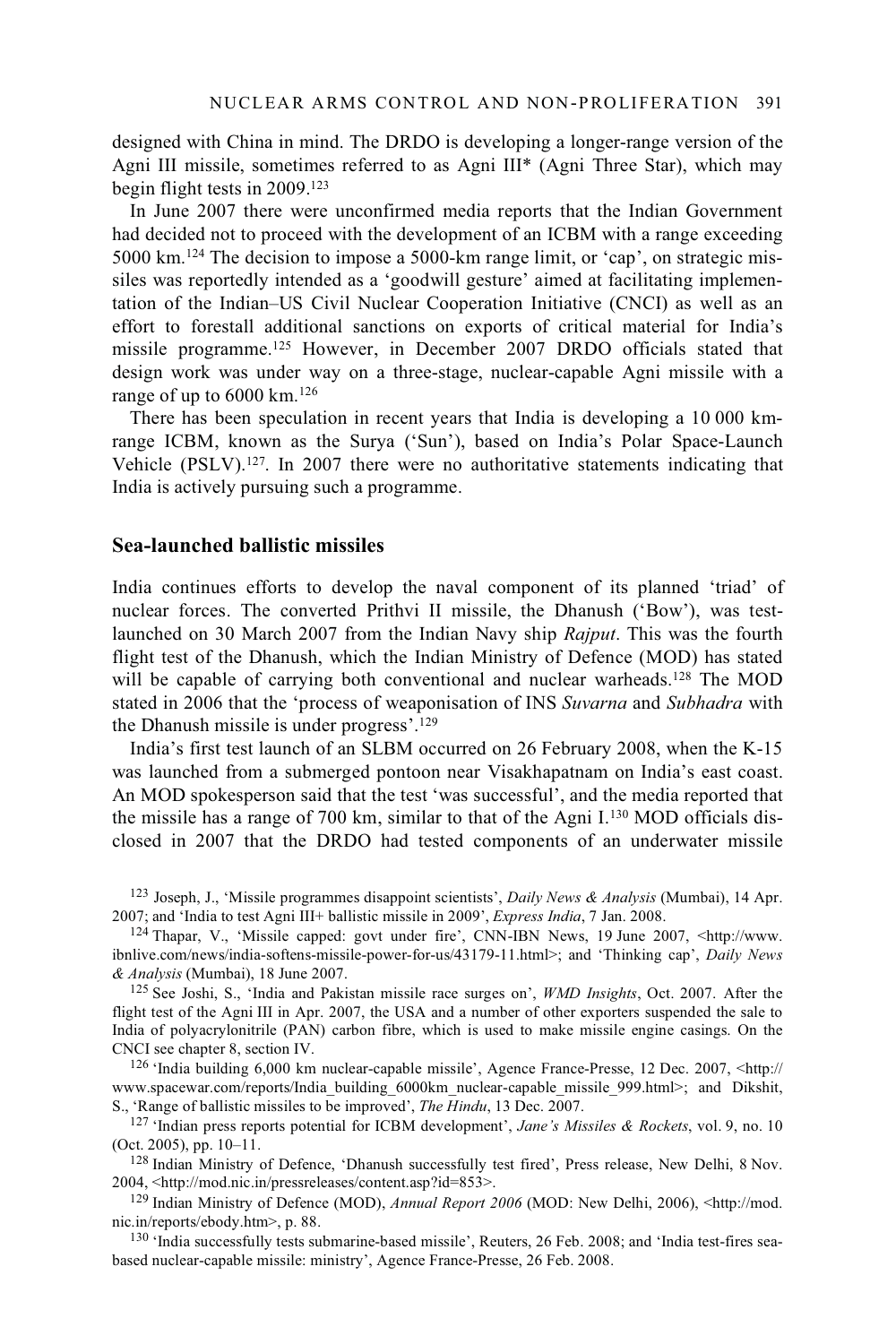launch system and was developing a two-stage ballistic missile, designated the K-15, to be launched from a submerged submarine using a gas booster.<sup>131</sup> The K-15 is expected to be deployed on an indigenous nuclear-powered submarine, the Advanced Technology Vessel (ATV), which has been under development since the 1970s. Government officials have stated the ATV is scheduled to be launched in the spring of 2009 and to begin sea trials.132 There has been considerable speculation that India was developing an SLBM known as the Sagarika ('Oceanic'), and some reports of the K-15 launch also called it the Sagarika. However, the Indian MOD stated in 2006 that 'There is no missile project by the name "Sagarika"'.133

# VIII. Pakistani nuclear forces

The estimate presented here—that Pakistan possesses approximately 60 nuclear weapons—is conservative. On the basis of recent estimates of the size of Pakistan's military inventory of HEU and separated plutonium, the country could theoretically produce 70–100 nuclear weapons.134 However, Pakistan is believed to have used only part of this inventory to manufacture warheads, and thus the actual number of warheads is likely to be lower than this. Pakistani officials claim that the country has already produced more warheads than needed to satisfy its current 'minimum deterrence requirement' but note that this requirement is subject to review 'according to situation'.135 Pakistan's Prime Minister, Shaukat Aziz, asserted in January 2007 that since the Indian–US CNCI could result in more fissile material becoming available for India's military stockpile, and since India has expressed interest in acquiring missile defences, Pakistan 'would need to take measures to ensure the credibility of our deterrence'.136

Pakistan's current nuclear arsenal is based primarily on HEU, which is produced by a gas centrifuge uranium enrichment facility at the Kahuta Research Laboratories (also called the A. Q. Khan Research Laboratories). There is evidence that Pakistan is moving towards a plutonium-based arsenal.137 Pakistan is currently operating the 50-megawatt thermal (MW(t)) Khushab I reactor, completed in 1998, which is cap-

<sup>131</sup> Associated Press, 'India developing submarine launched ballistic missiles', *International Herald Tribune*, 11 Sep. 2007; and Unnithan, S., 'The secret undersea weapon', *India Today*, 28 Jan. 2008.

<sup>132</sup> Raghuvanshi, R., 'India working on sea-based nuclear missiles', *Defense News*, 15 Oct. 2007; and Joseph, J., 'Sea trials of nuke submarine in 2 yrs', *Daily News & Analysis* (Mumbai), 4 Dec. 2007.

 $133$  Indian Ministry of Defence, 'Development and trials-missiles', Press release, New Delhi, 2 Aug. 2006,  $\text{http://pib.nic.in/release/rel}$  print pagel.asp?relid=19395>.

<sup>134</sup> Pakistan possessed an estimated 1.4  $\pm$  0.3 tonnes of HEU and about 80 kg of separated plutonium as of 2007. See also appendix 8B. It is assumed that Pakistan's HEU weapons are of solid core, implosion-type designs requiring 15–20 kg of HEU each, and its plutonium weapons require at the very least *c*. 4–5 kg of plutonium.

135 Interview with Gen. Ehsanul Haq, Chairman of Joint Chiefs of Staff Committee, Today with Kamran Khan, Karachi Geo News TV, 24 Nov. 2006, Translation from Urdu, World News Connection, National Technical Information Service (NTIS), US Department of Commerce. 136 Press Trust India, 'Pak apprehensive about Indo-US nuclear deal: Aziz', *Economic Times*

(Mumbai), 31 Jan. 2007.<br><sup>137</sup> Plutonium-based nuclear warheads would normally be lighter and more compact than those using

HEU to achieve the same yield. Such warheads could either be fitted onto smaller missiles, possibly including cruise missiles, or give already deployed ballistic missiles longer ranges.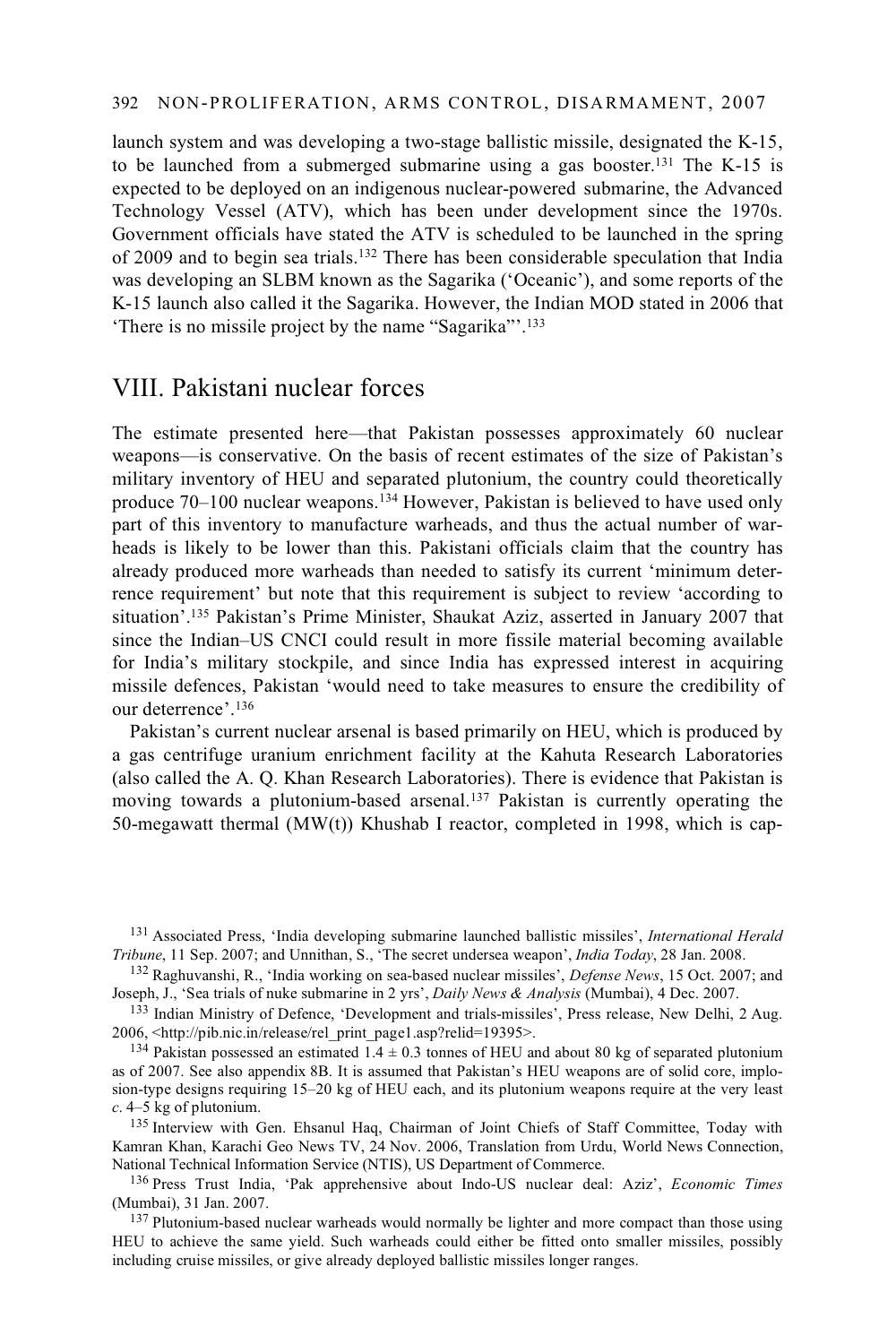able of producing about 10–12 kg of weapon-grade plutonium annually.138 It is building a second heavy-water reactor at the Khushab nuclear complex, Punjab. According to one estimate by non-governmental experts, the new reactor is likely to be in the '40 to 100 MWt range'.139 In 2007 commercial satellite images indicated that Pakistan had begun construction of a new reactor, identical to the second, at Khushab.140 This would enable Pakistan to significantly increase its plutonium production capability, provided that the country has sufficient spent fuel-reprocessing capacity. Plutonium separation takes place at the pilot-scale New Labs reprocessing plant at Rawalpindi, Punjab. A new chemical separation facility appears to be nearing completion at Chashma, Punjab.141

### **Strike aircraft**

The aircraft of the Pakistani Air Force that is most likely to be used in the nuclear weapon delivery role is the F-16 (see table 8A.8). Other aircraft, such as the Mirage V or the Chinese-produced A-5, could also be used. Pakistan currently maintains 32 F-16 aircraft in service, deployed in three squadrons. In September 2006 Pakistan signed a deal with the USA, worth \$5.1 billion, to buy 18 Block 52 F-16C/D aircraft, with an option for 18 more. Pakistan will also receive 24 used USAF F-16s at a later date.142 As part of the agreement, the 32 F-16A/Bs already in Pakistani service are to receive a midlife update.143 The USA delivered the first two F-16s in July 2007.144

## **Ballistic missiles**

Pakistan has begun deployment of two types of short-range ballistic missiles (SRBMs) which are believed to have nuclear delivery roles. The Ghaznavi (Hatf-3) is a single-stage, solid-propellant, road-mobile SRBM which was formally inducted into service in 2004. It is believed to be a domestically produced copy of the M-11 missile that was acquired from China in the 1990s. The Pakistani Army test-launched a Ghaznavi missile on 13 February 2008.145 The other short-range ballistic missile, the

138 Mian, Z. et al., International Panel on Fissile Materials (IPFM), *Fissile Materials in South Asia: The Implications of the U.S.–India Nuclear Deal*, IPFM Research Report no. 1 (IPFM: Princeton, N.J., Sep. 2006), <http://www.fissilematerials.org/ipfm/site down/ipfmresearchreport01.pdf>.

<sup>139</sup> Cochran, T. B., Natural Resources Defense Council, 'What is the size of Khushab II?', 8 Sep. 2006, <http://docs.nrdc.org/nuclear/nuc 06090801A.pdf>.

 $140$  Albright, D. and Brannan, P., 'Pakistan appears to be building a third putonium production reactor at Khushab nuclear site', Institute for Science and International Security Report, 21 June 2007,  $\langle \text{http://www.isis-online.org/publications/southasia/ThirdKhushabReactor.pdf} \rangle$ .<br><sup>141</sup> Albright, D. and Brannan, P., 'Chashma nuclear site in Pakistan with possible reprocessing plant',

Institute for Science and International Security Report, 18 Jan. 2007, <http://www.isis-online.org/

<sup>142</sup> Schanz, M., 'US and Pakistan hammer out new F-16 deal', *Air Force Magazine*, vol. 90, no. 12 (Dec. 2006), p. 12; and 'Pakistan agrees deal with US for F-16s', *Jane's Defense Weekly*, 11 Oct. 2006, p. 16. The agreement stipulated that Pakistan would not equip the F-16s with systems to penetrate air defences and would seek in advance US approval for any F-16 flights out of Pakistani airspace.

<sup>143</sup> Schanz (note 142).<br><sup>143</sup> US Embassy in Pakistan, 'U.S. delivers two F-16 fighters to Pakistan Air Force', Press release, Islamabad, 11 July 2007, <http://islamabad.usembassy.gov/pakistan/h07071101.html>. 145 'Ghaznavi missile launched', *Dawn*, 14 Feb. 2008. See also President of the Islamic Republic of

Pakistan, Office of the Press Secretary, 'Pakistan successfully test fires short range ballistic missile',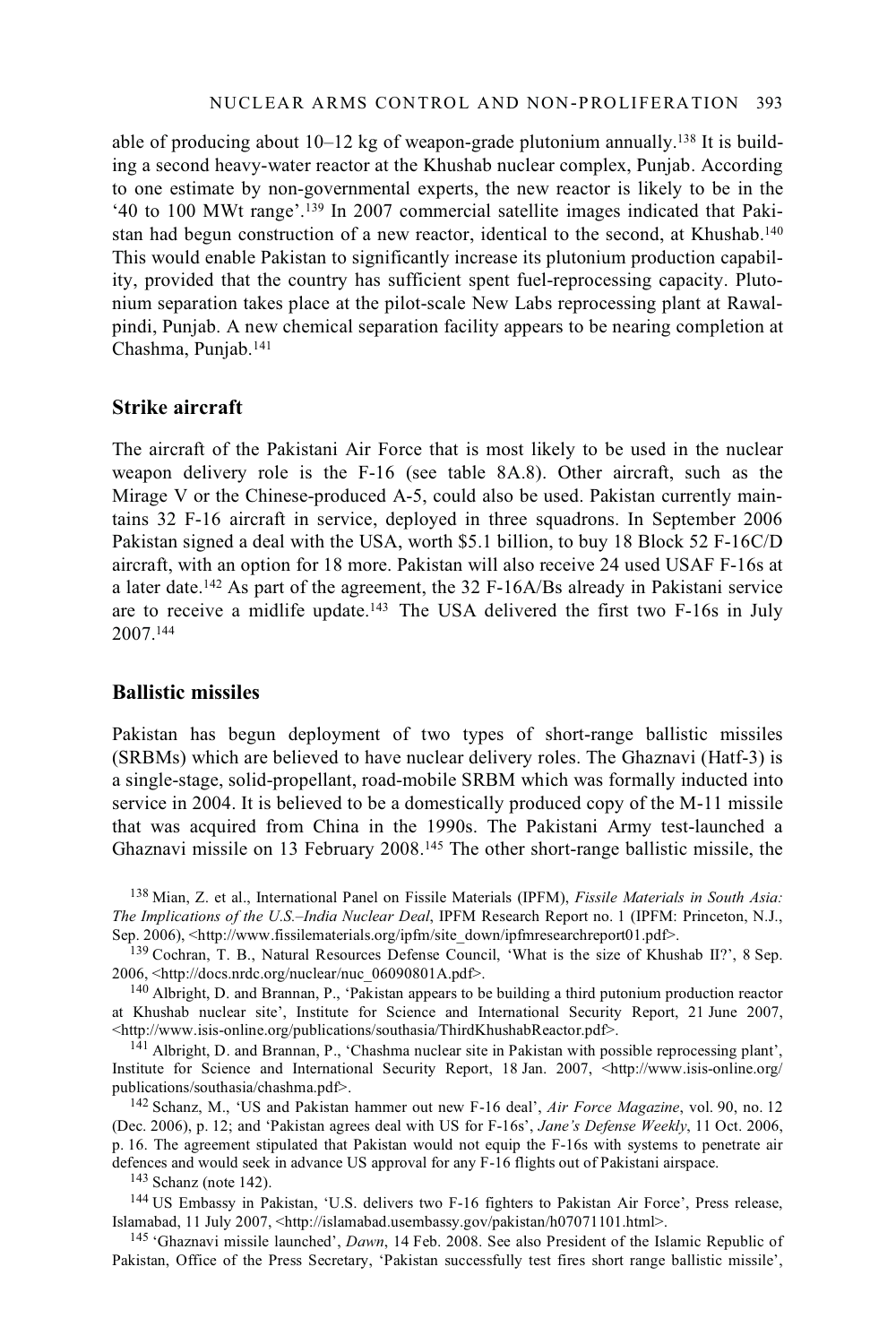| Type                      | Range<br>$(km)^a$ | Payload<br>(kg) | <b>Status</b>                                                                                                                                           |
|---------------------------|-------------------|-----------------|---------------------------------------------------------------------------------------------------------------------------------------------------------|
| Aircraft                  |                   |                 |                                                                                                                                                         |
| $F-16A/B$                 | 1 600             | 4 500           | 32 aircraft, deployed in 3 squadrons;<br>most likely aircraft to have a nuclear<br>delivery role                                                        |
| <b>Ballistic missiles</b> |                   |                 |                                                                                                                                                         |
| Ghaznavi (Hatf-3)         | $-400$            | 500             | Entered service with the Pakistani<br>Army in 2004; fewer than<br>50 launchers have been deployed;                                                      |
|                           |                   |                 | last test-launched on 13 Feb. 2008                                                                                                                      |
| Shaheen I (Hatf-4)        | $>450^b$          | $750 - 1000$    | Entered service with the Pakistani<br>Army in 2003; fewer than<br>50 launchers deployed; last test-<br>launched on 25 Jan. 2008                         |
| Shaheen II (Hatf-6)       | >2000             | ~1000           | Under development; fourth test launch<br>on 23 Feb. 2007                                                                                                |
| Ghauri I (Hatf-5)         | >1200             | $700 - 1000$    | Entered service with the Pakistani<br>Army in 2003; fewer than                                                                                          |
|                           |                   |                 | 50 launchers deployed; test-launched<br>on 1 Feb. 2008                                                                                                  |
| Ghauri II                 | 2 300             |                 | Under development; status uncertain                                                                                                                     |
| Cruise missiles           |                   |                 |                                                                                                                                                         |
| Babur (Haft 7)            | 700 <sup>c</sup>  |                 | Under development; ground-launched<br>version tested 3 times in 2007 (Mar.,<br>June and Dec.); sea- and air-launched<br>versions also under development |

**Table 8A.8.** Pakistani nuclear forces, January 2008

*<sup>a</sup>* Missile payloads may have to be reduced in order to achieve maximum range. Aircraft range is given for illustrative purposes only; actual mission range will vary according to flight profile and weapon loading.

*<sup>b</sup>* Some unofficial sources claim a range of 600–1500 km.

*<sup>c</sup>* Since 2006 the range of flight tests have been increased from 500 to 700 km.

*Sources*: US Air Force, National Air and Space Intelligence Center (NASIC), *Ballistic and Cruise Missile Threat* (NASIC: Wright-Patterson Air Force Base, Ohio, Aug. 2003), <http:// www.nukestrat.com/us/afn/NAIC2003rev.pdf>; US Central Intelligence Agency, Unclassified report to Congress on the acquisition of technology relating to weapons of mass destruction and advanced conventional munitions, 1 January through 30 June 2002', Apr. 2003, <http:// www.nti.org/e\_research/official\_docs/cia/cia.html>; US Central Intelligence Agency, National Intelligence Council, 'Foreign missile developments and the ballistic missile threat through 2015' (unclassified summary), Dec. 2001, <http://www.dni.gov/nic/PDF\_GIF\_other prod/missilethreat2001.pdf>; International Institute for Strategic Studies, *The Military Balance 2005–2006* (Routledge: London, 2004); 'Nuclear notebook', *Bulletin of the Atomic Scientists*, various issues; and Authors' estimates.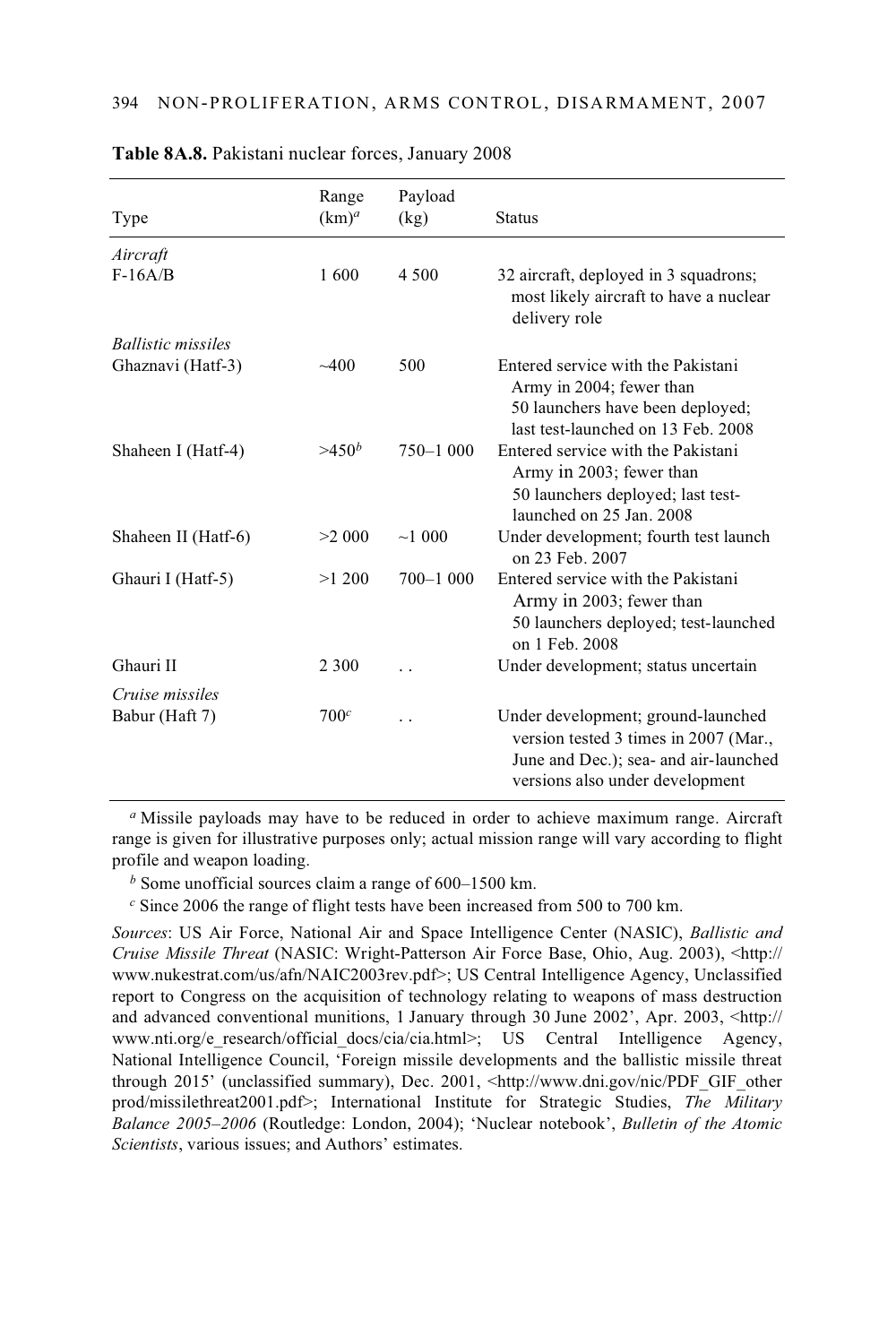Shaheen I (Hatf-4), entered into service with the Pakistani Army in 2003. It was most recently test-launched on 25 January 2008 during a troop training exercise.146 There are rumors that the short-range Abdali may also be nuclear-capable. After a test launch in March 2007, the president's office stated in a press release that the missile 'can carry all types of warheads'.

Pakistan's only MRBM currently in service is the Ghauri I (Hatf-5), which is a road-mobile, liquid-propellant, single-warhead missile. Pakistani defence officials have declared it to have a nuclear delivery role. In addition to the Ghauri MRBM, Pakistan continues to develop the two-stage road-mobile solid-propellant Shaheen II (Hatf-6) MRBM. On 23 February 2007 the Pakistani military announced that an upgraded Shaheen II missile had been successfully test-launched to a range of 2000 km.147 The launch, which was described as being 'part of a continuous process of validation and technical improvement', $148$  was the fourth test of the Shaheen II, which may soon become operational. The Shaheen II's range of 2000–2500 km means that it can reach targets across India. Pakistani military officials have denied that the country was seeking to develop long-range ballistic missiles that could strike targets outside the region.149

Pakistan is continuing to develop its arsenal of cruise missiles. On 11 December 2007, Pakistan test-fired a nuclear-capable cruise missile, designated the Babur (Hatf-7), from a ground launcher This marked the missile's fourth ground-launched test flight since 2005. According to a statement issued by the military, the range of the low-flying, subsonic cruise missile had been increased from 500 to 700 km, and efforts are under way to increase the range further to  $1000 \text{ km}$ .<sup>150</sup> Pakistan is developing an air-launched version of the Babur, which will reportedly be carried by F-16 and JF-17 aircraft.151 It is also developing a sea-launched version, to be deployed on the Agosta Class attack submarine, that is intended to give Pakistan a second-strike capability.152 Pakistani officials have insisted that the Babur is an entirely indigenous programme. However, some non-governmental analysts have noted that the missile appears to be similar to the new Chinese DH-10 air-launched cruise missile, which is suspected to be a reverse-engineered US Tomahawk cruise missile.153

Press release, 31 Mar. 2007, <http://www.presidentofpakistan.gov.pk/NewsEventsDetail.aspx?NewsEventID=3617>.

<sup>146</sup> 'Pakistan tests ballistic missile', BBC News, 25 Jan. 2008, <http://news.bbc.co.uk/2/7208416.stm>; and President of the Islamic Republic of Pakistan, Office of the Press Secretary, 'Pakistan successfully launches Shaheen-1 missile', Press release, 29 Nov. 2006, <http://www.presidentofpakistan.gov.pk/<br>NewsEventsDetail.aspx?NewsEventID=3411>.

<sup>147</sup> 'Pakistan test-fires long-range missile', *PakTribune*, 23 Feb. 2007.<br><sup>148</sup> Iqbal, T., 'Pakistan tests upgraded Shaheen II', Pakistan Defence, 22 Feb. 2007, <http://www. defence.pk/news/publish/article73.php>.<br><sup>149</sup> Interview with Gen. Ehsanul Haq (note 135).

<sup>150</sup> President of the Islamic Republic of Pakistan, Office of the Press Secretary, 'Government has prepared comprehensive plan to equip armed forces: Musharraf', Press release, 30 May 2007, <http://www.<br>presidentofpakistan.gov.pk/NewsEventsDetail.aspx?NewsEventID=3713>.

<sup>151</sup> 'Pakistan successfully test-fires Hataf-VII missile', *PakTribune*, 26 July 2007.<br><sup>152</sup> Hali, S., 'Second strike capability', *The Nation* (Islamabad), 16 Aug. 2006.<br><sup>153</sup> Norris, R. S. and Kristensen, H. M., 'Pakist *Scientists*, vol. 63, no. 3 (May/June 2007).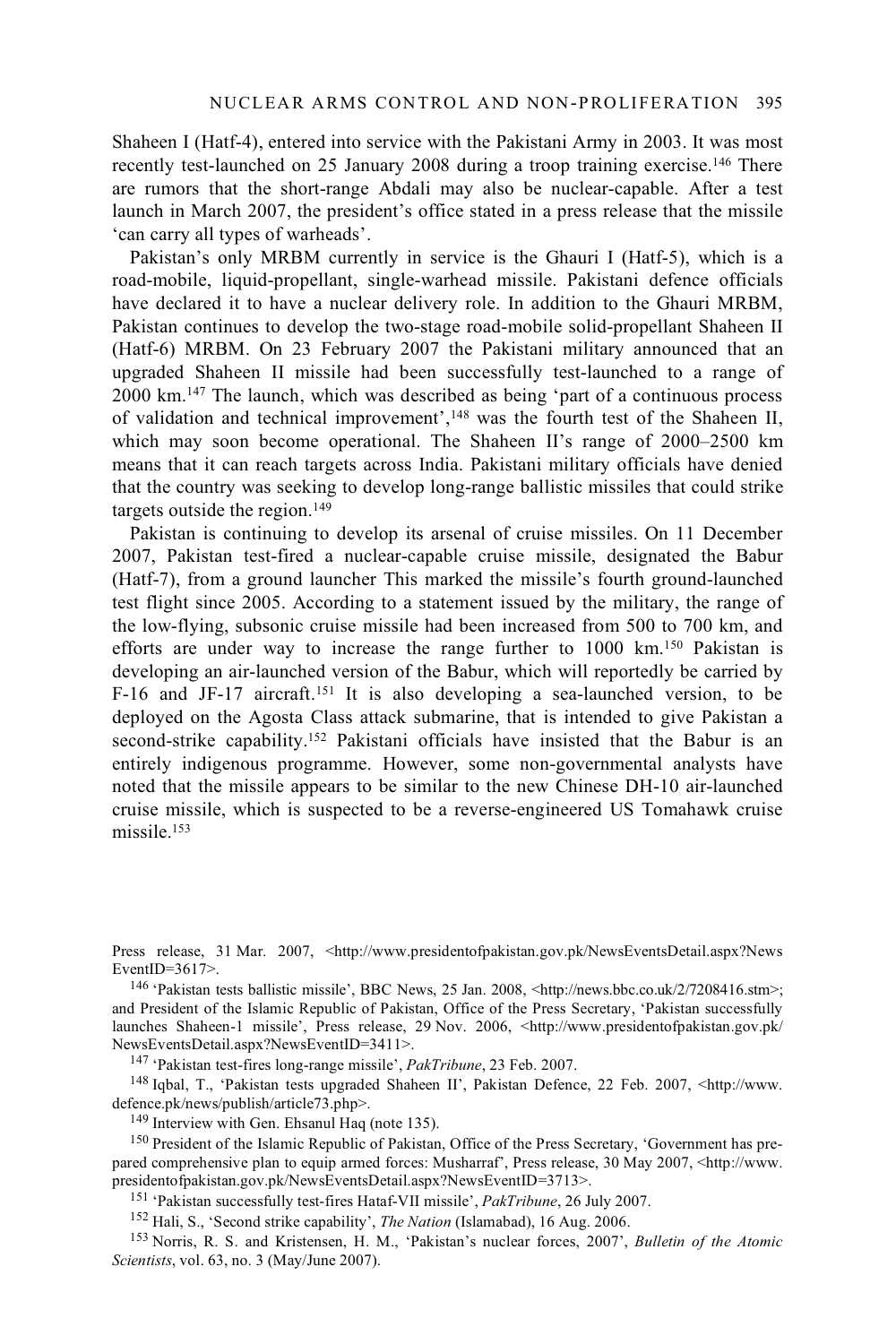|                                 | Range         | Payload      |                                                                                    |
|---------------------------------|---------------|--------------|------------------------------------------------------------------------------------|
| Type                            | $(km)^a$      | (kg)         | Status                                                                             |
| Aircraft <sup>b</sup>           |               |              |                                                                                    |
| $F-16A/B/C/$                    | 1 600         | 5400         | 205 aircraft in the inventory; some are                                            |
| $D/I$ Falcon                    |               |              | believed to be certified for nuclear weapon<br>delivery                            |
| Ballistic missiles <sup>c</sup> |               |              |                                                                                    |
| Jericho II                      | $1,500-1,800$ | $750 - 1000$ | $c. 50$ missiles; first deployed in 1990;<br>test-launched on 27 June 2001         |
| Jericho III                     | >4800         | . .          | Test launched on 17 Jan. 2008                                                      |
| <i>Submarines</i>               |               |              |                                                                                    |
| Dolphin                         |               |              | Rumoured to be equipped with nuclear-<br>capable cruise missiles; denied by Israel |

| Table 8A.9. Israeli nuclear forces, January 2008 |  |  |  |  |
|--------------------------------------------------|--|--|--|--|
|--------------------------------------------------|--|--|--|--|

*<sup>a</sup>* Missile payloads may have to be reduced in order to achieve maximum range. Aircraft range is given for illustrative purposes only; actual mission range will vary.

*<sup>b</sup>* Some of Israel's 25 F-15I aircraft may also have a long-range nuclear delivery role.

*<sup>c</sup>* The Shavit space launch vehicle, if converted to a ballistic missile, could deliver a 775-kg payload a distance of 4000 km. The Jericho I, first deployed in 1973, is no longer operational.

*Sources*: Cohen, A. and Burr, W., 'Israel crosses the threshold', *Bulletin of the Atomic Scientists*, May/June 2006, pp. 22–30; Cohen, A., *Israel and the Bomb* (Columbia University Press: New York, 1998); Albright, D., Berkhout, F. and Walker, W., SIPRI, *Plutonium and Highly Enriched Uranium 1996: World Inventories, Capabilities and Policies* (Oxford University Press: Oxford, 1997); Lennox, D. (ed.), *Jane's Strategic Weapon Systems* (Jane's Information Group, Ltd: Coulsdon, 2003); Fetter, S., 'Israeli ballistic missile capabilities', *Physics and Society,* vol. 19, no. 3 (July 1990), pp. 3–4 (see unpublished 'Ballistic missile primer' for an updated analysis, <http://www.puaf.umd.edu/Fetter/1990-MissilePrimer.pdf>); 'Nuclear notebook', *Bulletin of the Atomic Scientists*, various issues; and Authors' estimates.

# IX. Israeli nuclear forces

Israel continues to maintain its long-standing policy of nuclear ambiguity, neither officially confirming nor denying that it possesses nuclear weapons. However, in December 2006 the Israeli Prime Minister, Ehud Olmert, made a statement that was widely interpreted as tacitly acknowledging that Israel possessed a nuclear arsenal. Speaking to German television, Olmert included Israel in a list of countries that possess nuclear weapons.154 Olmert and other Israeli officials quickly disavowed the remark and reiterated that Israel 'will not be the first country that introduces nuclear weapons to the Middle East'.155

The size of the Israeli nuclear weapon stockpile is unknown but is widely believed to consist of roughly 100 plutonium warheads. According to one estimate, Israel possessed 340–560 kg of military plutonium as of December 2006, or the equivalent

<sup>154 &#</sup>x27;Was Olmert über Atomwaffen sagte' [What Olmert said about nuclear weapons], N24 television channel, 12 Dec. 2006.

<sup>155</sup> Boudreaux, R., 'Fallout rains on Israel's Olmert after nuclear remark', *Los Angeles Times*, 13 Dec. 2006.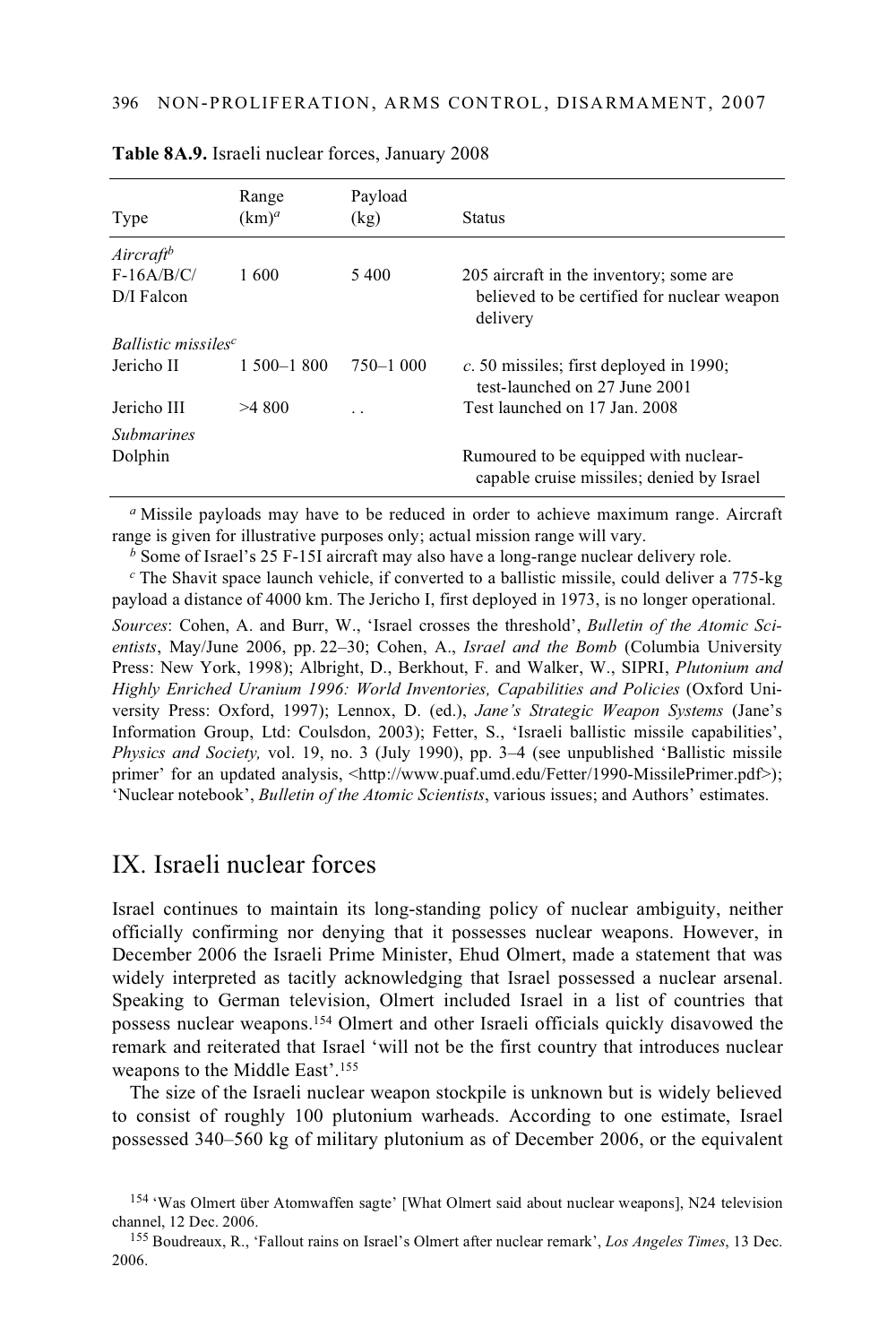of up to 110 warheads, assuming that each contains 5 kg of plutonium.156 Only part of this plutonium may have been used to produce warheads. It is estimated here that Israel may have approximately 80 intact warheads, of which 50 are re-entry vehicles for delivery by ballistic missiles and the rest bombs for delivery by aircraft (see table 8A.9). Many analysts believe that Israel has a recessed nuclear arsenal (i.e. one that is stored but not fully armed, requiring some preparation before use). There has been speculation that Israel may have produced non-strategic nuclear weapons, including artillery shells and atomic demolition munitions, but this has never been confirmed.

On 17 January 2008 Israel conducted a test launch reportedly of a long-range ballistic missile from the Palmahim AFB. The Israeli Ministry of Defence did not provide details of the type or purpose of the missile but stated that the experiment tested the missile's rocket propulsion system and was successful.157 Israeli radio speculated that the missile was a Jericho III IRBM.158 The Jericho III is believed to be a threestage solid-propellant missile, with a probable maximum range of 4800–6500 km and an estimated payload of 1000–1300 kg. It is reported to be in development, with an estimated in-service date in 2008.159

# X. North Korea's military nuclear capabilities

North Korea demonstrated a nuclear weapon capability in October 2006 by carrying out an underground nuclear test explosion.160 However, the unexpectedly low explosion yield led many experts to believe that it had been a 'fizzle' (an inefficient detonation releasing less explosive energy than expected). This has raised doubts about whether North Korea has mastered the design and engineering skills needed to manufacture an operational nuclear weapon.161 On 28 March 2007 the US Central Intelligence Agency Director, Michael Hayden, stated that the North Korean nuclear test was a 'failure'.162

North Korea is believed to have produced and separated enough plutonium from the spent fuel of its 5-megawatt-electric graphite-moderated research reactor at Yongbyon to be able to build a small number of nuclear warheads. In December 2007, as part of its 'complete and correct' declaration of past and present nuclear activities, North Korea reportedly informed the United States that it had a separated a total of 30 kg of plutonium; of this, it had used 6 kg for its nuclear test in October 2006.163 The declared amount was at the lower end of estimates by US Government experts of how much plutonium North Korea could have separated and has raised

<sup>156</sup> See appendix 8B, table 8B.2.<br><sup>157</sup> Katz, Y., 'Israel test-fires long-range ballistic missile', *Jerusalem Post*, 17 Jan. 2008.<br><sup>158</sup> 'Israel says carries out missile launching test', Reuters, 17 Jan. 2008, <http://w

<sup>159</sup> ed. Lennox (note 20), pp. 81–83.<br><sup>160</sup> Fedchenko, V. and Ferm Hellgren, R., 'Nuclear explosions, 1945–2006', *SIPRI Yearbook 2007* (note 42), pp. 552–57.

<sup>161</sup> Sanger, D. E. and Broad, W. J., 'Small blast, or "big deal"? U.S. experts look for clues', *New York Times*, 11 Oct. 2006.

<sup>162</sup> 'CIA says North Korea nuclear test a failure: report', Reuters, 28 Mar. 2007, <http://www.reuters. com/article/topNews/idUSSEO15521620070328>.

<sup>163</sup> 'North Korea produced 30 kg of plutonium–newspaper', Reuters, 21 Apr. 2008,  $\lt$ http://in.reuters. com/article/worldNews/idINIndia-33143320080421>; and Kessler, G., 'N. Korea agrees to blow up its tower at its nuclear facility', *Washington Post*, 2 May 2008, p. A13.